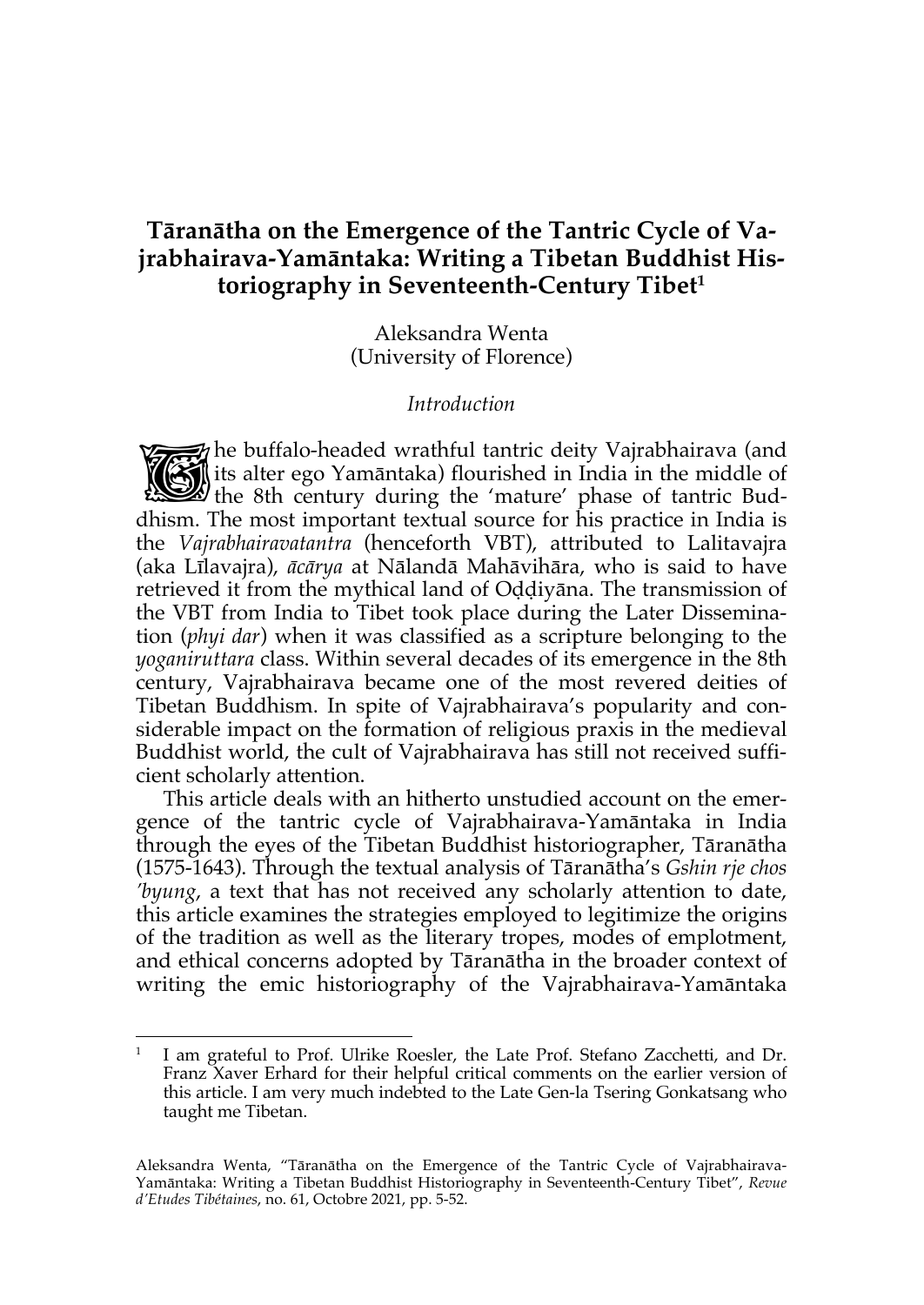cycle. Together with the question about the validity of using Tāranātha as a source of historical knowledge, I will attempt to examine whether his perception of the socio-historical reality behind the advent of tantric Buddhism in India aligns (and, if so, to what degree) with various etic models that have been formulated by scholars in recent years.

Tāranātha's interest in writing the Vajrabhairava-Yamāntaka historiography or the Triple Cycle of Black Bhairava (*nag 'jigs skor gsum*), as it is categorized in Tibet, could have been personal. It is known that Tāranātha belonged to the hereditary lineage of Rwa lotsāwa Rdo rje grags (b. 1016),<sup>2</sup> the famous Vajrabhairava "sorcerer" who established the Rwa transmission (*lugs*) of the Vajrabhairava (*rdo rje 'jigs byed*) in Tibet. The Rwa lugs—without any doubt the most popular Vajrabhairava lineage among those existing in Tibet—was transmitted through various teachers in the Sa skya, Dge lugs pa, and Jo nang tradition (Tāranātha's own). <sup>3</sup> By engaging in the task of writing a Vajrabhairava-Yamāntaka historiography, Tāranātha also had a chance to fulfill his personal mission of disseminating the 'Indianness' of Tibetan Buddhism—for, as Templeman<sup>4</sup> has demonstrated, Tāranātha perceived himself as an Indian, born in Gtsang by mistake. Tāranātha was certainly no stranger to the wrathful tantric practices advocated by the VBT and other scriptures, such as the *Guhyasamāja* and the *Hevajra*, and did not shun away from propagating their usage for the protection of the Buddhist state. In his autobiography, Tāranātha refers to the notion of the "ten fields of liberation" (*bsgral ba'i zhing bcu*), enumerating the category of people, the so-called "harmers of the Three Jewels", against whom the employment of wrathful tantric rituals is justifiable.<sup>5</sup> In so doing, he follows the scriptural definition of the 'enemy' to whom the early Buddhist tantras often refer, while emphasizing at the same time the altruistic context of tantric rituals performed for the "benefit of others".

Besides the specific ideological purpose that may have motivated its author, the significance of Tāranātha's *Gshin rje chos 'byung* can be fully appreciated only when we look at it as a particular case study of Tibetan Buddhist historiography that builds up out of 'native' cate-

<sup>2</sup> Stearns 2008.

<sup>&</sup>lt;sup>3</sup> For the Vajrabhairava transmission lineages in Tibet and their impact on the Sa skya and Dge lugs traditions, see Wenta 2020. In his *Gshin rje chos 'byung* (pp. 125-126), A mes zhabs reports that Bsod nams grags pa (1280–1352), an important master of the Jo nang tradition belonged to the Western Rwa Tradition of the Black Cycle, which was founded by Rwa Ye shes seng ge, the son of Rwa lotsāwa's nephew, Rwa Chos rab.

<sup>4</sup> Templeman 2009: 231.

<sup>5</sup> Dewey 2020.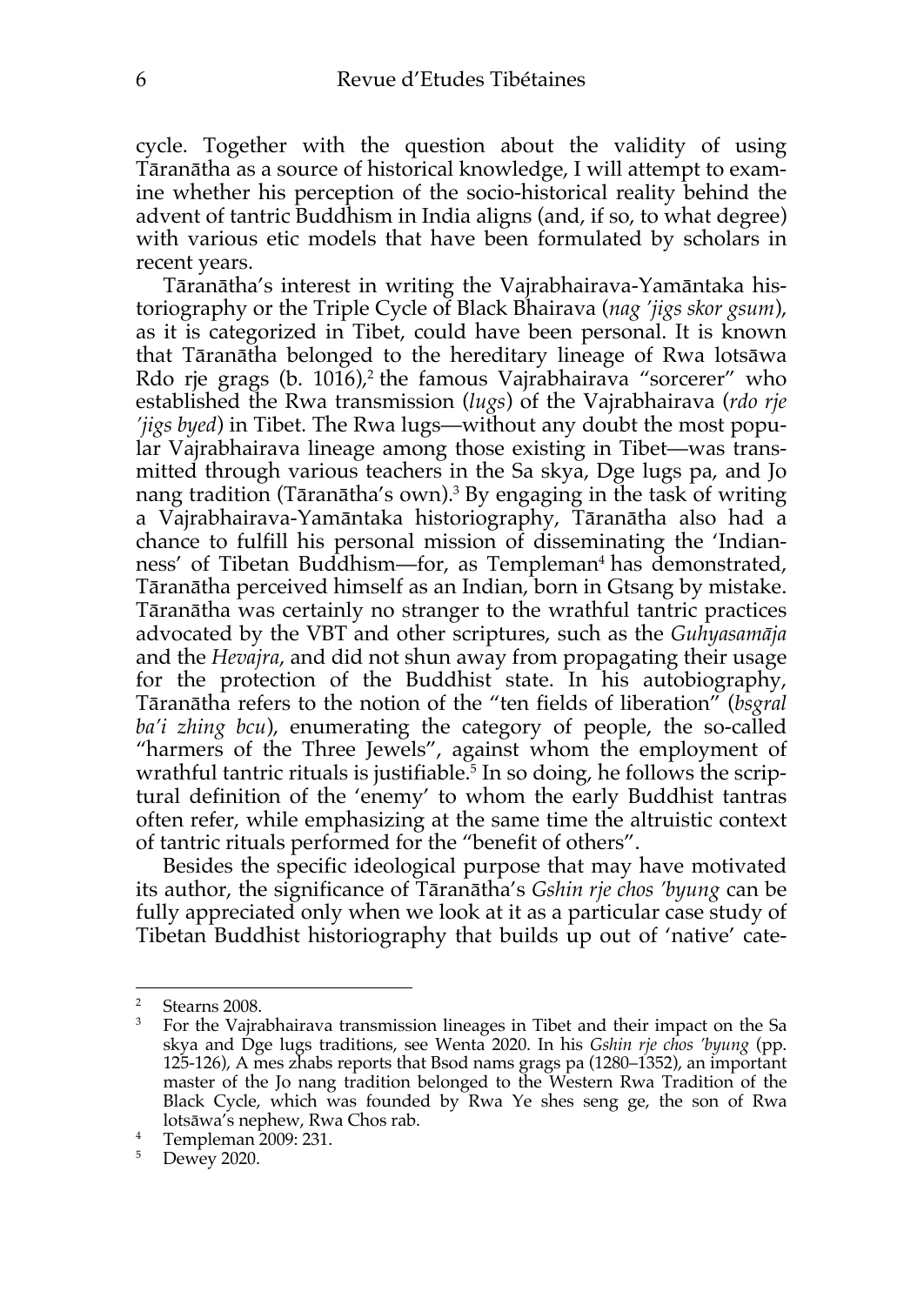gories considered significant, real, and appropriate for the Buddhist audience for whom it is intended. In this regard, rather than concentrating on the question of why Tāranātha wrote this account, the present article focuses on the 'how' he did it, with the aim of highlighting certain aspects of the emic perception of an important Buddhist tradition, especially in relation to the constituent elements of historiography as narrative. In discussing various ramifications of Tāranātha's *chos 'byung* project, the following questions are raised: First, in what manner does Tāranātha use factual data in his construction of medieval Indian history? Second, what are the legitimization and authentication strategies through which he validates the origins of the Vajrabhairava-Yamāntaka cycle? Finally, what are the characteristic topoi he uses to construct historical narrative and to what extent they derive from Buddhist and Indian culture?

## *1. Gshin rje chos 'byung: Tibetan Buddhist Historiography as Narrative*

The authorship of the *Rgyud rgyal gshin rje gshed skor gyi chos 'byung,* or simply *Gshin rje chos 'byung,* is attributed in the colophon to the Jo nang master Tāranātha, who composed it in the year 1631. Tāranātha, commonly known as the "Venerable" (*rje btsun*), was one of the most prolific historians in  $17<sup>th</sup>$  century Tibet and the leading exponent of the Jo nang tradition of Tibetan Buddhism in his time. Among his most important works is the celebrated *Rgya gar chos 'byung* ("History of Buddhism in India"6 ), written in 1608, which until now serves as one of the very few premodern textual sources for reconstructing the history of tantric Buddhism in India. It is obviously important to determine what sources Tāranātha himself employed, and over this question there is considerable controversy. It is in principle possible (as Tāranātha himself claims) that he wrote his *Rgya gar chos 'byung* on the basis of three Sanskrit sources, now considered lost. <sup>7</sup> If the *Rgya gar chos 'byung* is based on Sanskrit chronicles intended to record the most important facts about the ruling dynasty of the Pālas at the time when the *siddha*s and tantric Buddhism took a stronghold at

<sup>6</sup> Chattopadhyaya 1970.

<sup>&</sup>lt;sup>7</sup> The first is a massive, 2000-verse unnamed work by Sa dbang bzang po (Kṣemendrabhadra or Dharaṇīnabhadra) that covers the history up to the Pāla king, Rāmapāla (r.1072-1126) (Sanderson 2009: 89). The second, titled the *Buddhapurāṇa*, is a work of 1200 verses by Dbang pos sbyin (Indradatta) that also includes the history under the Senas (*ibid.*). The third is an unnamed source penned down by a Brahmin scholar referred to by Tāranātha as Bhaṭāghaṭī, a corrupted name, which Sanderson corrected to Vandyaghāṭiya; this work primarily records the succession of Nālandā *ācārya*s (*ibid.*).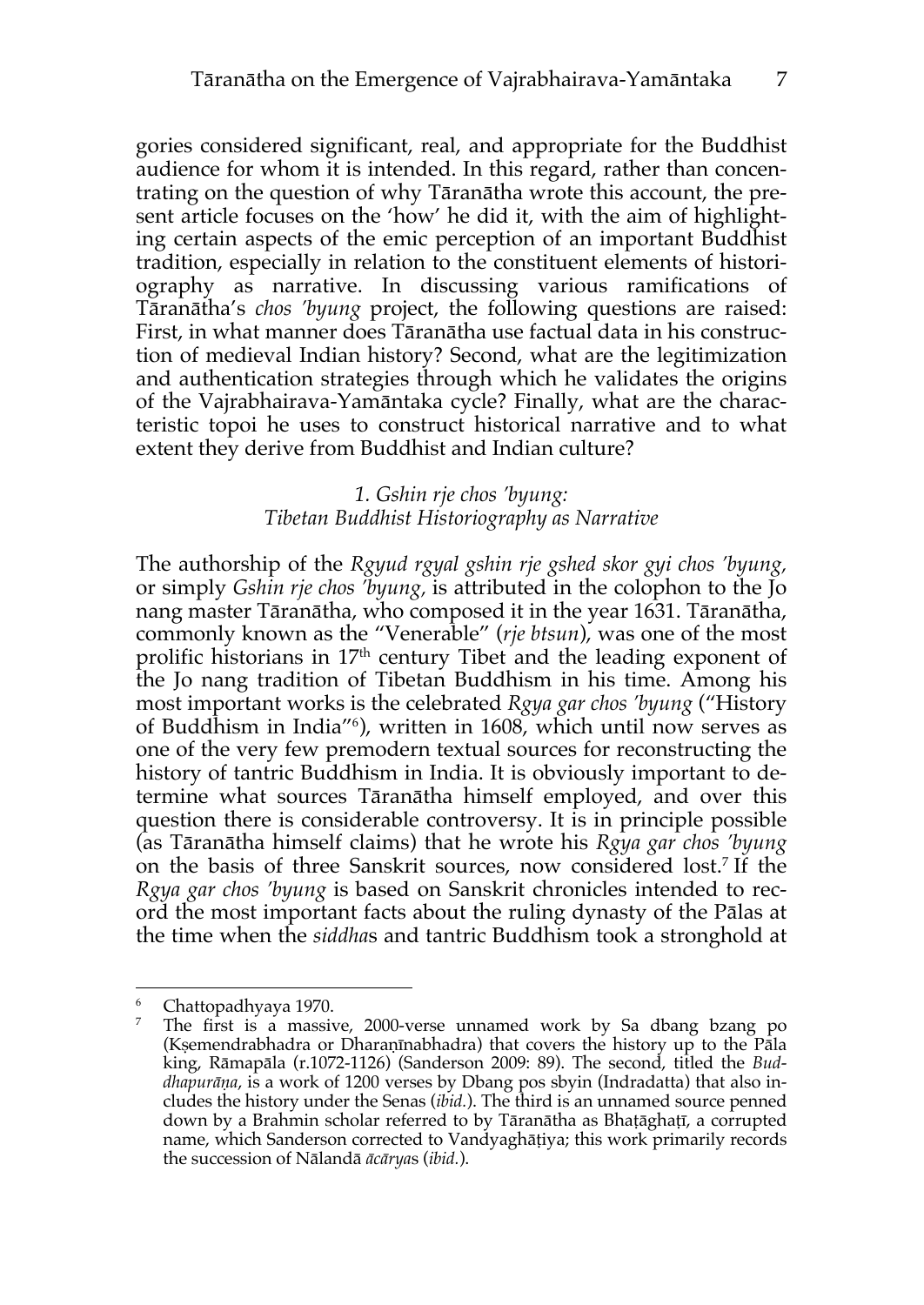Nālandā and Vikramaśīla, the same must be true in the case of the *Gshin rje chos 'byung,* for the biographical material on the Vajrabhairava-Yamāntaka *siddha*s is similar in both sources. Other scholars<sup>8</sup> have found it implausible that Tāranātha would have resorted to sources other than the oral histories transmitted to him by various Indian gurus he reportedly met during his lifetime. One of them was Buddhaguptanātha, from whom Tāranātha learnt a lot about the geography and history of South and Southeast Asia.9

In spite of his general scholastic orientation that allegedly relied upon Indian sources, whether written or oral, Tāranātha's writings are by no means unaffected by more conventional Tibetan genres. This is certainly visible in the way in which he emulates the general features of traditional Tibetan Buddhist historiography (*chos 'byung,*  lit. "Origin of dharma"). Tāranātha's endeavour to write a historiography of the Vajrabhairava-Yamāntaka cycle was a reflection of the common tendency represented by the *chos 'byung* genre to place doctrinal cycles in historical perspective in an effort to legitimize them. 10 Among the Tibetan genre classification, *chos 'byung* is classified as one of several types of Tibetan historiographical writing;<sup>11</sup> nevertheless, this typology escapes specific formal criteria, for it freely draws upon various Tibetan literary categories, including biographies, geographical accounts, etc.12 Tāranātha's *Gshin rje chos 'byung* is especially good an example of a multi-genre work, for it records the history of the Vajrabhairava-Yamāntaka cycle through biographical accounts of the *siddha*s, more commonly associated with the *rnam thar* genre. Similarly, an aspect of chronology, usually expected from the historiographical writing, is suspended in favour of a focus on the geographic context, which leads to the semanticization of space.

One of the most important features of traditional Tibetan Buddhist historiography, also discernible in Tāranātha's *Gshin rje chos 'byung*, is that the presentation of events takes the form of a narrative governed by the principles of emplotment, shared literary tropes, repetition of motifs, and multi-layering, all bound up with culture-specific models of action, ethics, ideologies, etc. In this regard, Schweiger<sup>13</sup> has point-

Templeman 2009.

<sup>9</sup> Tāranātha did not merely listen to Buddhaguptanātha, but also took notes that functioned as a mnemonic device for his writing: "I wrote notes, I wrote addenda lists to my notes and I ensured that these were not fragmentary or careless. Whatever teachings he [Buddhaguptanātha] gave me I wrote them all down on paper" (Templeman 2009).

<sup>10</sup> van der Kuijp 1996: 46.

<sup>&</sup>lt;sup>11</sup> For an overview of various genres of Tibetan historiography, see van der Kuijp 1996.

<sup>12</sup> Vostrikov 1970: 39.

<sup>13</sup> Schweiger 2013: 68.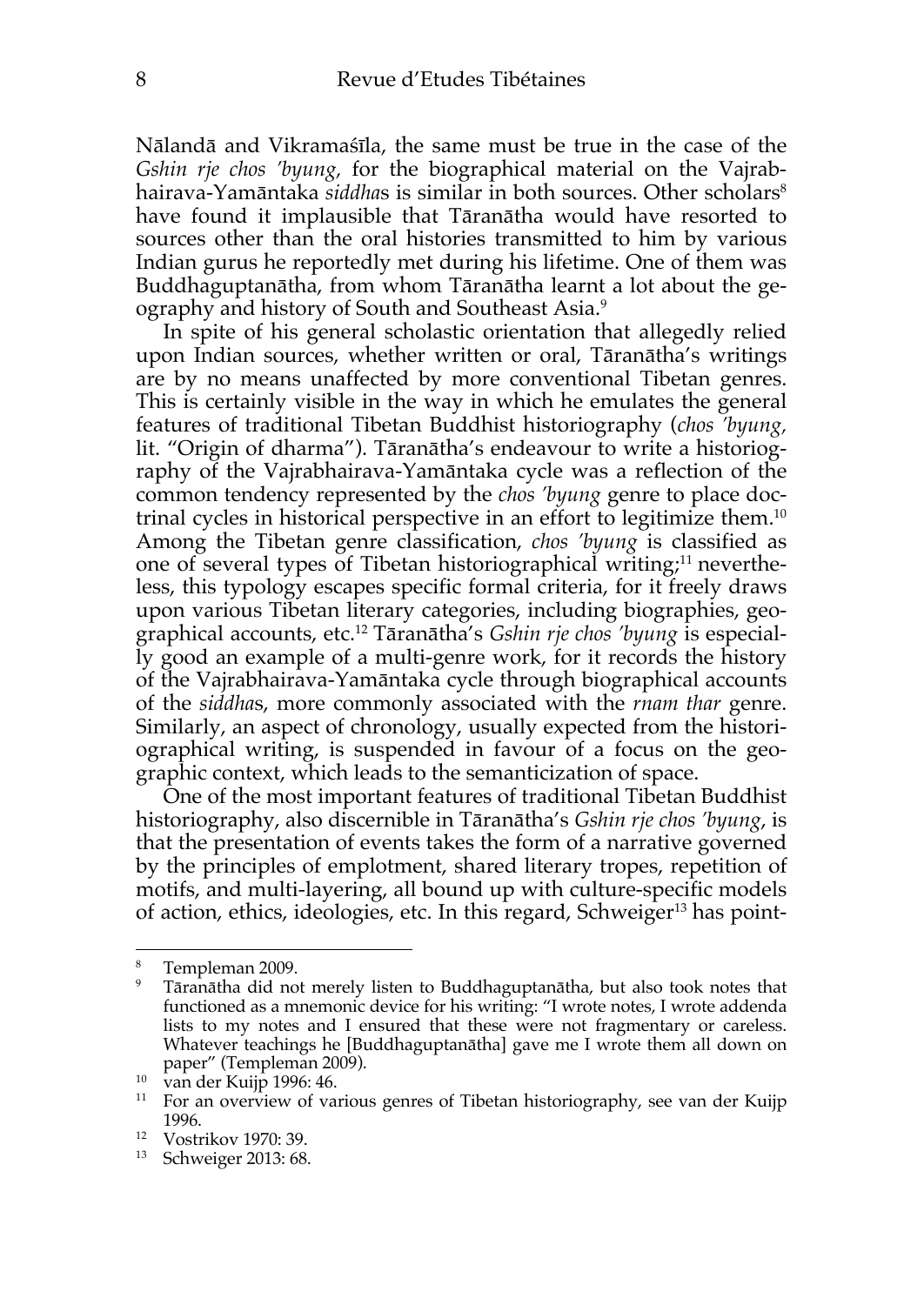ed out that Tibetan historiography in general draws from a "toolbox of literary forms", which most of the time reduces the events of history to simple binaries, such as friend-enemy, giver-receiver, Buddhistnon-Buddhist, etc. Schweiger<sup>14</sup> argues further that the modes of emplotment recurrent in Tibetan historiography, such as for example the story of a main protagonist, unfold in repeated patterns "giving a static quality to history as narrative". These repetitive and static aspects of historiographical narrative enable certain models of conduct to persevere through the centuries in essentially unchanged form, also providing a framework for the basic storyline of biographies. 15 The act of repetition, not only with regard to the adoption of common literary devices and shared tropes found in Tibetan Buddhist literature at large (see below), but also as a practice of textual recycling, is attested in various historiographies written by Tāranātha. The *Gshin rje chos 'byung* contains the same biographical material (albeit with some minor changes) on the *siddha*s associated with the Vajrabhairava-Yamāntaka cycle as the one narrated in the *Rgya gar chos 'byung*. It is quite evident that Tāranātha reuses the same material throughout the corpus of his works, an example of which is attested in yet another of his books, the *Bka' babs bdun ldan* ("Seven Instruction Lineages"), where the account of the Buffalo-headed *siddha* Śrīdhara matches exactly the story narrated in the *Gshin rje chos 'byung*. 16

In terms of its basic structure, 'narrative' unfolds in a certain sequence marked by a specific beginning, middle, and end. An 'end' is distinguished from other two segments of the sequence by its moralizing import, implicit in the outcome of events. <sup>17</sup> In other words, there is a moral lesson to be learnt at the conclusion of the story, which accounts for its moral teleology. Tāranātha's *Gshin rje chos 'byung* in many ways ascribes to the moral teleology paradigm and it does so in two different ways. The first is the way in which Tāranātha textually represents and codifies a certain "*siddha* ideal" and depicts them as moral exemplars. The events surrounding the *siddha*s are often evaluated in moral terms and they are framed as simple dichotomies of 'good' and 'evil'. The *siddha*s are often positioned against the evil "other", which, in the context of proselytizing praxis, entails conversion of evil non-Buddhists into the dharma. The second way in which moral teleology underpins Tāranātha's historiographical project relates to establishing an ethical framework for the Vajrabhairava-Yamāntaka's magical technology specializing in the wrathful rituals of subduing, paralyzing, killing, etc. Tāranātha is especially

<sup>14</sup> Schweiger 2013: 71.

<sup>&</sup>lt;sup>15</sup> Schweiger 2013: 72.<br><sup>16</sup> See Bkg' habs hdun le

<sup>16</sup> See *Bka' babs bdun ldan* (Templeman 1983: 66).

<sup>17</sup> White 1987: 23.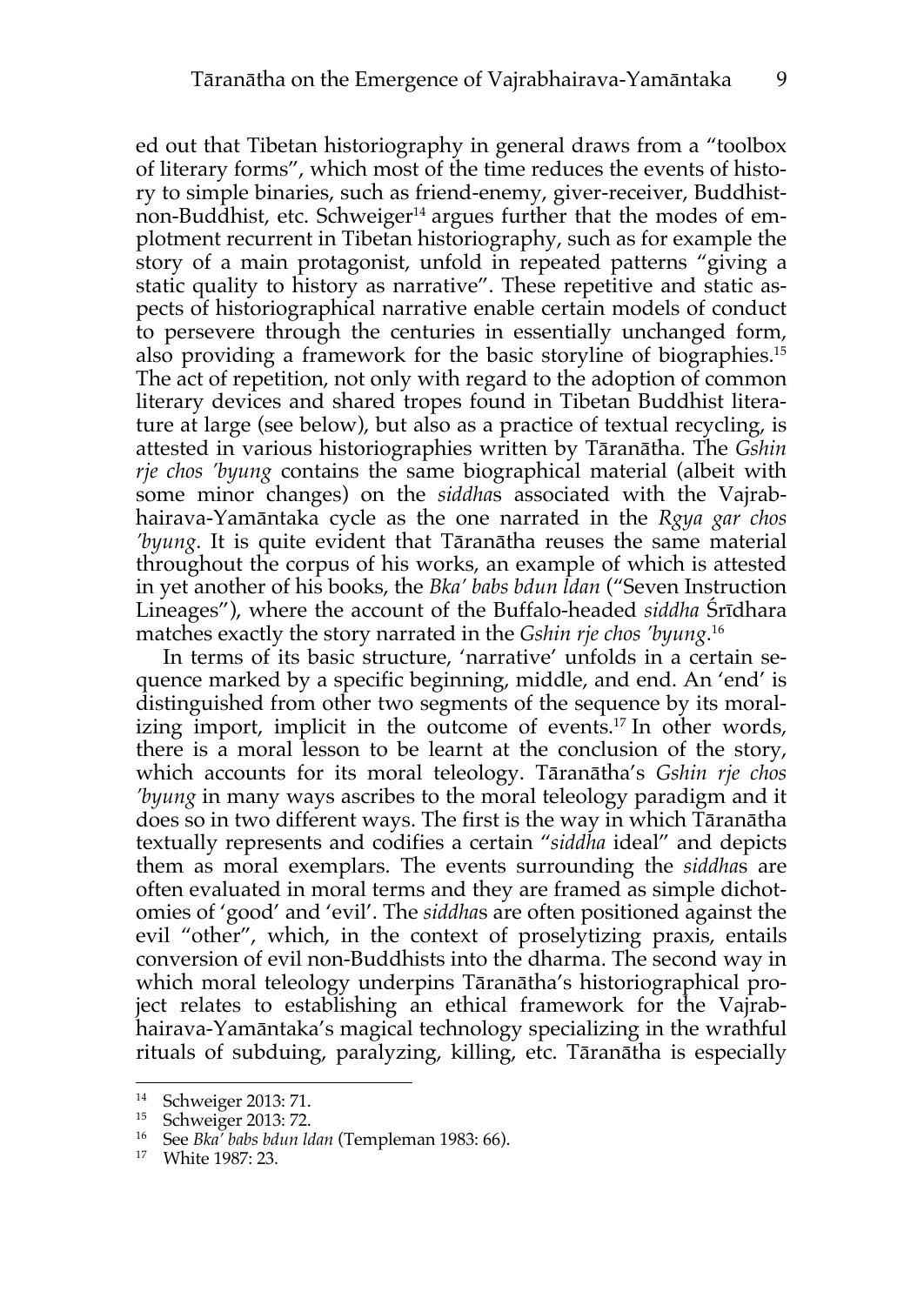concerned with the immoral abuse of wrathful magical technologies by people in power, whom he labels "harm-givers" (*gnod pa can*). In addition, he warns about karmic retribution for those who exploit wrathful magic for selfish needs, and gives the specific conditions in which the "double moral standard" for tantric practitioners using Vajrabhairava-Yamāntaka technologies can be applied. This topic will be discussed in more detail below.

One of the reasons for adding a moralizing conclusion to the historiographical narrative may be the important role played by traditional historiographers in society, which Schweiger<sup>18</sup> understands to be the task of "conserving the culture". In Tibetan context, this mission is implicitly related to the function of traditional historiography, attempting as it does to legitimize the tradition through establishing its link with sacred origins. An ability to depict all events in continuity with the "authority of the past," thereby authenticating what constitutes a proper memory, has been regarded as the core of traditional historiography. <sup>19</sup> The return to the Ur-event "by means of retelling, replicating, reviving and actualizing origin-myths, the very act of recounting became a crucial ritual act of confirmation and legitimization". <sup>20</sup> Tāranātha's approach to the notion of origins as the means of establishing the authority of the Vajrabhairava-Yamāntaka cycle will be discussed next.

#### *2. The Origins of Vajrabhairava-Yamāntaka*

Tāranātha's *Gshin rje chos 'byung* may serve as an example of a historiographical narrative that, in the words of Per Sørensen, "is seeking to account for the [tradition's] origin and meaning".21 For Tāranātha, this search does not only entail transforming plain titles of the scriptures and lifeless names of the *siddha*s into structured historical narrative characterized by continuity and meaningful moral message, but it also creates a necessity to establish different approaches to the concept of origin<sup>22</sup> understood as anchor points that legitimate the tradition. The discussion that follows tries to delineate two different narrative and conceptual frameworks adopted by Tāranātha, in which

<sup>18</sup> Schweiger 2013: 68.

<sup>19</sup> Breisach 1987: 4025.

<sup>20</sup> Sørensen 1994: 2.

<sup>21</sup> Sørensen 1994: 2.

<sup>&</sup>lt;sup>22</sup> In this regard, I am influenced by the distinction of the two types of origin delineated by Gyatso (1993) in the *gter ma* tradition: the one is the "origin account", which legitimizes the treasure through locating it in the already established timeless authoritative tradition, such as the word of the Buddha; the other is the "revelation account", which is conveyed through the biography of the treasurerevealer established in the present time.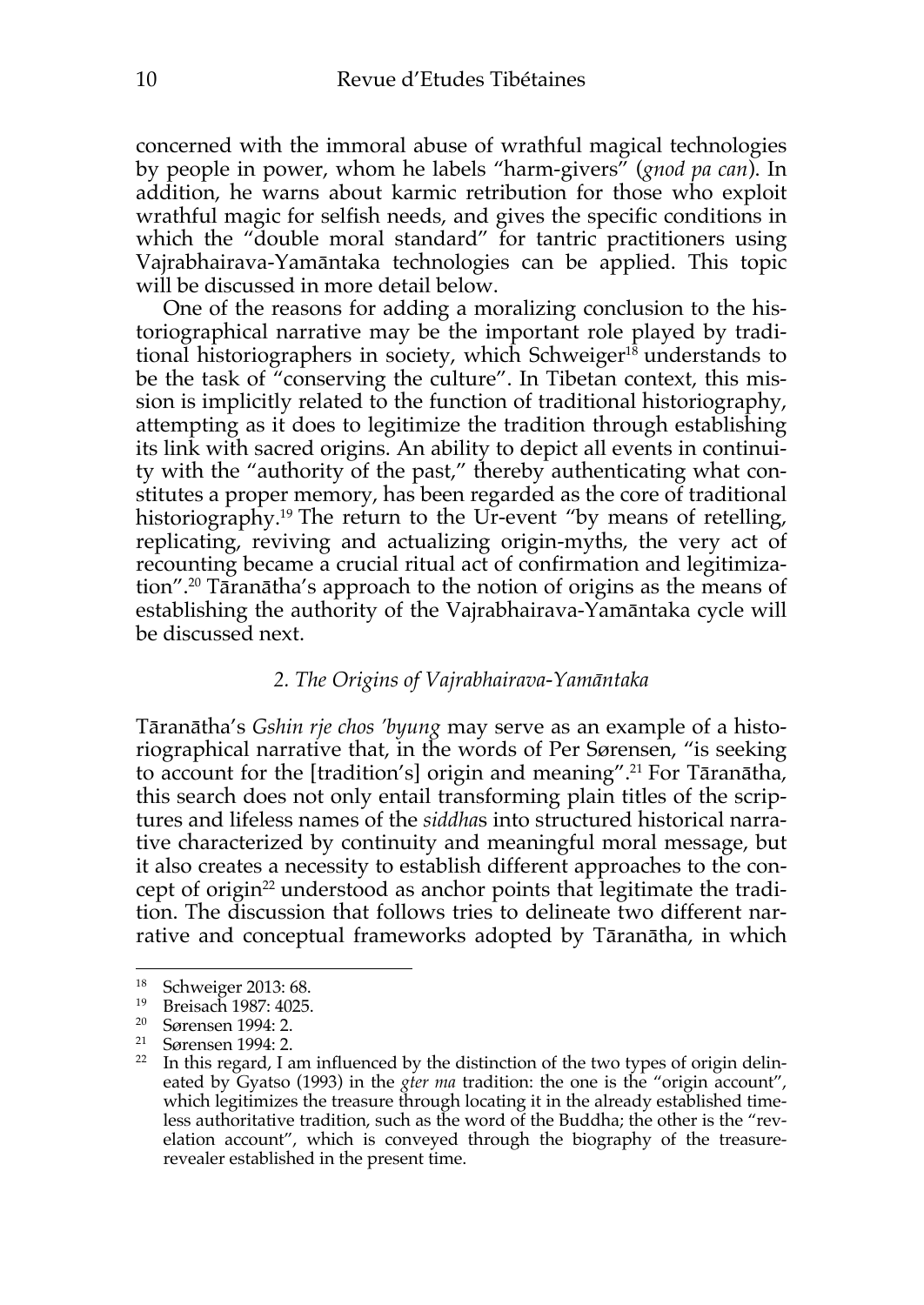the notion of origin as a strategy of authenticating the tradition can be discerned. The first approach to origins that can be distinguished in Tāranātha's work can aptly be referred to as "the root-text account", which "is demonstrated by placing the cycle's origin within the parameters of traditions already established as authoritative". <sup>23</sup> In this regard, the Vajrabhairava-Yamāntaka tradition acquires its legitimacy through the claim that the text existed in the world since time immemorial and was proclaimed by the historical Buddha Śākyamuni. The second approach to origins focuses on the "rediscovery narrative" in which the *siddha* Lalitavajra proceeds to the mythical land of Oḍḍiyāna and retrieves the texts guarded by the ḍakinīs, thereby initiating the textual tradition of the Vajrabhairava per se. Since here Tāranātha's approach to the question of origins is structured around the biography of the retriever, it could be named "the rediscovery account".

### *2-1. The Root-Text Account*

In his influential study on the *Cakrasamvaratantra*, Gray<sup>24</sup> has delineated two models of establishing textual authenticity adopted by tantric Buddhist scriptures. The first is the so-called "*nidāna* model", in which the opening verse (*nidāna*) of the tantra begins with the characteristic "Thus, I have heard, at one time" (*evaṃ māya śrutaṃ ekasmin samaye*), followed by an indication of the specific place where the revelation took place. In this model, the claim of authenticity lies in the adherence to the oral dimension of the text, which was 'heard', as well as in the physical presence of the revealer located in the same spatiotemporal reality as the revealed text itself. The earliest tantra that follows the "*nidāna* model" is the *Guhyasamāja*. <sup>25</sup> The second is the "*athātaḥ* model", in which the tantra begins with a simple "now" (*athātaḥ*). The *athātaḥ* indicates that a specific tantra is considered to be a part of the lost original (the mythical Ur-text) usually referred to as the "root-text" (*mūlatantra*). The root-text, typically of great length (e.g., hundreds of thousands of verses), is said to have contained the full exposition of the intricacies of a particular tantric *sādhana*, of which the part that has come down to us is just a small fragment. The VBT adopts the second model, for it starts with: "Now, I shall describe the means of mastering (*sādhana*) [the deity] Vajrabhairava"

<sup>23</sup> Gyatso 1993: 111.

<sup>&</sup>lt;sup>24</sup> Gray 2007.

<sup>25</sup> Among the famous Buddhist tantras belonging to this model is the *Hevajratantra* (1.1): "Thus have I heard: at one time the Lord dwelt in bliss with the Vajrayoginī who is the Body, Speech and Mind of all the Buddhas" (trans. Snellgrove 1959: 46), and the *Caṇḍamahāroṣaṇatantra* (1.1).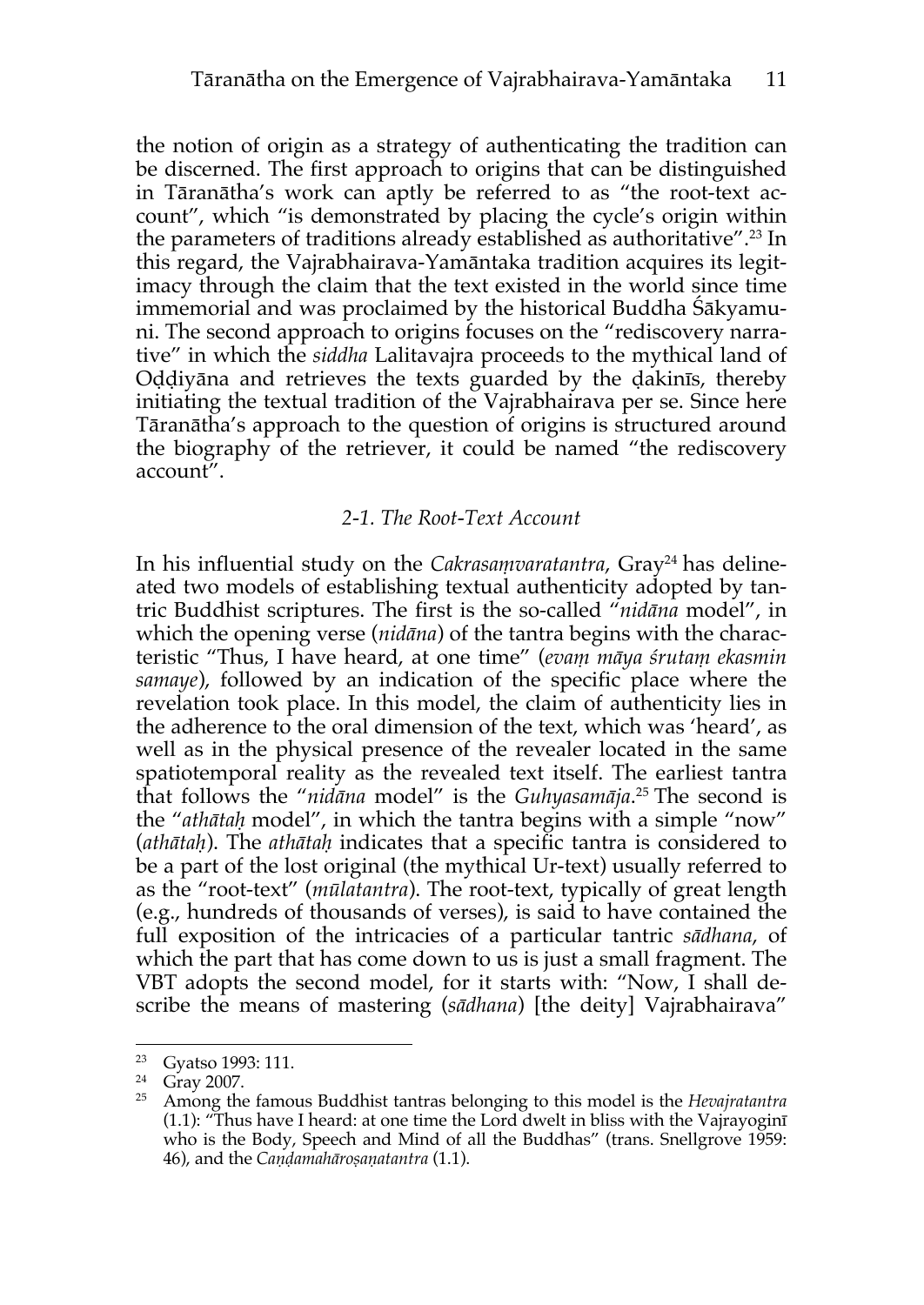(*athātaḥ saṃpravakṣyāmi vajrabhairavasādhanam*). The alleged existence of a hypothetical inherited root-text is, indeed, mentioned in the final colophon of the VBT, the Sanskrit version of which reads as follows:

> Here ends the seventh chapter concerned with the testing [of the disciple] and the accomplishment of visualization procedures in this *yogatantra* of *Mahāvajrabhairavacakra*, called *Mañjuśrī*. The fragment of the *kalpa* which is successful just by being recited (*paṭhitasiddhaḥ*) 26 was extracted from that *tantra*, which is characterized as *Mahāvajrabhairavacakra*, and which has come forth from the *yoginīpīṭha* of Oḍḍiyāna.27

The above passage indicates that the VBT*,* referred to here with the alternative name of *Mahāvajrabhairavacakra*, is just a fragment of the collection of rituals (*kalpa*) extracted from the root-text, called the *Mañjuśrītantra*. The commentaries on the VBT by \*Śoṇaśrī and \*Vajrasiddha further clarify that the tantra was extracted from the *Eighteen Thousand [Verses] Mañjuśrītantra*. 28

A somewhat different colophon is attested in the Tibetan version of the VBT, which gives the following reading:

> Completed is the *kalpa* on obtaining *siddhi*s of the glorious Buffaloheaded Vajramahābhairava, which is a fragment of the *kalpa*, successful just by being recited, extracted from the *One Hundred Thou*sand Tantra of the cycle of the glorious Vajramahābhairava.<sup>29</sup>

<sup>&</sup>lt;sup>26</sup> The concept of *pathitasiddhah* as the way of referring to a particularly powerful mantra is a common feature of the proto-tantric material of the *Mahāyānasūtra*s. See, for example, the *Amoghapāśahṛdaya-dhāraṇī* (Meisezahl 1962) or the *Hayagrīvavidyā* found among the Gilgit manuscripts (Kakas 2011). The concept of *paṭhitasiddhaḥ* permeated also the Buddhist tantras. It is found in the early *kriyātantra Mañjuśriyamūlakalpa* (chap. 52, p. 438) in the context of the mantra of Krodharāja Yamāntaka. The placement of the *paṭhitasiddhaḥ* at the end of the tantra is found in the *Cakrasaṃvara* (see Gray 2007: 382), in the *Saṃvarodayatantra* (Tsuda 1970: 36, 312), and in the *Hevajratantra* (2.9.6, Tripathi and Negi's edition,

p. 196). 27 *etasmin mañjuśrīyākhyamahāvajrabhairavacakrayogatantre dhyānakarmasid*dhiparīksākalpah saptamah/ srīoddiyānayoginīpīthāt srīmahāvajrabhairavalaksanam tan*troddhṛtaḥ kalpaikadeśaḥ paṭhitasiddhaḥ/ Vajrabhairavatantra* f.16v

<sup>28</sup> Both \*Śoṇaśrī (p. 393) and \*Vajrasiddha (p. 412) attest to this fact as follows: *'jam dpal gyi rgyud grangs stong phrag bco brgyad pa las 'jigs byed chen po sgrub ba'i thabs kyi rjes las rgyud 'di phyung ba ste*/

<sup>29</sup> The Tibetan text (Siklós 1996: 113) reads: *dpal rdo rje 'jigs byed chen po'i khor lo rgyud 'bum pa nas btus na phyung ba rtog pa'i phyogs bklags pas 'grub pa*. My translation differs from that of Siklós 1996: 49: "The is the end of ritual procedures, on achieving powers by means of the glorious Buffalo-headed Vajramahābhairava, obtained by reading those sections which appeared after selection from the *One*  Hundred Thousand Tantra Chapter of the cycle of the glorious Vajramahābhairava". Siklós mistranslates both *phyung ba rtog pa*, which reflects the Skt. *kalpadeśa,* and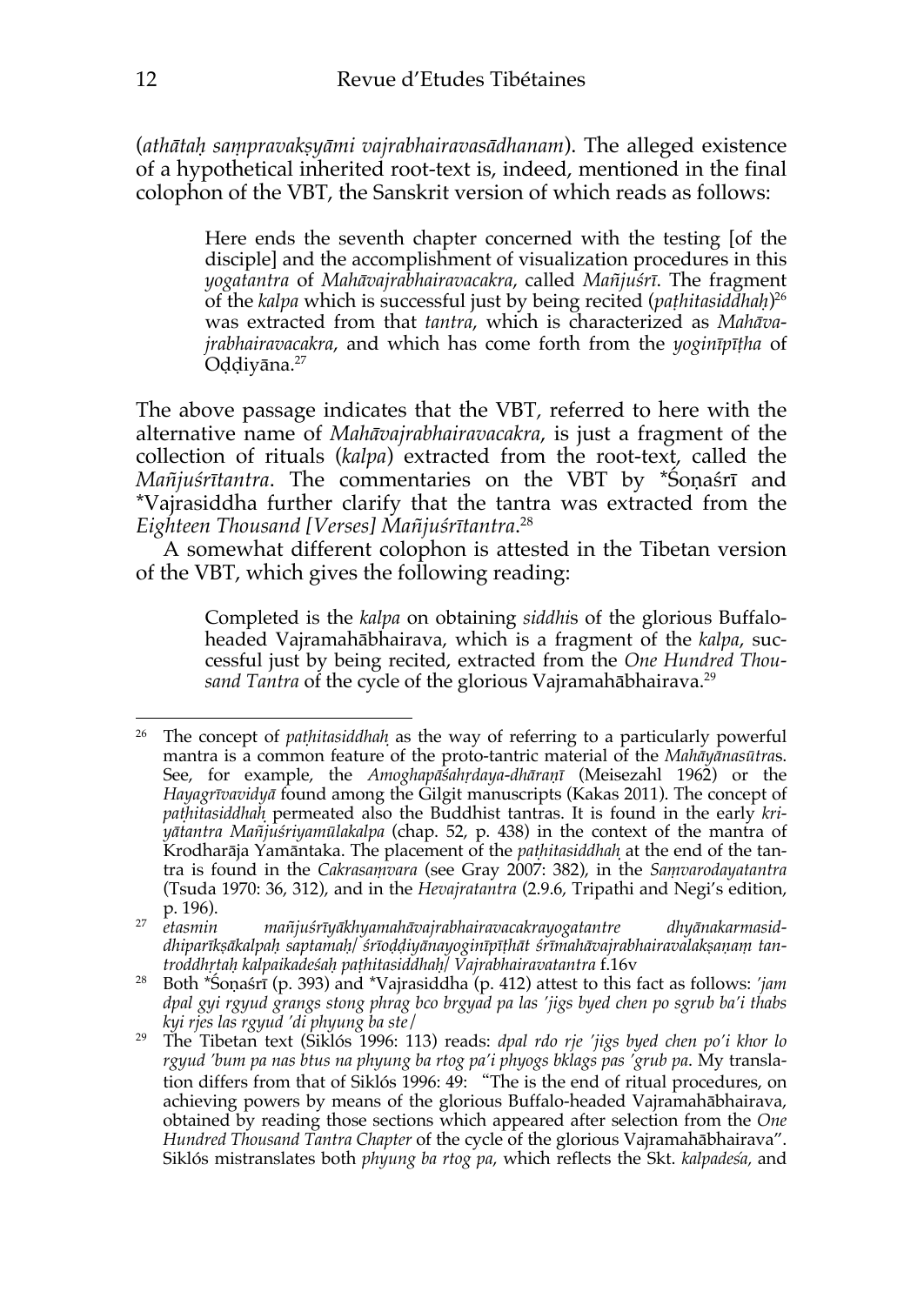The end of the Vajrabhairava-tantra, the great king of tantras, arisen from the *Mañjuśrī-tantra*, revealed by the glorious Lalitavajra, the master of the *mandala* of the holy masters, from the great and glorious land of Oḍḍiyāna (trans. Siklós 1996: 49).

Here, alongside the reference to the *Mañjuśrītantra*, we also find the name of another root-text, namely, the *One Hundred Thousand Tantra*, conceived of as a mythical root-text from which the condensed version of the VBT in seven chapters has been extracted.<sup>30</sup> Gray<sup>31</sup> has made a considerable headway in understanding the construction of tantric textual authenticity by pointing out that the myth of the *One Hundred Thousand Stanza Root Tantra* conceptualized as a massive root-text that could no longer be accessed became a common trope and a convenient means of justifying the production of "new" tantric scriptures that privileged the notion that "the tantric canon was unrealizable in the present". <sup>32</sup> The consequent displacement of the loci of authority to the unavailable Ur-text dehistoricized the very idea of a tantric canon and at the same time afforded an opportunity to account for the "transhistorical locus of a tradition" understood as an ongoing and timeless revelation continuing, even though only fragmentarily, from the beginningless time to the present. <sup>33</sup> Some tantric exegetical writers, such as Bhavyakīrti, carried out the idea of transhistoricity even further by claiming, for example, that the *Cakrasaṃvatantra* "exists without interruption in inexpressible Buddha lands, and it is experienced through meditative states, and so

*phyogs bklags pas 'grub pa*, which reflects the Skt. *paṭhitasiddhah*; the latter is a tech- *̣* nical term (see above, fn. 26). Siklós's translation of *btus* is also inaccurate as it reflects the Skt. *uddhrtah*, "extracted", i.e., from the *One Hundred Thousand Chapter Tantra*, that is *Srīmahāvajrabhairavacakra*.

<sup>&</sup>lt;sup>30</sup> As it is difficult to establish with any certainty the relation between the *Mañjuśrītantra* and the *One Hundred Thousand Tantra* as the root-texts of the VBT*,*  this topic remains a desideratum. The *One Hundred Thousand Tantra* cannot be a synonym of the *Mañjuśrītantra*, because, according to \*Śoṇaśrī and \*Vajrasiddha, the *Mañjuśrītantra* is much shorter text of 18,000 verses. The reference to the *One Hundred Thousand Tantra* is not found in the Sanskrit colophon and no mention of it is found in the Indian commentaries on the VBT preserved in the Bstan 'gyur, which may indicate that it is a later addition. On the contrary, the *Mañjuśrītantra*  as the root-tantra is also mentioned by another commentator of the VBT, Lalitavajra (f. 20), who says: "*'di ni 'jam dpal zhes bya ba ni 'phags pa 'jam dpal gyi rtsa ba'i rgyud de*", "As for 'Mañjuśrī', it is the root-tantra of Āryamañjuśrī". \*Kumāracandra (p. 288) also mentions the VBT's indebtedness to the *Mañjuśrītantra* in the following gloss: "*'di nyid ni 'jam dpal rgyud chen por gsungs pa'o*" "As for this [place] itself, it has been explained in the great *Mañjuśrītantra.*"

<sup>31</sup> Gray 2009.

<sup>32</sup> Gray 2009: 14.

<sup>33</sup> Gray 2009: 6.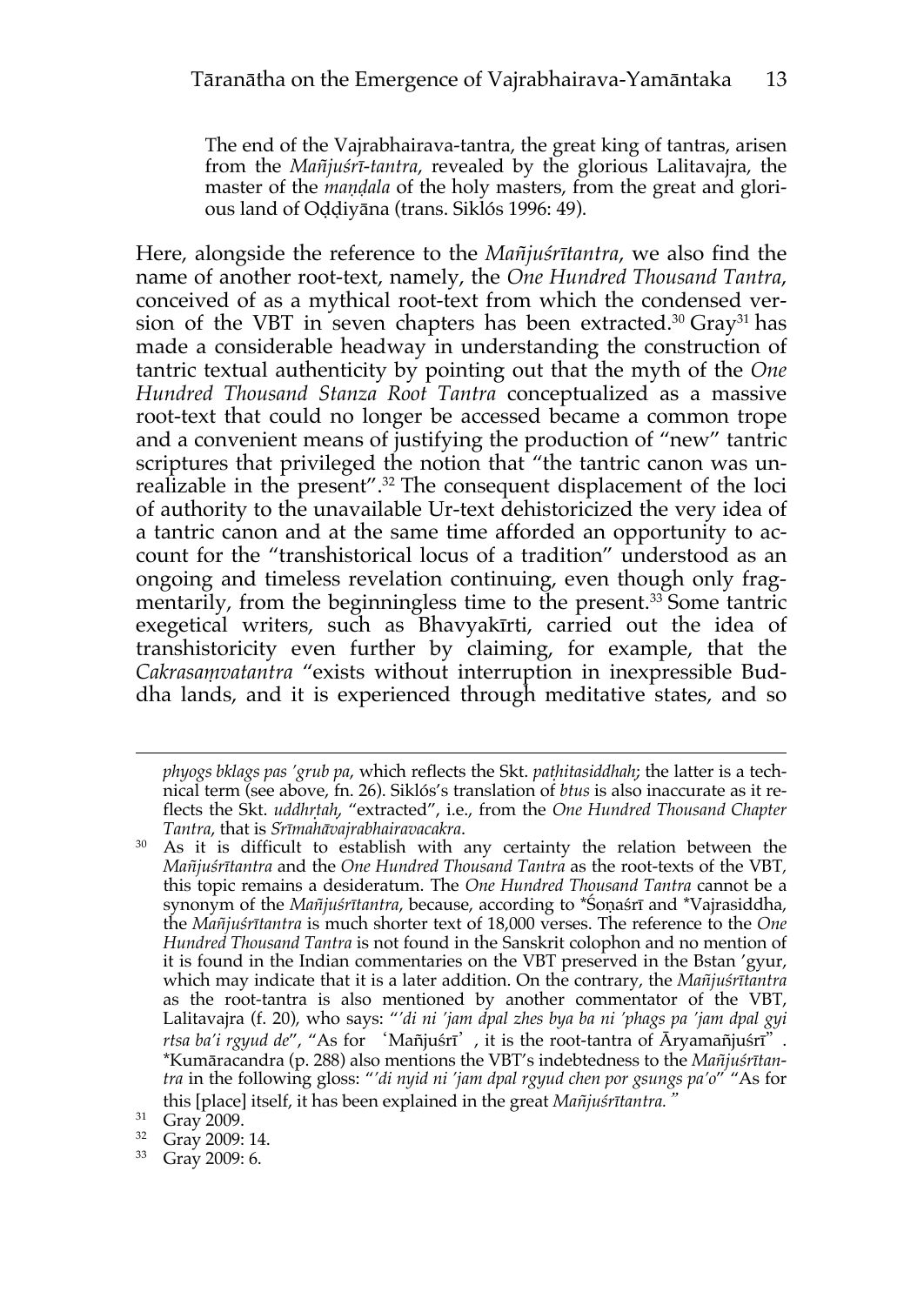forth, by the heroes and heroines…". 34

Tāranātha's approach to the issue of the VBT's root-text and its "transhistorical locus" in many ways defies the aforesaid paradigm. Despite the fact that Tāranātha acknowledges the tantra's root-text as a timeless revelation taught by "the newly accomplished heroes, *yoginī*s", and others located in the realm of indefinable space, he also makes at attempt to anchor the text in the historicity of scriptural revelation that goes back to the historical Buddha Śākyamuni. Tāranātha makes an attempt to reinstate the Buddha Śākyamuni's role as the "voice of authority" in tantric context and he does so in defiance of the commonly accepted tendency of tantric authors, who preferred to reformulate a pan-Buddhist strategy of legitimizing the authority of "new" tantras claiming that the text was the "word of the Buddha" (*buddhavacana*) spoken, however, not by the historical Buddha Śākyamuni, but by the "new" tantric Buddha, called Vajradhara, etc.35 The adherence to the 'old' framing of textual authenticity provided Tāranātha with an opportunity to shift the attention away from the notion of revelation occurring in the "beginningless time" to the specific historical moment of revelation that placed the VBT's root-text at the centre of the tradition already established as authoritative. Tāranātha reports as follows:

> Those newly accomplished heroes, *yoginī*s, buddhas, bodhisattvas taught the extensive root-tantra [of the VBT] in the assembly that fills up the entire space. This extensive [root-]tantra worked for a long time for the immeasurable number of sentient beings. The *siddhi*s were achieved by limitless number of people. Then, after some time, having realized that the tantra could no longer benefit people, the tantra was sealed and stayed in the land of Orgyan in the place called the "Treasury of dharma" (*dharmagañja*), it is said. This [tantra] had the power of *siddhi* since the beginningless time. Even though the story of the root-tantra existing before in the past is indeed like that, nevertheless, the Tathāgata Śākyamuni proclaimed it again. Because of that reason, it is clearly evident that [the tantra] was sealed in Orgyan after it was taught [by the Tathāgata Śākyamuni].36

<sup>34</sup> Gray 2009: 7.

<sup>35</sup> Gray 2009: 8.

<sup>36</sup> *gsar du thob pa'i dpa' po rnal 'byor ma dang/ sangs rgyas byang sems nam mkha' gang ba'i bdus su rtsa ba'i rgyud rgyas pa gsungs/ rgyud rgyas ba des dus yin ring mor sems can dpag tu med pa'i don mdzad/ skyes bu mtha' yas pa zhig gis dngos grub thob bo/ de nas bar skabs su mi rnams kyi don du mi 'gyur par mkhyen nas/ orgyan gyi gnas dhar ma gnya dza chos kyi mdzod du rgyas btab nas bzhugs ces 'gyur na/ rgyud 'di gdod nas grub pa'i dbang du byas te/ sngon byung rtsa ba'i gleng gzhi de bzhin yin mod/ ston pa de bzhin gshegs pa sha kya thub pas kyang/ slar bzlos te gsungs pa yin dgos pas/ de rjes*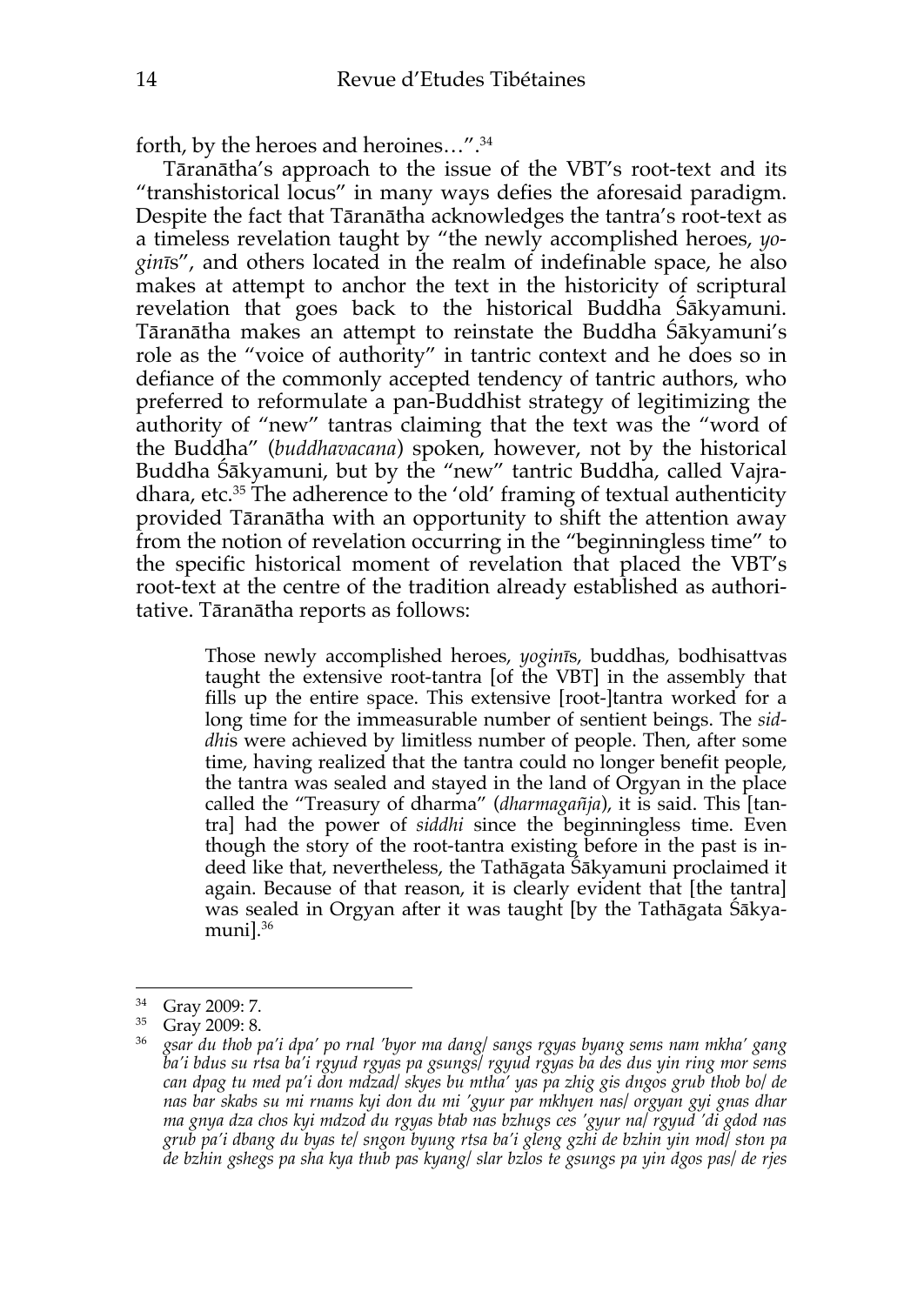The above passage is interesting not only to understand Tāranātha's effort to authenticate the VBT's root-text as the "word of the Buddha", but also to recognize how the literary tropes derived from Tibetan traditions shape historiographical narrative. In the above passage, the VBT's root-text's appearance in the world and its subsequent concealment in Orgyan (i.e. Oḍḍiyāna) becomes imagined in many ways in parallel to the Tibetan treasure tradition (*gter ma*),<sup>37</sup> where important scriptural revelations and other artifacts are hidden only to be rediscovered in future times. For Tāranātha, the category of a "hidden text" entails the notions of continuity and transhistoricity, as well as the idea of Oḍḍiyāna as sacred land of tantric revelation, all of which came to underpin his conceptualization of origins. More importantly, the "hidden text" trope provides ramifications for the narrative of the *siddha* Lalitavajra who, in the manner of a treasure revealer (*gter ston*), reinstates what has already become a forgotten tradition.

One may say that the trope of the "Treasury of dharma" is employed to perform an archival function. Although the Treasury's existence is imagined as an unchanging repository of tradition, separated from the ravages of history, the act of hiding the text is contingent upon the changing contexts of passing time. The fact that the tantra was sealed because it could no longer benefit people is not purported to exemplify the text's deprivation of power (*siddhi*), but rather to highlight the progressive degeneration of people and their morals. For Tāranātha, the loss of propensity to receive the teachings is symptomatic of a gradual decline of humankind as a whole. It is significant that in order to explain the moral degeneration of people, Tāranātha adopts a concept of time imagined as a series of four cosmic cycles (*bskal pa*) that, propelled by their descending trajectory, pull people in a downward spiral. The distinctive feature of the rhythm of the cosmic cycles, often formulated in terms of loss of perfection, is that it requires different adaptations of dharma teaching that are appropriate for different time-cycles. Tāranātha explains as follows:

> The manner in which the [Vajrabhairava] teaching appears in various cosmic cycles such as the Golden Age, the Second Age, etc., may also occur with different purport. Even though there is one tantra text and one time and space, the miraculous manifestation of the Buddha is inconceivable, that's why it [the appearance of tantra in

*orgyan du rgyas btab po zhes brjod na legs par mngon no/* Tāranātha's *Gshin rje chos 'byung*, p. 43.

<sup>&</sup>lt;sup>37</sup> With regard to the traditional division of *gter ma*, a 'hidden text' would belong to the category of "earth treasures" (*sa gter*) concealed in a physical location: see Doctor 2005: 27.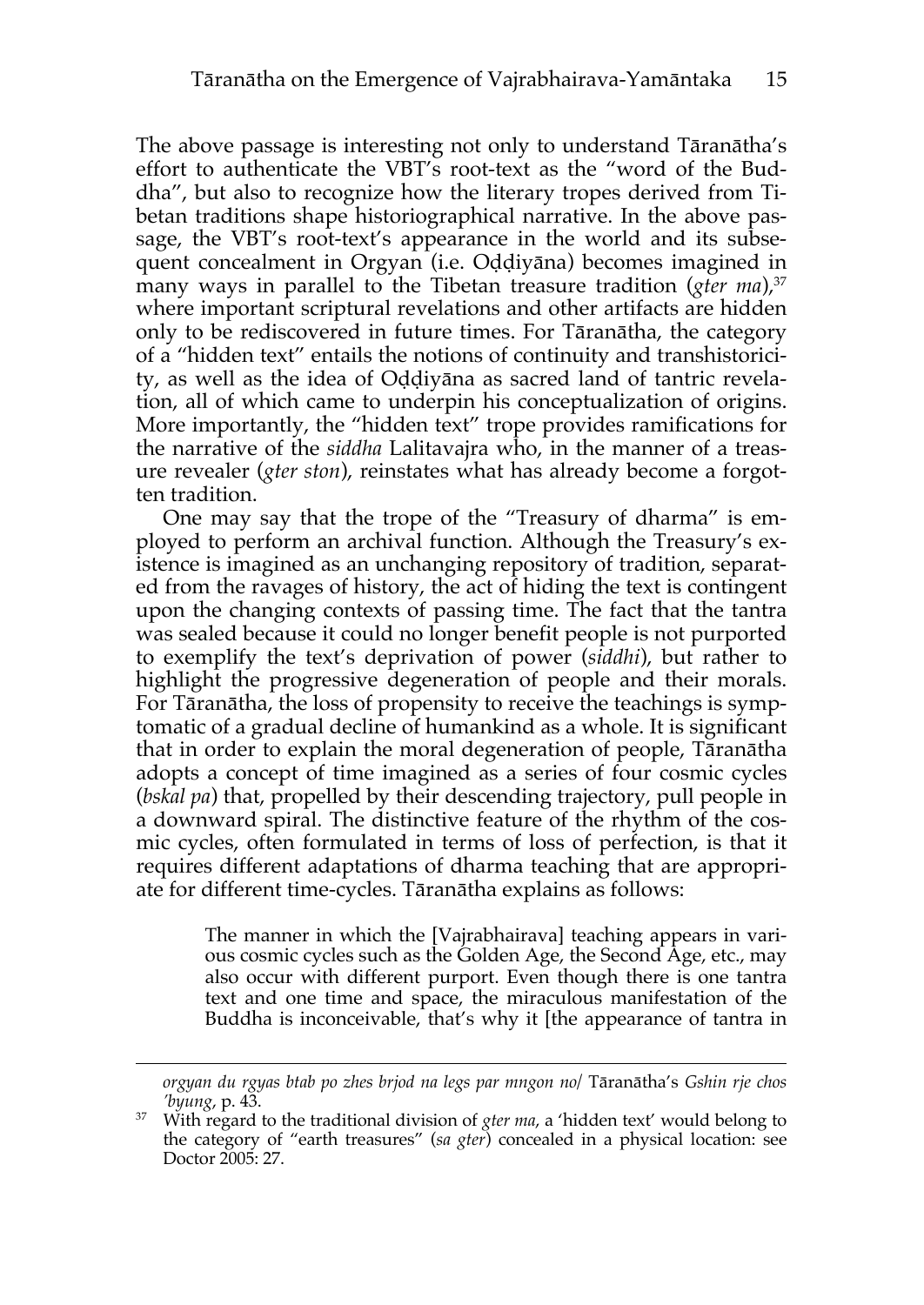#### different ages] is not a contradiction.<sup>38</sup>

The correspondence between the manner in which the VBT's teaching manifests in the world and the various cosmic cycles is formulated by Tāranātha through the concept of purpose or import (*dgongs pa*). However, Tāranātha does not use this term in any of the technical senses<sup>39</sup> it had in Buddhist hermeneutics, but rather in conformity with the doctrine of "skillful means", as the Buddha's capacity to adjust the dharma teachings to fit the temper of different time-cycles. In other words, the purport of the dharma appropriate for the Golden Age, symbolic of a highest level of human moral perfection, may not be suitable for the people living in the Second or Third Age, when moral degeneration had already progressed exponentially. Although the above passage merely alludes to the readjustment of the purport of the dharma to suit the moral quality of people living in different eons, in other place Tāranātha shows in more detail how the purpose of the Yamāntaka dharma changes in accordance with a specific zeitgeist, i.e., from the "Golden Age" of the *vidyādhara*s to the "Degenerate Age of the Harm-Givers", etc. 40 The underlying sense of decline

<sup>38</sup> *rdzogs ldan gnyis ldan la sogs pa dus skyabs tha dad du/ bstan pa byung tshul so so la dgongs pa yang srid/ gnas du gcig dang rgyud gzhung gcig yin yang/ sangs rgyas kyi rnam par 'phrul pa bsam gyis mi khyab pas 'ga' ba ni ma yin no/* Tāranātha's *Gshin rje chos 'byung*, p. 43.

<sup>39</sup> The concept of *dgongs pa* (Skt. *abhiprāya*) is generally understood as a hermeneutical device in reference to the canonical utterances of the Buddha in which the meaning is intended, rather than explicitly stated: see Ruegg 1985; Broido 1984.

<sup>40</sup> In this regard, Tāranātha (*Gshin rje chos 'byung*, pp. 45-52) introduces the concept of four *kalpa*s divided in accordance with the character of practice (*spyod pa*). The first *kalpa*, of unknown inception, lasted for one hundred thousand years and it was the age of the *vidyādhara*s characterized by the accomplishment of all desired *siddhi*s. Tāranātha narrates five unrelated stories of the kings situated in the four cardinal directions of the world, i.e., King Vijayasiṃha in the south; "King of fish" Jwaṣaswami in the east of Bharendra (Bengal); King Paraṣamarāja in the country of poison (*ha la'i yul*) in the west; King Nagendradeva in the city of barbarians (*kla klo*) in Yavana in the north; and, also in the north, King Harihara of Kashmir. The main narrative plot repeated again and again depicts the king and his retinue consisting of one hundred servants, who after practicing the *vidyāmantra* of Yamāntaka bestowing various *siddhi*s attain the status of the *vidyādhara*. This narrative plot was probably based on the story of King Indrabhūti receiving the tantric canon by the *ācārya* Ku[k]kura preserved in Jñānamitra's commentary on the *Prajñāpāramitānayaśatapañcāśatika*, now available only in Tibetan translation (Davidson 2002: 242). In this narrative, which is important for its early date (no later than 800 C.E.), Jñānamitra affirms that after being initiated into the Vajradhātu-maṇḍala, King Indrabhūti along with his retinue consisting of thousand members attained the status of *vidyādhara* (Davidson 2002: 243). This story is one of the earliest accounts of the king and his court depicted as the recipients of the esoteric tantric scriptures that also became "the most widely accepted of the *siddha* transmission stories" (Davidson 2002: 242). The second *kalpa*, which lasted for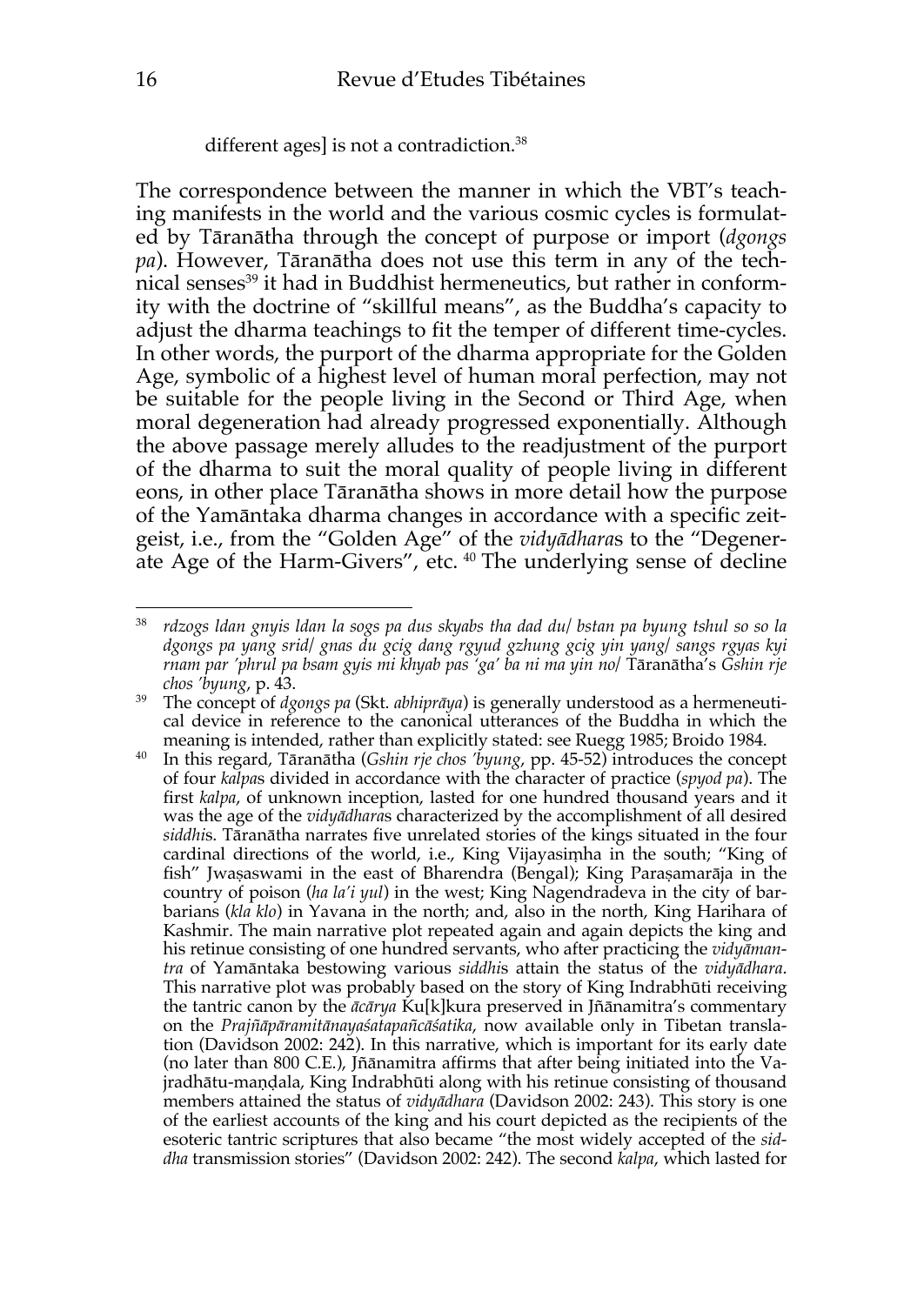and misappropriation of the Yamāntaka dharma, aligned with the cosmic cycles of devolution, triggers the act of hiding the teachings in order to rediscover them at the more appropriate time when they can make a difference.

### *2-2. The Rediscovery Account: Lalitavajra and the Retrieval of the Vajrabhairava-Yamāntaka Corpus*

The second approach to the issue of origins that we can distinguish in Tāranātha's *chos 'byung* is an attempt to consolidate the tradition's authenticity in the human world of the Degenerate Age by legitimizing the authority of its revealer, around which the identity of the tradition can crystalize. There are several narratives associated with the rediscovery of the Vajrabhairava-Yamāntaka corpus presented by Tāranātha. All of them revolve around the figure of Lalitavajra and his journey to the mythical land of Oḍḍiyāna. One of these narratives that comes from the oral tradition of Ba ri lotsāwa narrates the rediscovery account as follows.

> The followers of Bari lotsāwa explained [the story of Lalitavajra] in these words: The master called Lalitavajra [*sgeg pa'i rdo rje*] achieved a little bit of power because he meditated on the Black Yamāntaka. In the southern region, he performed ascetic observances (*vrata*). When he competed with a *tīrthika*, even though [the *tīrthika*] could not withstand him, [his] male and female retinue were turned into goats and sheep. Thinking that it was too early for him to practice [the Black Yamāntaka], he prayed to Khasarpāṇi, (an esoteric form of Avalokiteśvara). In a dream, he received a prophecy. He went to the illustrious Oḍḍiyāna and met a *yoginī* in accordance with the prophecy. He acted as her servant for three years, performing austerities. After that, she said: "What do you want?" He said: "I do not want anything. I do services for you because of devotion, Madam". It was the same at the end of six and nine years. At the end of twelve years, she said to him: "What *siddhi* do you wish for?" He made a request: "I wish for a method to instantly annihilate Māras

three hundred years, brings to a forefront a basic structure of Yamāntaka *sādhana*, such as the importance of the *maṇḍala*-initiation, the repetition of the *mantra* in front of the Yamāntaka-*paṭa*, and an emphasis on secrecy. The overall purport of the Yamāntaka praxis extends beyond the goal of the *vidyādhara* of the first *kalpa* to include soteriological and apotropaic goals. The latter becomes conveyed through the story of Ara, who by merely remembering the Yamāntaka-*mantra* is able to escape from the captivity of the bandits who attacked him. The third *kalpa*, which lasted for five hundred years, marks the age of the harm-givers (*gnod pa can kyi dus*), which brings with itself the emergence of those evil people in whose hands the practice is misused (see below, p. 43). The fourth *kalpa* begins with the rediscovery of the cycle by Lalitavajra.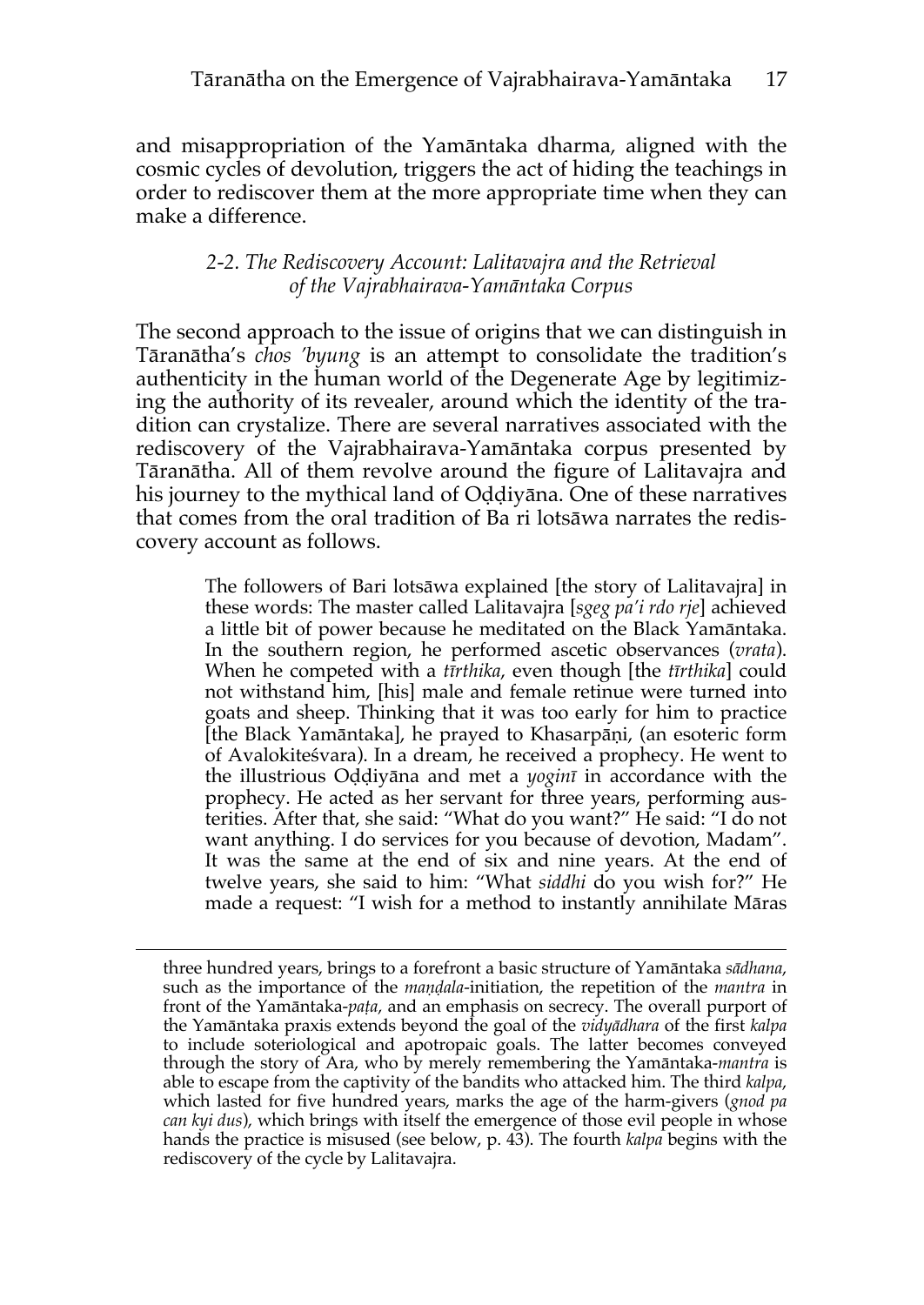and *tīrthika*s without violating the Buddha's teachings". She conferred to him a tantric initiation of Bhagavān Vajrabhairava and gave him the [Vajrabhairava] tantra in seven chapters. The name of that *yoginī* was "Sukhacakṣuḥ". Thereafter, he wrote down the seven chapters [of the VBT] on a white silk cloth using goat's milk and took it with him. Even though the *ḍakinī*s thought of drawing his heart's blood, they were unable to catch him, since the master had obtained the *siddhi* of swift-footedness and already arrived at his own place. He annihilated all those former *tīrthika*s, so it is said.41

The aforementioned legend narrating Lalitavajra's rediscovery of the Vajrabhairava-Yamāntaka corpus in Oḍḍiyāna seeks to explain the reasons for the emergence of the cycle specializing in wrathful rituals at that particular point in time. In fact, the rationale behind its reappearance points to the historical context of interreligious struggle between the Buddhists and the *tīrthikas*<sup>42</sup> (non-Buddhists). The enemy, depicted above as a religious "other", is regarded as a threat to the existing status quo that needs to be eradicated or at least disciplined for the sake of collective welfare. The process of othering and stigmatizing the difference between the Buddhists and the non-Buddhists takes on a strategy of demonizing the religious other through the concept of Māra that follows a common way of representing evil in Buddhism in general. 43

<sup>41</sup> *ba ri lo tsā ba*'*i rjes* '*jug rnams ni* '*di skad ces* '*chad de/ slob dpon sgeg pa*'*i rdo rje zhes bya bas/ gshin rje gshed nag po bsgoms pas nus pa cung zad grub nas/ lho phyogs kyi yul du brtul zhugs kyi spyod pa byas/ mu stegs gcig dang* '*gran pas khong rang la ma tshugs kyang/* '*khor pho mo rnams ra lug tu gyur pas/ spyod pa sngas so snyam kha sa rpa nir gsol ba btab pas/ rmi lam du lung bstan byung nas/ dpal o rgyan du phyin/ lung bstan dang mthun pa*'*i rnal* '*byor ma dang mjal nas/ de*'*i khol po lo gsum byas te dka*' *ba spyad pa las/ khyod ci* '*dod gsung/* '*dod pa med de/ bdag khyed la gus pas bkur bsti byed pa lags ces zhus/ de bzhin du lo drug dang dgu*'*i mthar yang de dang* ' *dra/ lo bcu gnyis kyi mthar/ khyod dngos grub ci* '*dod gsung ba la/ sangs rgyas kyi bstan pa dang mi* '*gal zhing/ bdud dang mu stegs mod la tshar gcod pa*'*i thabs cig zhu byas pas/ bcom ldan* '*das rdo rje* '*jigs byed kyi dbang bskur zhing rgyud rtog pa bdun pa gnang ngo/ rnal* '*byor ma de*'*i mtshan ni bde ba*'*i spyan ldan zhes zer/ de nas rtog bdun dar dkar po la ra*'*i* '*o mas bris te bsnams/ mkha*' '*gro ma rnams kyis snying khrag phyung ba snyam byed kyang/ slob dpon rkang mgyogs grub pas rjes ma zin par rang gnas su sleb/ sngar gyi mu stegs de dag thams cad tshar bcad/ ces zer ro/ Gshin rje chos* '*byung,* p. 67.

<sup>42</sup> The references to *tīrthika*, a word whose semantic range is not well understood, and the problems associated with translating *tīrthika* as a 'heretic', have been investigated by Christopher V. Jones in his recent paper (2021), where he argues that the English term 'heretic' refers to someone within one's own tradition, whereas *tīrthika* is someone outside one's one system. Scherrer-Schaub (1991: 71) and Eltschinger (2013: 12, n. 38) prefer the term "allodox".

<sup>43</sup> Boyd 1971.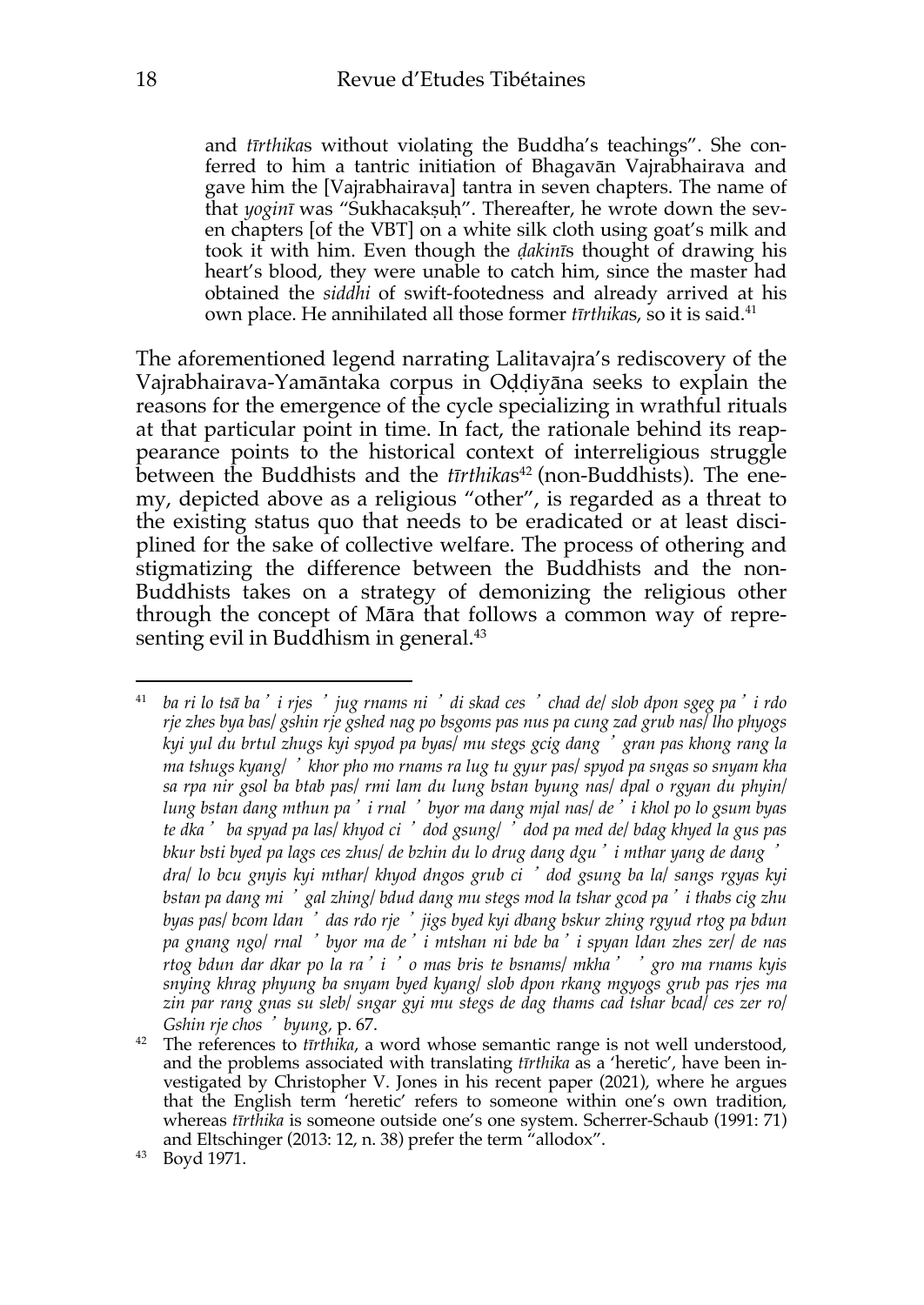One of the critical issues that emerges from scholarly deliberations on the origins of tantric Buddhism in general is the extent to which the employment of a "violent dharma" against the religious other reflects Hindu/Śaiva-Buddhist dynamics in the actual social reality. According to some scholars, accounts of the violent subjugation of *tīrthika*s and their gods should be read allegorically and have little to do with actual hostility between Śaivas and Buddhists.44 Another opinion is advocated by those who adhere to the 'agonistic view', stating that textual and iconographical representations of interreligious violence are a mirror that reflects a hostility between Śaivism and Buddhism in real life. <sup>45</sup> One of the most vocal proponents of the agonistic view is Giovanni Verardi, whose recent publications (2011; revised 2018) claim that the main reason for the emergence of tantric Buddhism was a desire to subdue the non-Buddhists. Verardi theorizes a long-standing social crisis caused by Brahmanical hatred and persecution of 'heretical' (*pāsạ ṇḍinah*)*̣* Buddhists, <sup>46</sup> which intensified during the Gupta period, and was the main reason for the emergence of tantric Buddhist ritual. According to Verardi, *abhicāra* technologies propounded by Buddhist tantras during the Pāla period were directed against two enemies: Brāhmaṇas/Saivas ( ́ *tīrthika*s) and Muslim invaders, who from the eleventh century onwards began to raid the Indian subcontinent.<sup>47</sup> Even though it is not impossible that the narratives of growing influence of the *tīrthika*s threatening Buddhist survival may reflect a period of 'Buddhist hiatus' caused by the decline of the Pāla empire from approximately 850 C.E. to 977 C.E., which could have had a negative effect on the royal support for the *mahāvihāras* at Nālandā and Vikramaśīla<sup>48</sup>, it is also possible that

<sup>44</sup> In this regard, Iyanaga (1985), Linrothe (1990), and Seyfort Ruegg (2008) adhere to the allegorical interpretation, and consider the theme of violence not as 'expression of (sectarian and secular) antagonism between two great religions of India but, rather, a structured opposition between two levels, namely the worldly/mundane (*laukika*) and the supramundane/trans-mundane (*lokottara*)' (Seyfort Ruegg 2008). Linrothe (1990: 20) perceives Mahesvara to be the symbolic repre- ́ sentation of the 'Indestructible Person' (*akṣarapuruṣa*), who stands in opposition to the Buddhist notion of the illusory self, and the act of violence inflicted upon Maheśvara by Trailokyavijaya as an allegory for the Buddhist doctrine of emptiness and the absence of self in all dharmas (*sarvadharmanairātmya*).

<sup>45</sup> Davidson (2001: 215) is another vocal exponent of this agonistic view. Davidson says that the myth of Mahesvara's subjugation indicates a real tension between Buddhist and Śaiva factions, in particular the Kāpālikas.

<sup>46</sup> Verardi's interpretation of *pāṣaṇḍa*—with reference to those outside of the Vedic fold, primarily Buddhists and Jainas—has been criticized by Sanderson (2015), who demonstrated that in fifth century India *pāṣaṇḍa* had a wider application that also included Saiva sects and Pāñcarātra Vaisnavas.

<sup>&</sup>lt;sup>47</sup> For the Pāla patronage of both Śaivism and Buddhism, see below, p.35.

<sup>48</sup> Sanderson 2009: 96-97; Acri 2016: 19.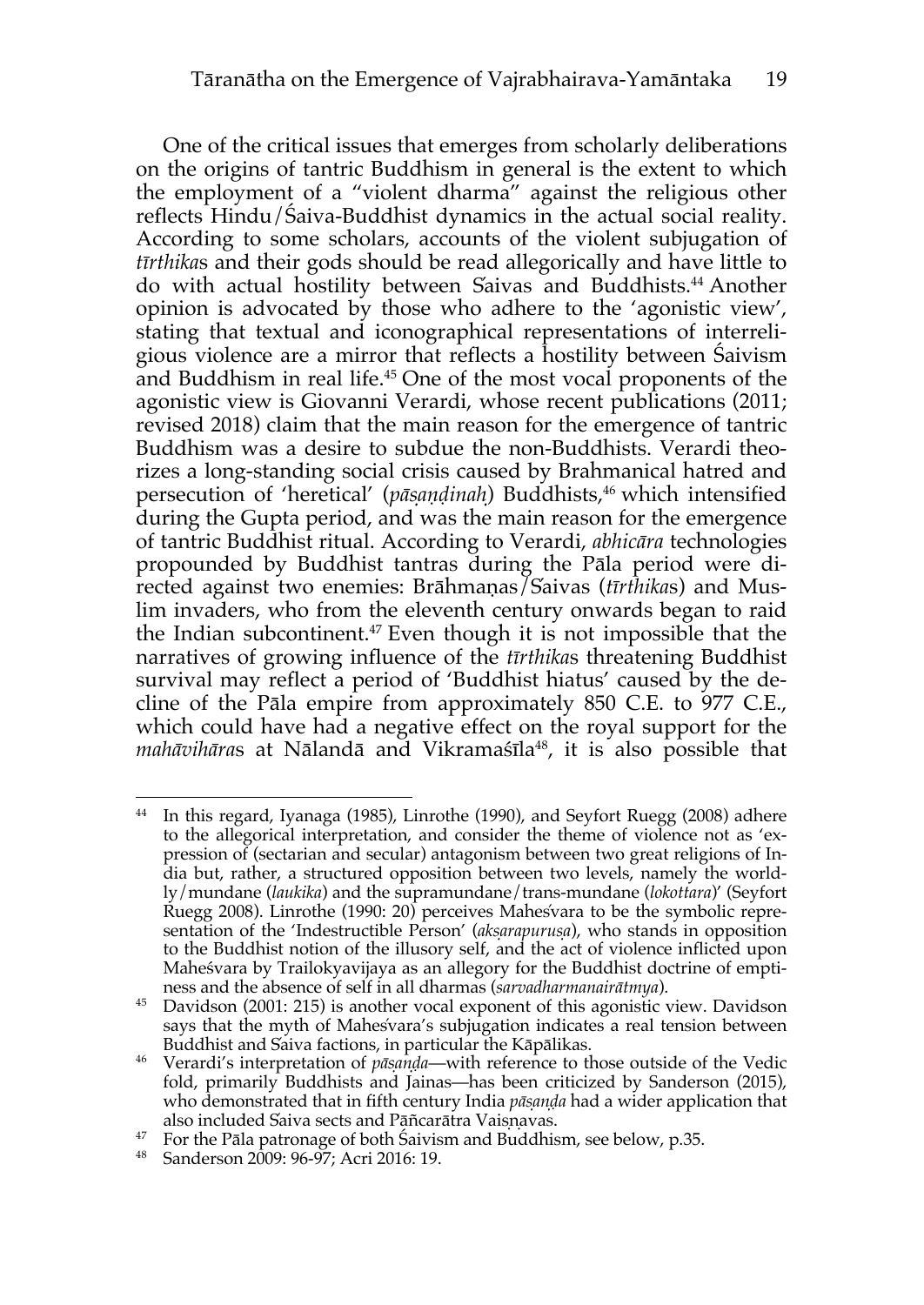these narratives merely emulate common literary tropes found in Buddhist literature at large. If we, therefore, suspend historical frames and examine the narratives only through its value as literature $49$ , we will notice that the theme of the fight against adversary forces assuming the garb of the *tīrthika*s and Māras was inspired by a widespread narrative of the conquest of Māra (*māravijaya*) that proliferated into many different versions in Indian and Chinese sources. 50

The placement of the *tīrthika*s on equal footing with Māra is a common literary trope of Buddhist literature, an early instance of which can be traced back to the *Mahāparinirvāṇa-sūtra* where the arrival of the Mahāyāna is depicted as the Buddha's act of saving countless beings from Māra and his people, the *tīrthika*s.51 In the same *sūtra*, the Buddha tells Kāśyapa: "700 years after my death, the devil Māra Pāpīyas will gradually destroy my True Dharma"52. The appearance of Māra<sup>53</sup> in the garb of the non-Buddhist other is often conceptualized within the Buddhist prophesy of a gradual decline of the "True Dharma" (*saddharma*) and the strengthening of the 'counterfeit dharma', i.e. non-Buddhist false paths54. <sup>55</sup> In the *Gaṇḍīsūtra*, the decline of the dharma is coterminous with the appearance of discordant monks who fall ill, while the non-Buddhists and Māras are empowered and come to the fore.<sup>56</sup> The same trope of the damaging effects of the Kali Yuga bringing to the forefront the false *dharma* of the *tīrthika*s who—as the followers of Śiva—are labeled "the perpetrators of the conduct of Māra" (*māracaryāsamāratāḥ*) is found in the *Guṇakāraṇḍavyūhasūtra*57, an expanded version of the *Kāraṇḍavyūhasūtra*, composed by the Buddhist Newars in the 15<sup>th</sup> century.<sup>58</sup>

<sup>49</sup> Flores 2008.

<sup>50</sup> Anderl and Pons, forthcoming.

<sup>51</sup> The *Prajñāpāramitaśāstra* was preached by the Buddha on the Gṛdhrakūṭa in Magadha where he "destroyed Māra and his people, the *tīrthika*s, and saved innumerable beings" (Lamotte 2001: 43ff).

<sup>52</sup> Chappell 1980: 139; Nattier 2011: 38.

<sup>53</sup> One the plurality of Māras, see Boyd 1971. For the overview of the *māravijaya* as a widespread Buddhist narrative, see Schmidt-Leukel, forthcoming; Nichols 2019. 54 Schmidt-Leukel, forthcoming.

<sup>55</sup> Similarly, the prophesy of the \**Āryacandragarbhaparipṛcchāsūtra* warns that "the party of those who obstruct the Dharma—the party of Māra and so on—will arise, and their power and strength will increase. Kings, ministers, and so on will decline in faith they will no longer perceive the distinction between virtue and vice,

and they will do harm to the True Dharma" (Nattier 2011: 241). 56 *Gaṇḍīsūtra* (Toh. 298; 1.13-1.14), see, trans. by Annie Bien 2020: 10. https://read.84000.co/translation/toh298.html.

<sup>57</sup> *Guṇakāraṇḍavyūhasūtra* 4. 79ab in Sinclair 2015: 467.

<sup>&</sup>lt;sup>58</sup> Douglas 1998, online resource: http://www.aioiyama.net/lrc/papers/cbhnmppr-8.htm; Sinclair 2015.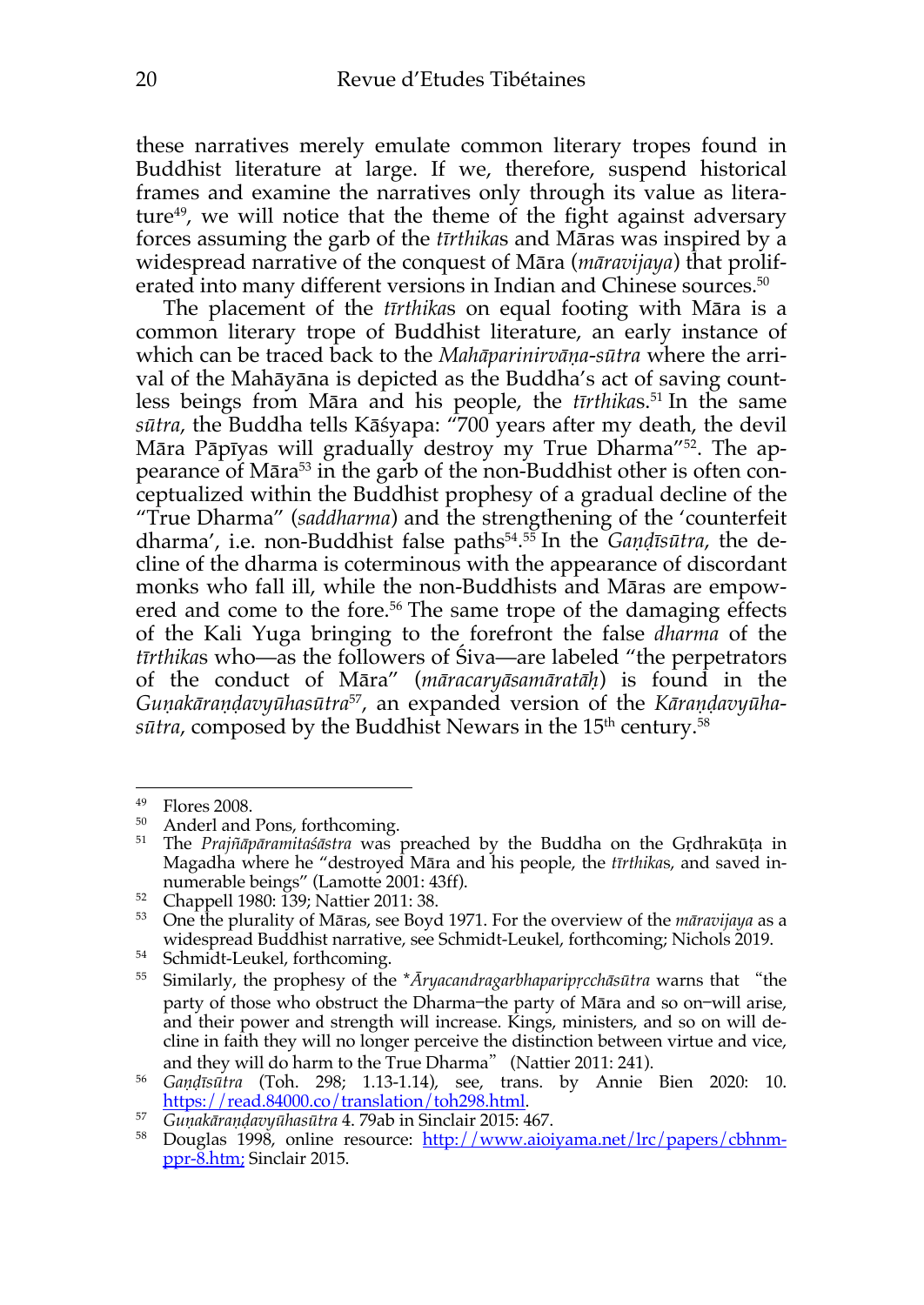The literary trope of Māra and *tīrthika*s that threaten the survival of the "True Dharma" is posed as a point of reference indicating that fight against evil is believed by the tradition to be an important part of the Buddha's or bodhisattva's struggle in the quest of spiritual perfection. In other words, since the Buddha's awakening was construed vis-à-vis conflict and victory over Māra, the portrayal of other Buddhist protagonists had to adhere to the same laws of emplotment structured along the basic binary categories of 'good' and 'evil', thereby emulating, as it were, the already established *māravijaya* narrative. Lalitavajra's journey to Oḍḍiyāna to retrieve the tantras capable of destroying Māras and *tīrthika*s replicates the archetype of the Buddhist conquest of evil by constructing its tantric identity *via* and *against* the religious other. As we shall see below, especially in the context of the *siddha*-narratives, the issue of ethics and moral obligation plays crucial role in theorizing about the 'enemy'. The enemy consolidates the notion of evil, which is not a static idea, but a crudely empirical reality in needs of transformation that prompts a person who took tantric vows to act compassionately by engaging in violent ritual against the evil-doer for the benefit of those whom he harms, and also for his own sake.

## *3. Lalitavajra at Nālandā and Moltāna: Narratives of Magical Debate*

The article has so far examined two different approaches to the question of origins as a validating source of the "new" corpus of tantric revelation. First, the "root-text account" showed how Tāranātha relocates the notion of origins away from the timeless revelation to the historical moment, "spoken by the Buddha Śākyamuni". Second, the "rediscovery account" concentrated on the biography of the *siddha* Lalitavajra as the *gter ston*, who is guided by prophecies and aided by the ḍakinīs to the 'treasure-site' of Oḍḍiyāna, at the same time justifying the reasons for the cycle's rediscovery in the present time. In the following section, I will examine the factors that shape patterns of Buddhist tantric authority in the context of the "narrative of debate as a literary form"59.

From Oḍḍiyāna, Lalitavajra proceeds to Nālandā Mahāvihāra, his home-institution, carrying the "new" corpus of Vajrabhairava-Yamāntaka teachings. After arriving there, he is challenged to a debate by the *ācārya*s who look with suspicion at his new textual production, questioning its alleged efficacy. The proof or evidence of the new cycle's credibility lies in the attestation of Lalitavajra's authority,

<sup>59</sup> Cabezón 2008: 73.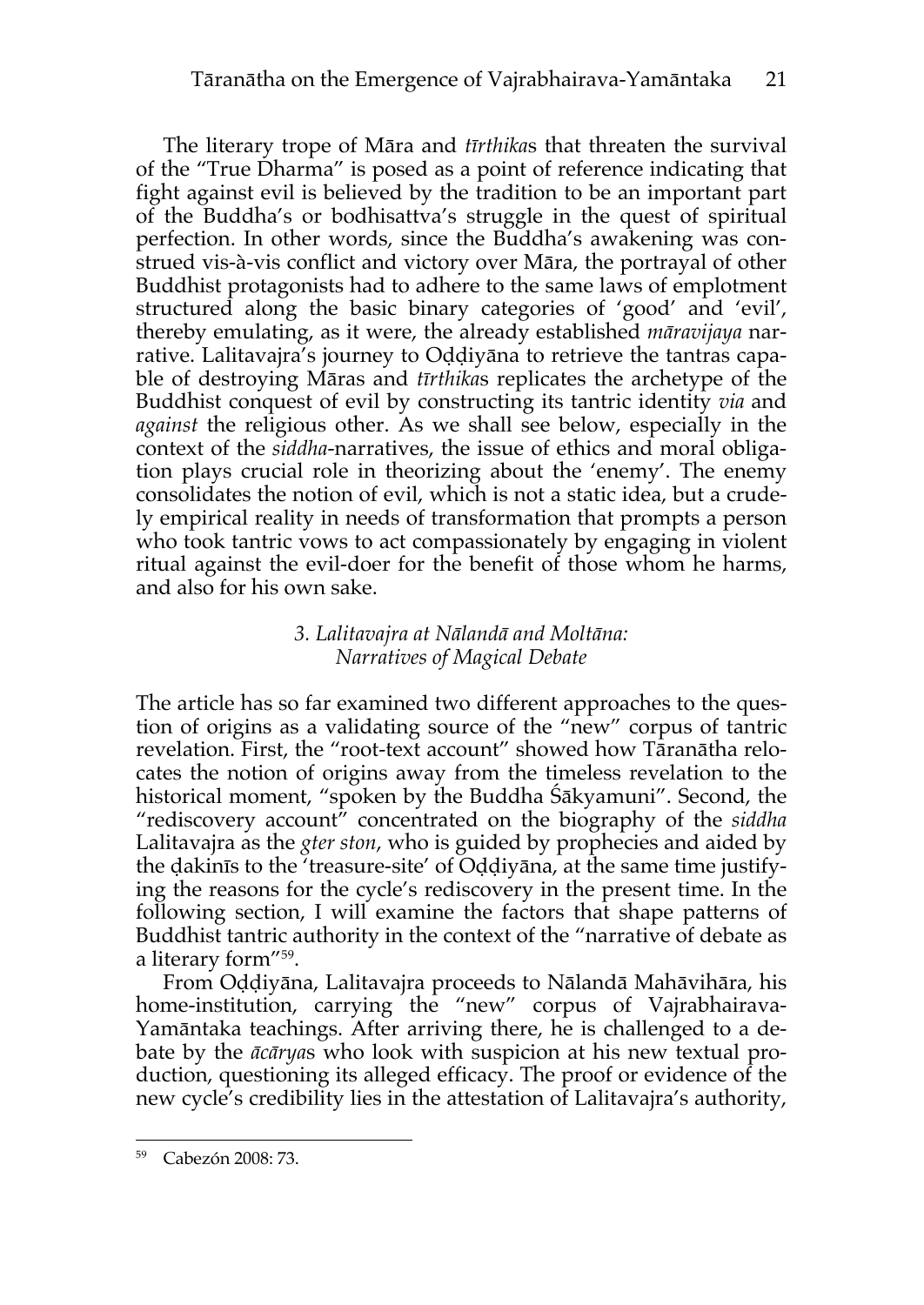which rests on his capability to win the challenge/debate and display his acquired *siddhi*s. The story goes as follows:

> Then, he [Lalitavajra] went to Magadha. When he arrived at Śrīnālandā, the *ācāryas* [at Nālandā] challenged him: "You brought the [Vajrabhairava]tantra and claim to have attained [supernatural] powers, so before the dawn rises tomorrow morning, show us your visible power". He [Lalitavajra] responded: "Alright, in that case, I am going to summon the retinue of King Pañcasimha<sup>60</sup> here." At that time the king and his retinue were in Gaurana (Bengal?). The fastest route from Nālandā to Gaurana in the east would take half a month. Lalitavajra meditated and used his powers. One of the ministers of the king Pañcasiṃha, was called Mutāripradhāna (Murāripradhāna?61), he was a *tīrthika*. He felt an urge to go to Magadha and having loaded the chariot with many goods, he took on a journey together with the king's retinue. This journey, which normally takes half a month, he covered in a few hours. On the stroke of midnight, he arrived at the enclosure of Nālandā. Mahāsāṃghika Dāsapada informed that the minister had arrived. As soon as the day broke, he asked the monks for religious instruction and gave them a lot of gifts. Then, the minister came with the retinue and promised to practice Buddhism. They gained faith in the *ācārya* and were amazed.62

<sup>60</sup> Pañcasiṃha was the king of Magadha, a son of King Bhaṣara, who served both Brāhmaṇical and Buddhist clergies (see Sum pa mkhan po 1908). Tāranātha and Sum pa khen po both refer to Śāntideva as the minister to King Pañcasiṃha. Śāntideva, the author of the manual of Buddhist ethics *Bodhicāryāvatāra,* was a 7th century Nālandā *ācārya*. If he were the minister to King Pañcasiṃha, it would have meant that Pañcasiṃha was his contemporary, which would place Mutaripradhāna in the  $7<sup>th</sup>$  century as well. The account of Candragomin, however, places Pañcasiṃha a century later, in the  $8<sup>th</sup>$  century (Tatz 1972: 70). That would mean that both Mutariparadhāna and Lalitavajra lived in the  $8<sup>th</sup>$  century.

<sup>&</sup>lt;sup>61</sup> Pradhāna means here "one whose chief object is Kṛṣṇa/Viṣṇu", probably indicating the adherent of Vaiṣṇavism.

<sup>62</sup> *de nas ma ga dhar byon te/ dpal na lan dar song pa na/ pa ndit ta rnams na re/ khyed kyis rgyud kyang spyan drangs/ nus pa yang thob ces zer na/ nang bar nam langs pa tshun chod la/ dngos su mthong ba*'*i nus pa zhig ston cig zer ba la/ o na rgyal po seng ge lnga pa*'*i* '*khor zhig* '*dir dgug gi byas/ de la rgyal po seng ge lnga pa* '*khor bcas ni/ yul gau ra na yod de/ na lan da nas shar phyogs su mgyogs par song yang zla phyed tsam* ' *gro dgos pa la/ slob dpon gyis ting nge* '*dzin gyi las sbyor mdzad pas/ rgyal po seng ge lnga pa*'*i blon po mu tā ri pra dhā na bya ba mu stegs la dang pa zhig/ yul ma ga dhar*  '*gro* '*dod skyes nas nyi ma phyi phred kyi dus su yo byad mang po dang bcas shing* ' *khor dang bcas pa lam du zhugs pas zla ba phyed kyi lam chu tshad* '*ga*' *zhig la bgrod* 

*nas/ nam phyed pa na dpal na la nda*'*i lcags ri*'*i nang du sleb/ dge* '*dun gyi zhal ta pa la skad btang ste/ nam langs ma thag dge* '*dun rnams la chos ston gsol/ nor mang po phul/ phyin chad sangs rgyas pa byed par khas blangs pas/ slob dpon la thing yid ches shing ngo mtshar skyes so// Gshin rje chos 'byung,* pp. 59-60.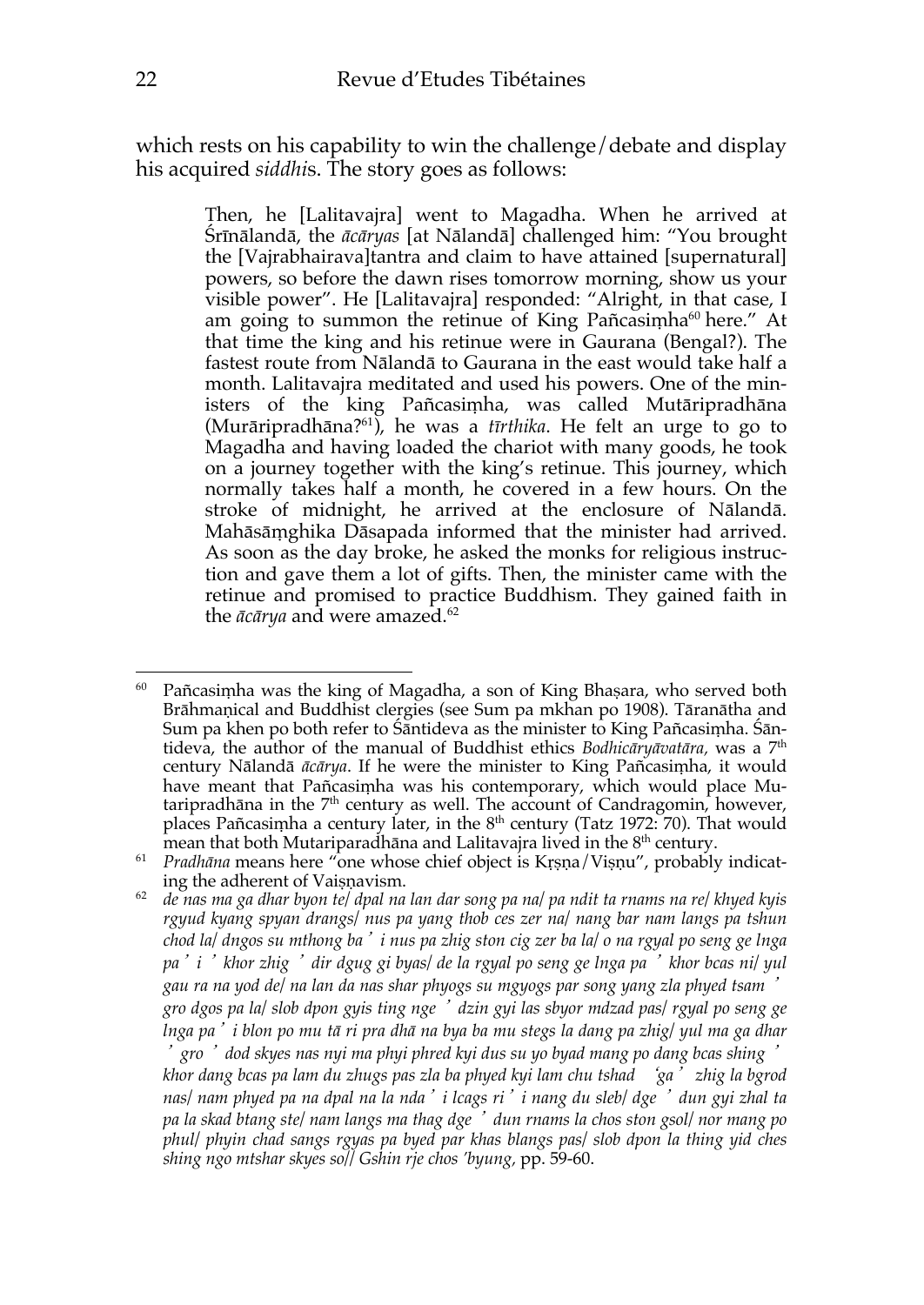In the next story (narrated also in a shorter version and with slight alternations in Tāranātha's *Rgya gar chos 'byung*), Lalitavajra proceeds to the city of Moltāna in the west where he is ordered by King Naravarman to compete with the *tīrthikas* skilled in the tantra of poison (*viṣatantra*):

> Then, in the province of Moltāna in the west, there was a king [known as] Naravarman. In that place, there were many non-Buddhists (*mu stegs pa*) who were experts in the *viṣatantra*. The king ordered Lalitavajra to compete with the non-Buddhists [to prove his magical powers]. The *mu stegs pa*s swallowed one poison each at one time. The *ācārya* [Lalitavajra] took twice the measure of the poison that could be carried by ten men. He expelled it and again consumed it, but remained unharmed. *Ghela* is the name of a large clay pot for keeping beer. He drank two such [*ghela*s] of mercury, but remained unharmed. In that way, he was swallowing poison and mercury for seven days. Because of that, his body assumed an immensely lustrous complexion. He shook the palace of the king with one hand. All the people were scared and offered innumerable gifts. They brought whatever the *bhikṣu*s and poor people liked.63

Both of the above narratives adhere to the traditional measures of establishing Buddhist authority, endorsing the idea that a proven ability to win a debate establishes the master's authority. The "narratives of great debates" between the Buddhists and their non-Buddhists opponents reflect "a broader literary theme that we might call the *contest*"64, that became a popular element of Buddhist selfidentity in biographical and historiographical sources.<sup>65</sup> The theme of contest, whether as a skill of philosophical argumentation, or as a display of supernatural powers in a magical battle, is a common literary motif that purports to dramatize the very function of Buddhist

<sup>63</sup> *de nas nub phyogs kyi yul mol tā na zhes pa na/ rgyal po na ra va rma zhes bya ba yod de/ gnas de na mu stegs byed dug gi rgyud la mkhas pa mang po dag yod pa las/ rgyal pos bskul te de dag dang nus pa* '*gran pa las/ mu stegs de rnams kyi [recte \*kyis] dug bre bo re re dus gcig tu thos [recte \*zos]/ slob dpon gyis dug mi khur bcu btags te/ de*'*i tshad nyis* '*gyur gyi phyos [recte \*myos]/ byed la btab ste gsol yang gnod pa med/ ghe la zhes pa chang [lacuna] stol ba*'*i snod rdza ma shin tu che ba cig gi ming yin/ de* '*dra gnyis dngul chus gang ba gsol yang gnod med/ de ltar dug dang/ dngul chu de zhag bdun gyi ring la gsol bas/ sku bkrag mdangs gzi brjid dpag tu med par gyur te/ rgyal po*'*i pho brang yang phyag gcig gis bsgul bas/ thams cad skrag ste yo byad dpag tu med pa phul/ de thams cad dge slong dang phongs pa rnams kyis ci bder khyer/ Gshin rje chos* '

*byung, folio* 58-59. 64 Cabezón 2008: 73.

<sup>65</sup> For different narrative of debates in Buddhist tradition, see Cabezón 2008; for the magical and philosophical debates in the Vedānta hagiographies, see Granoff 1985.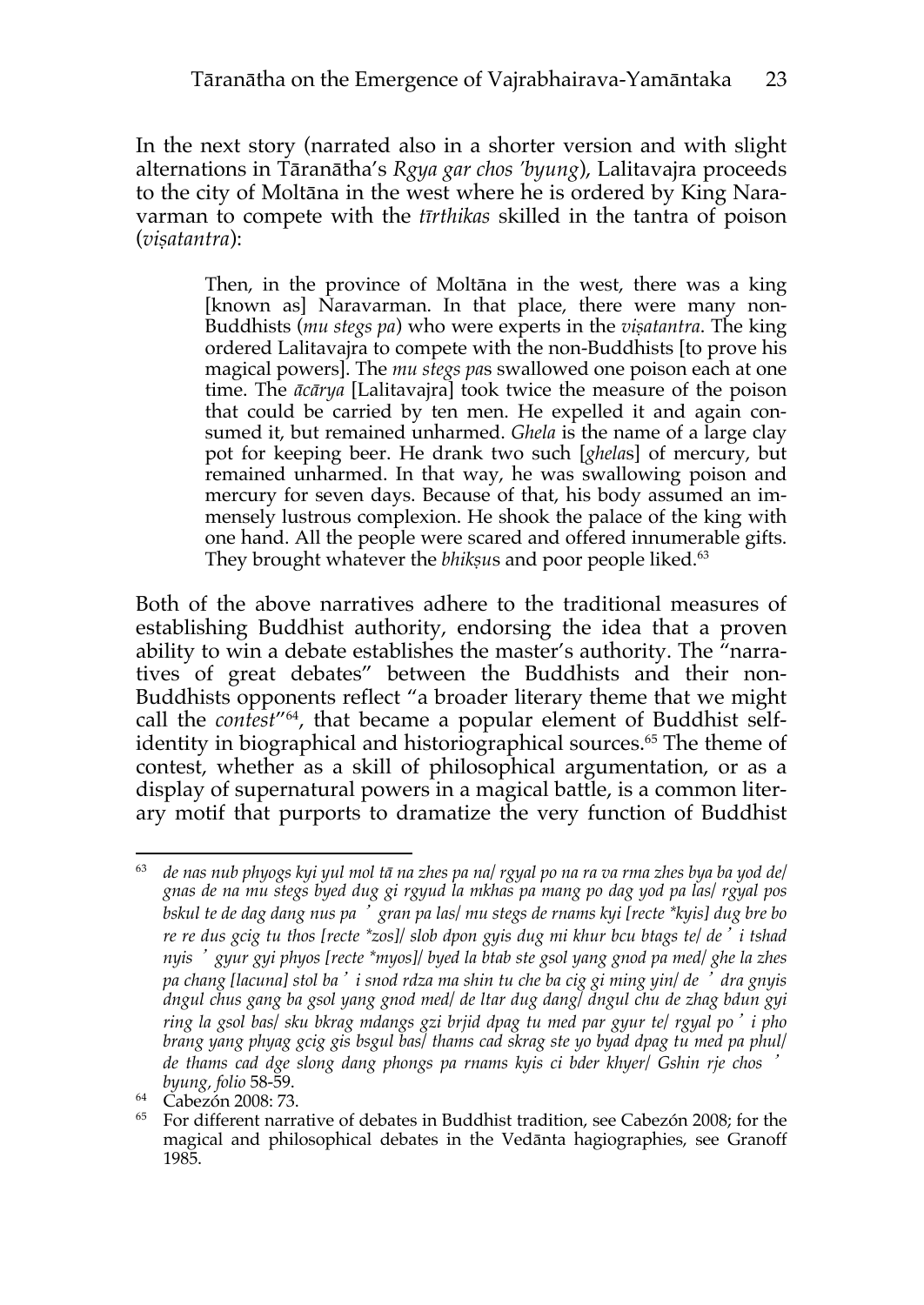dialectics, which aims at eradicating the non-Buddhist wrong views,<sup>66</sup> both in a "tuitional" sense, as removing the wrong notions that carry undesirable karmic consequences for the opponent, and also in an "apologetic" sense, as a defensive strategy against the attacks from those inside and outside the *saṅgha. <sup>67</sup>* The popularity of the theme of contest in narratives is not surprising taking into account that debate was instrumental to the formation of Buddhist monastic culture and the educational curriculum and was also a means of gaining social status and receiving patronage. <sup>68</sup> For Buddhist culture, however, debate was imagined primary a tool of conversion.69 It is especially against this proselytizing backdrop that debate became one of the most common literary leitmotifs.

Among all the Buddhist institutions, Nālandā Mahāvihāra is always portrayed as the renowned centre of debate that used philosophical and magical contests as the principal machinery for the suppression of the *tīrthika*s. Not only historiographical writings, but also Chinese travelogues, like that of Yijing—the Chinese missionary who studied at Nālandā in 671-695 C.E.—praise Nālandā masters as those who "oppose the heretics as they would drive beasts in the middle of a plain and explain away disputations as boiling water melts frost".<sup>70</sup> The *siddha*-narratives very often contain a story of the master's successful debate with the *tīrthika*s at Nālandā, making it a mandatory 'rite of passage' in the *siddha*'s biography. For example, in the biography of the *mahāsiddha* Tilopa by Mar pa Cho kyi bo bros, we learn

<sup>66</sup> Jenkins (2016) shows how Buddhist narratives of debate conceive wrong views as a form of slander, which is related to sin that threatens the very survival of Buddhist institutions. 67 Eltschinger 2013: 238.

<sup>68</sup> Jenkins 2016: 138.

<sup>&</sup>lt;sup>69</sup> Debate became also a part of the legal system, which entailed serious consequences. The loser in debate was subjected to a wide array of punitive measures, ranging from death penalty to exile from the country. Xuanzang reports in his *Si Yu Ki* that whoever was defeated in debate had to die as a proof of his inferiority (see Beal 1906:99). The losers were also forced to "renounce their religion−which after all had been proven false−and convert to the other side" (Taber 2005:vii). We do not know whether the conversion was a choice that the loser could take himself or whether it was forced upon him by the judicial body together with more serious types of punishments, such as death. We do know, however, that Brahmins, upon losing the debate, were eligible to convert to Buddhism and still remain Brahmins (see Bronkhorst 2011:172-175), but Buddhists who lost the debate and were not already Brahmins could not convert and become Brahmins since one is a Brahmin by birth, not by conversion. In this view, it appears that Buddhists must have been more interested in obtaining the necessary skills in the art of debate than Brahmins, as that was their only opportunity to de-authorize and destabilize Brāhmaṇical hegemony and change the power structure in favour of the Buddhists.

<sup>70</sup> Takakusu 1896:181.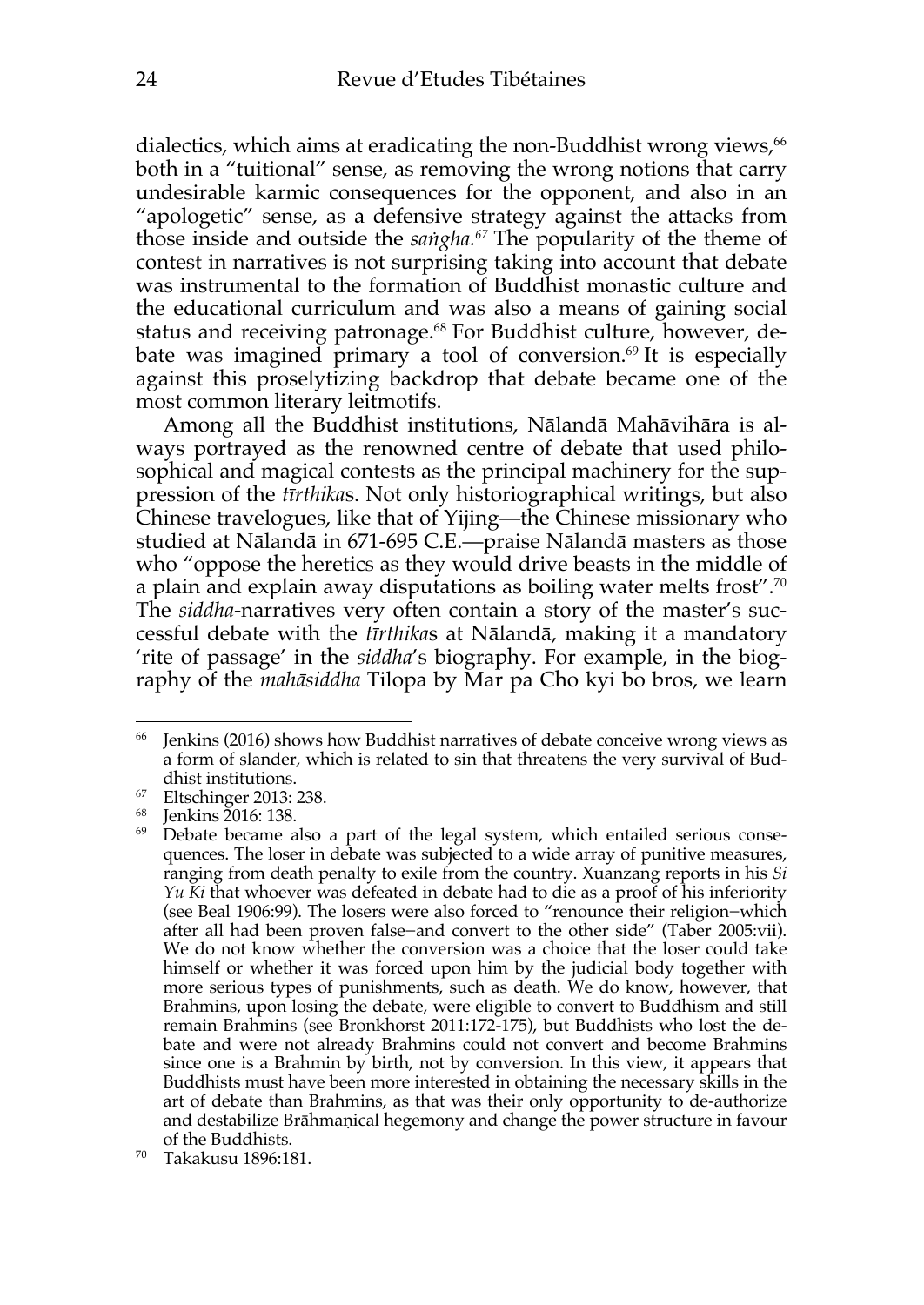that Tilopa subdued a non-Buddhist, later named Nag po Dge ba at Śrīnālandā. <sup>71</sup> Debates often took place in the presence of the king who typically becomes a Buddhist convert and bestows on the *saṅgha* wealth and property. <sup>72</sup> This principle is emulated in the narrative of Abhayakīrti, who at Nālandā in the presence of the king Digvarman defeated all the *tīrthika*s, thus securing royal patronage. 73

Lalitavajra's portrayal as a debater follows the conventional narrative framework of the *siddha*-narratives, thereby emulating a customary practice of debate aiming at the conversion of the non-Buddhists prevalent in Buddhist culture at large. In both stories, Lalitavajra engages in a debate in an apologetic sense, against the challenge posed by those inside and outside the *saṅgha*. At the same time, the stories modify the contest's constitutive elements to fit into the 'tantric' narrative. In the first story, Lalitavajra has to perform magical feasts to convince others about the *siddhi*s he had acquired through the mastery of the contents of the tantras. By physically summoning the king's retinue from a long distance he validates the efficacy of the specific magical procedure, i.e., summoning people from a long distance, prescribed in the VBT. In the second story, Lalitavajra is challenged by King Naravarman to take part in the contest with the competing tantric sect in Moltāna.74 The *tīrthika*s designated by Tāranātha

 $\frac{71}{72}$  Torricelli and Naga 1995: 48-49.

 $\frac{72}{73}$  Jenkins 2016: 139.

Guenther 1995: 21-22.

<sup>74</sup> In his *Rgya gar chos 'byung* (pp. 121-122), Tāranātha identifies Moltāna (Maulasthāna) in the west and its city, Ba ga da (Baghdad) as the place ruled by the Persian-Tartar (*stag gzigs*) King Ha la lu (Hajjaj ibn bin Yusuf Sakafi)—the early eighth-century C.E. administrator of the easternmost provinces of the Umayyad Caliphate—wherefrom the *mleccha* army invaded India for the first time. When analyzed against historical facts, we come to realize that Tāranātha ' s knowledge of ethnic categories and world-history reveals serious gaps. The Umayyads, including the Governor Hajjaj ibn bin Yusuf Sakafi, were not Persian-Turks, but Sunni Arabs. We also know that Baghdad was built only in 762 C.E by the Abbasids, after the fall of the Umayyad Caliphate (Berzin n.d). Moltāna (Maulasthāna) was known for the Sun Temple of Multān dedicated to a Hindu deity, Sūrya. The cult possibly emerged through the religious contacts with the Persian worship of the solar-deity, Mithra (MacLean 1989:18). The existence of the temple is attested since the medieval period, when it was recorded by the Arab geographer Al-Muqaddasi (Habib 2011:42). When Xuanzang visited the temple in AD 641, he noticed idols of Śiva and Buddha installed in the temple. Even after the takeover of Moltāna by the Umayyads, the sun-temple was protected by the local rulers as a great source of wealth acquired through the "gifts donated by pilgrims who came from all over Sind and Hind to the great idol of the suntemple at Multān" (Wink 1996:187). Nowhere in Tāranātha's works, however, does Moltāna appear in the context of a sun-temple. We know that Tāranātha's guru, Buddhaguptanātha also visited Mūltān "where most of the people were Monglos of the Tajik race of the *mleccha*s (Persians) living in the area of Upper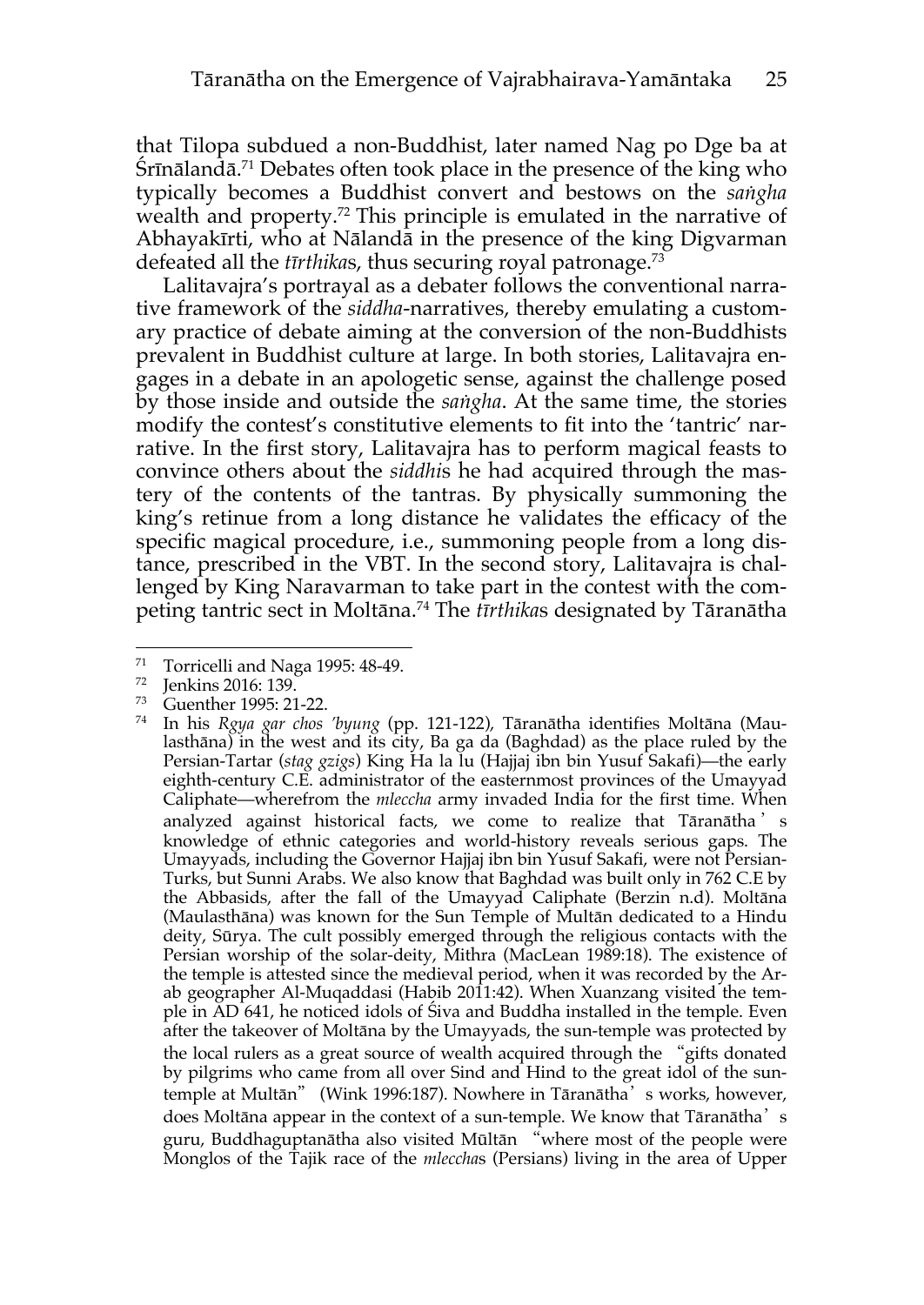as experts in *viṣatantra* ('Treatise on Poison') would normally refer to the Śaivas trained in the twelve canonical *Gāruḍa-tantra*s dealing with poisons, snakes, and poisonous insects.75 However, the practice of swallowing mercury, which Tāranātha describes as the repertoire of the *viṣatantra* specialists, actually points to another sect, the Nāth Siddhas, also known as Nāth Yogis,<sup>76</sup> who in the 13<sup>th</sup>-14<sup>th</sup> became institutionalized as the Nāth *samprādaya* by Goraknāth/Gorakṣanātha. 77

The Nāth Siddhas were identified with the practice of swallowing mercury as a method of bodily transmutation into the perfected body of the *siddha* and means of gaining various *siddhi*s, found in Hindu alchemy (*rasāyana*)78 as well as in haṭhayogic scriptures, such as *Amanaska Yoga.* <sup>79</sup> This practice was ideologically grounded in the portrayal of mercury as Siva, Lord Rasa (*rasesvara*),<sup>80</sup> who leads to victory over disease and death. <sup>81</sup> The practice of swallowing mercury could have been known to Tāranātha through his guru, Buddhaguptanātha, who belonged to the Nāth *samprādaya*. <sup>82</sup> Tāranātha seems to have confused the adherents of the *viṣatantra* with the Nāth Siddhas and erroneously allocated to them the custom of swallowing mercury. Another evidence in support of the argument that Tāranātha was referring to the Nāth Siddhas' practice is his mention of eating poison (*viṣāhār*), which is indeed included in Gorakṣanātha's *Amaraughaśāsana.* <sup>83</sup> That Tāranātha understood alchemy as a part of the Śaiva repertoire is also attested in the *Bka' babs bdun ldan*84, in the story of the *tīrthika* yogin Asitaghana, who after practicing the *sādhana* of Mahe-

<sup>79</sup> White 1996: 315-316.

- <sup>81</sup> White 1996: 187-188.
- <sup>82</sup> Huber 2008: 205-206.

<sup>84</sup> Templeman 1983: 52.

Hor, first they ridiculed and harmed him, but after he started to use fierce mantras, they started paying respect to him." See Tāranātha's *Grub chen Buddha gupta'i rnam thar*, p. 543, trans. Templeman 2009. The Persian travelogues, such as *Chachnāma* refer to Moltāna as the place ruled by the governor under the Rāī dynasty. None of these rulers, however, bear the name 'Naravaraman'.

<sup>75</sup> The *Gāruḍa-tantra* canon is comprehensively discussed in a recent monograph by

Slouber (2017). Slouber (2017).  $76$  The Nāth Siddhas were a conglomerate of different sects, such as the Pāśupatas, Kāpālikas, Śāktas, Māheśvaras and Rasa Siddhas, just like the Buddhist *siddhācārya*s (White 1996: 99). 77 White 1996: 90.

<sup>78</sup> The meaning of *rasāyana* as a Śaiva path to immortality is preserved in Mādhavācārya's 14th century *Sarvadarśanasaṃgraha* in the chapter of the "Raseśvara Darśana" (White 1996: 102).

<sup>80</sup> Treloar 1972.

<sup>83</sup> White 1996: 477. Gorakṣanātha's *Amaraughaśāsana* is the post-Haṭhapradīpikā text on the classical yoga, which draws upon the *Netratantra* and *Siddhasiddhāntapaddhati*, but omits the verses of the Haṭha Yoga corpus (Mallinson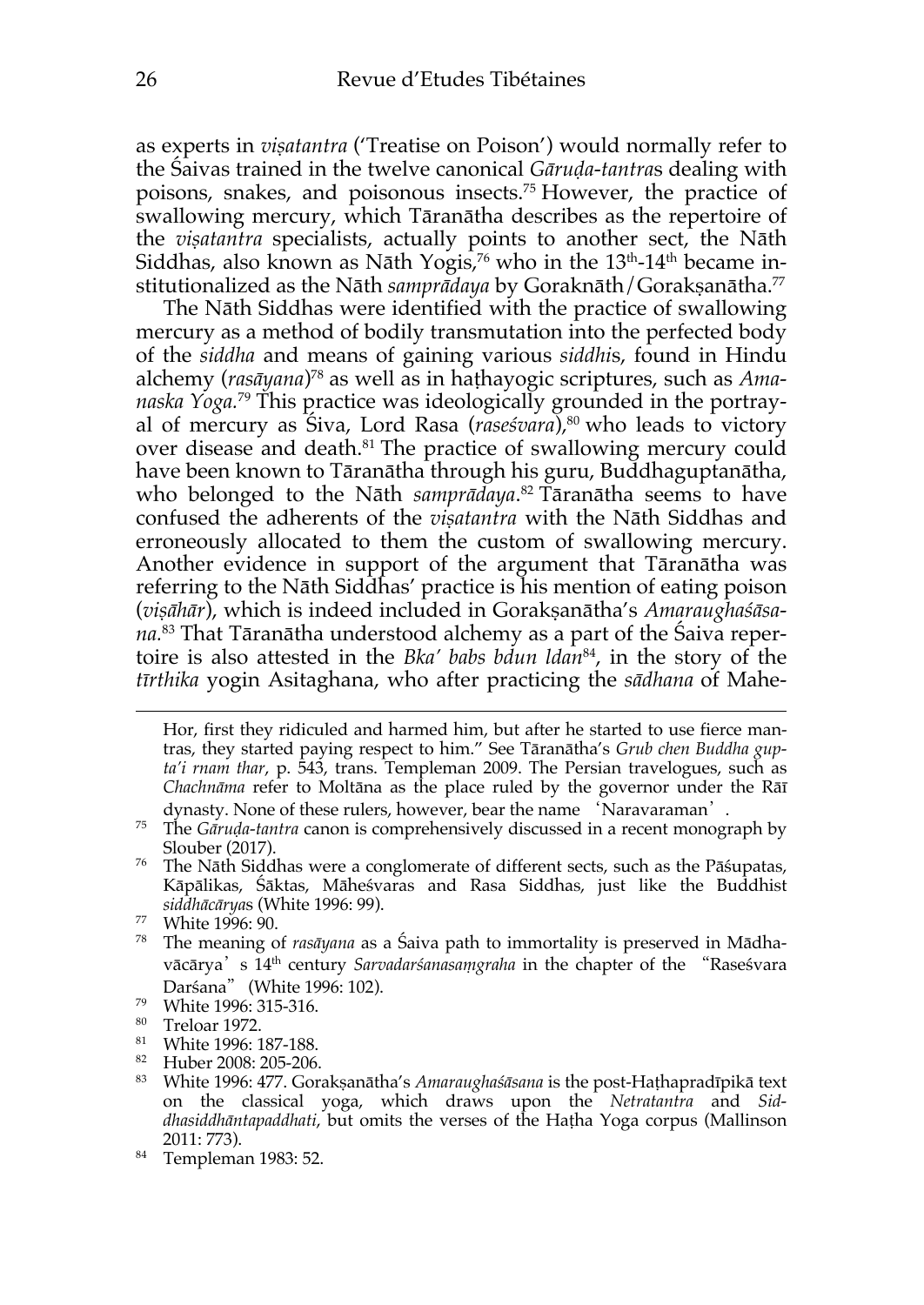śvara obtained the *siddhi* of quicksilver. The fact that Lalitavajra is ordered by the king to engage in the alchemico-yogic practices of the rival Śaiva sect gives us some indication of the Śaiva-Buddhist dynamics of that period. This may reflect a tantric Buddhist attempt to gain influence as newcomers within the religious marketplace dominated by the Śaivas as the primary recipients of royal patronage. As Alexis Sanderson<sup>85</sup> has demonstrated, during the "Saiva Age" tantric Buddhist traditions competing for patronage went to great lengths to adapt and integrate the practices of the Śaiva orders into a Buddhist 'package' that would make them more competitive in the royal environment. King Naravarman (aka Naravarmadeva, r. 1094-1133), the son of Udayāditya and a Śaiva king of the Paramāra dynasty (that ruled the west-central regions of India between the  $10<sup>th</sup>$  and  $14<sup>th</sup>$  centuries) could have been particularly interested in the *rasāyana*, since he patronized tantric forms of worship as attested by inscriptions found in Ujjayinī (i.e., Ujjayin in present-day Madhya Pradesh). Those inscriptions record the restoration of the tantric temple of Mahākāla Bhairava, the wrathful form of Śiva, by Naravarman.<sup>86</sup> According to Tāranātha, however, when Buddhaguptanātha visited Ujjayinī, he stayed at the temple of Vajrabhairava consecrated by  $D\bar{p}$ ankārabhadra<sup>87</sup> himself; but as Tāranātha reports, nowadays "the local folk practices belief of that country and this temple is celebrated with blood sacrifice".<sup>88</sup> Thus, in Tāranātha's eyes, the temple of Mahākāla Bhairava in Ujjayinī was initially dedicated to Vajrabhairava, and was later reappropriated by the Śaivas. Despite the fact that the characterization of Moltāna as the land of the *viṣatantra* specialists and its association with the historical name of the Śaiva King Naravarman is subservient to the consolidation of Lalitavajra's image as the challenger of the Śaiva-*tīrthika*s within the spatial continuum of the narrative, it gives us some hint at what Tāranātha thought to be the socio-historical reality of that period. The theme of active competition between the tantric forms of Śaivism and Buddhism highlighted in Tāranātha's narrative reflects a thriving religious environment in which different tantric sects receive royal patronage from the rul-

<sup>85</sup> Sanderson 2009: 44-45.

<sup>&</sup>lt;sup>86</sup> The event of restoration was celebrated by a hymn to the deity written in the serpentine graph (*sarpabandha*) allegorically referred to as the "magical sword of the worshippers of Śiva" (Pollock 2006:177).

<sup>87</sup> Dīpaṅkarabhadra was one of the twelve tantric teachers of Vikramaśīla (to which Śrīdhara and Līlāvajra also belonged) during the reign of the King Devapāla just after Buddhajñānapāda (Chattopadhyaya 1990:18). According to Tāranātha's *Gshin rje chos 'byung*, he was a direct disciple of Lalitavajra and features in the Indian lineage of the Vajrabhairava Zhang transmission lineage (see Wenta 2020).

<sup>88</sup> Tāranātha's *Buddha gupta'i rnam thar*, p. 543.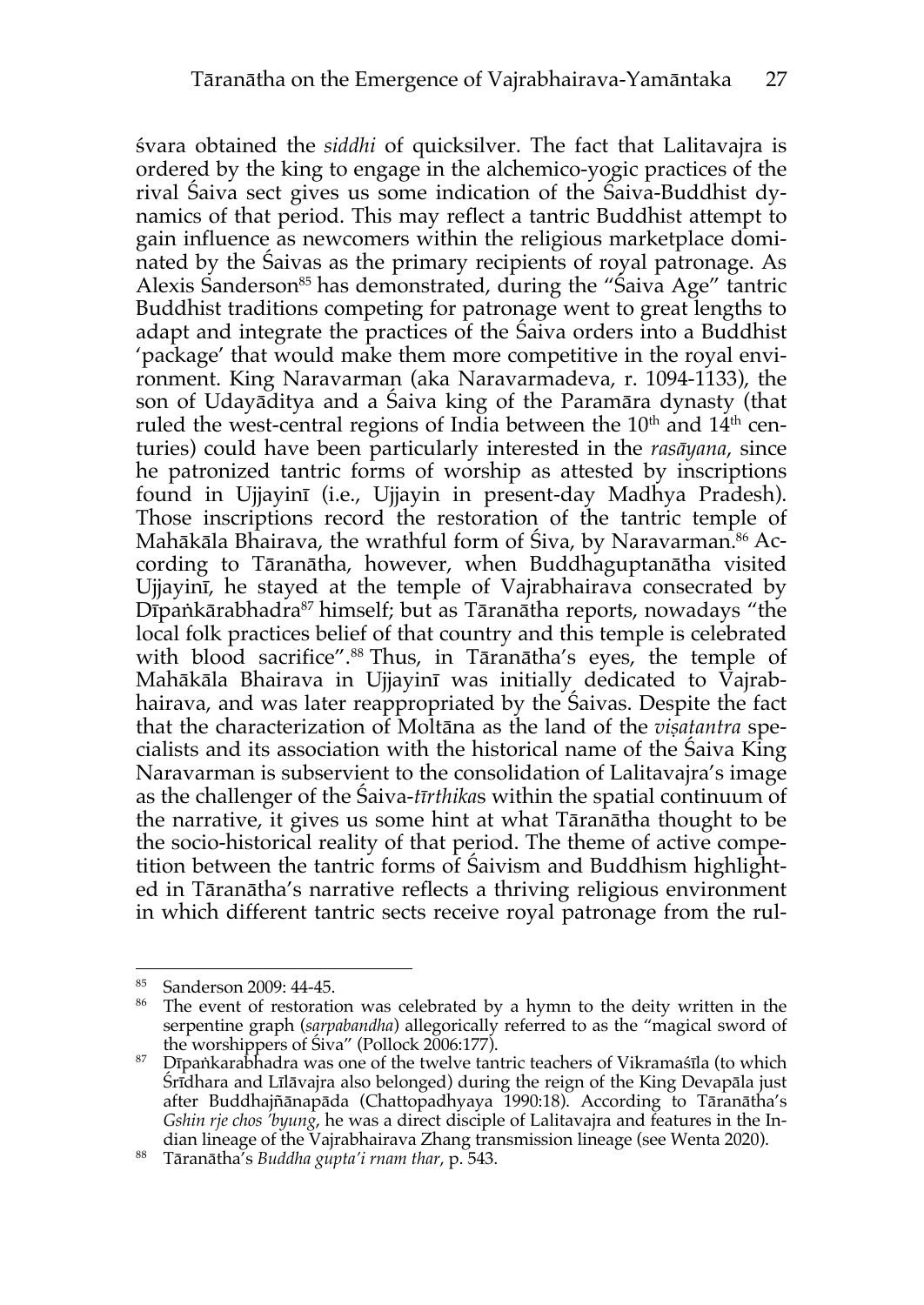ers leading to what Alexis Sanderson<sup>89</sup> has described as the Indian states' propagation of "tolerance in matters of religion", characterized by the "balance of influence" in which one religious tradition was not in a position to diminish the other. At least, in this specific case, Tāranātha's account and the academic theories on the emergence of tantric Buddhism would seem to align.

> *4. Lalitavajra at Varendra: Nāgas, Mlecchas and "Compassionate Violence"*

Lalitavajra's activities at Varendra illustrate a shift in Tāranātha's conceptualization of the notion of the enemy. It is no longer a *tīrthika*, with whom Lalitavajra has to compete or whom he has to convert to Buddhism, but an evil-doer antagonistic towards the Buddhists. In the first story, Lalitavajra performs *abhicārahoma* against the *nāga* called Vikṛta, inhabiting a lake in Bhaṅgala (Bengal): 90

> In the east, there was a place called Bagala, which was a part of Varendra. Regarding this, Bhaṅgla and Bagala must be understood as separate.91 In that region, there was a lake inhabited by a *nāga* called Vikṛta. He was very violent and harmful, and he would help the 'Outsiders' (*phyi pa, i*.e. non-Buddhists) and *kla klo*s (Skt. *mleccha*s). He was very hostile towards the Buddhists. [Lalitavajra] surrounded the lake with a mantric cord and performed *homa* rituals. The *nāga*, along with its retinue, were burnt. The lake dried up in seven days. In the wake of that, Lalitavajra erected a stone stele and placed the image of Mañjuśrī at the top of it.<sup>92</sup>

Lalitavajra's encounter with the *nāga* is representative of a wider trend seen in many Buddhist accounts, which points to Buddhist en-

<sup>89</sup> Sanderson 2015: 159.

<sup>90</sup> This story is also recounted in *Rgya gar chos 'byung* where Tāranātha mentions *tīrthika*s, *pārasika*s (*stag gzig*s) and wicked sub-human beings performing *abhicāra* against sentient beings, who are obliterated by Lalitavajra, see Chattopadhyaya 1990: 244.

 $91$  Tāranātha appears to be confused with regard to the proper spelling of Bhagala. According to his *Rgya gar chos 'byung* (Chattopadhyaya 1990:121), Bhagala and Bhaṅgala are synonyms.

<sup>92</sup> *de nas shar phyogs ba re ndra'i bye brag/ [lacuna]ba ga la zhes bya ba cig yod/ de yang bhaṅ ga la dang ba ga la so so yin par go dgos/ yul de na mtsho gcig la klu vi kri ta zhes bya ba/ gdug rtsub che zhing/ phyi pa dang kla klo'i grogs byed/ nang pa la shin tu gnod pa zhig yod do/ mtsho'i mtha' rnams su sngags kyi srad bus bskor nas/ der sbyin sreg mdzad pas klu 'khor dang bcas pa tshig/ mtsho yang zhag bdun bskams/ de'i shul du rdo ring chen po bcugs/ rdo ring gi rtse mo la 'jam dpal gyi sku gzugs cig byas so/ Gshin rje chos 'byung,* p. 60.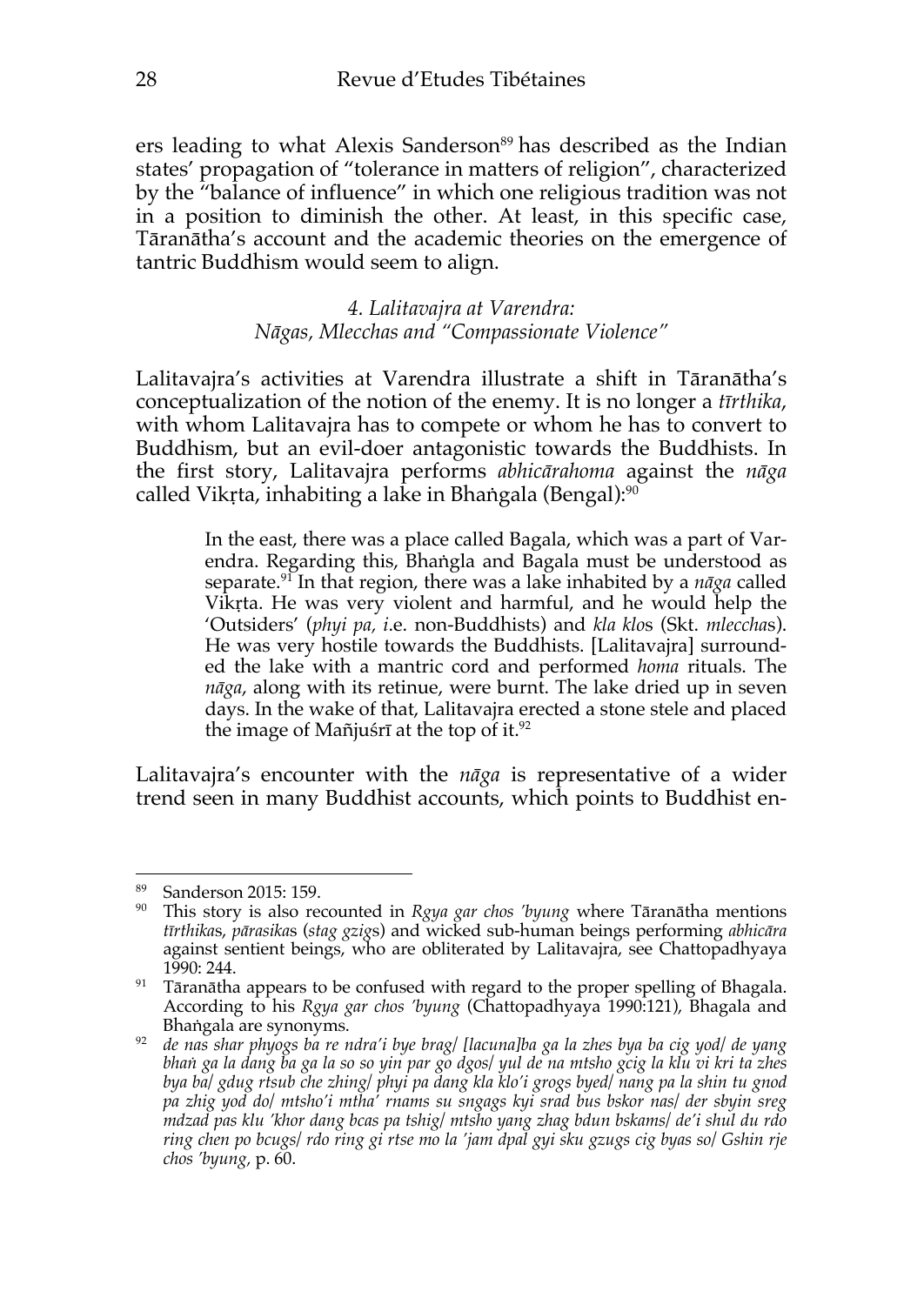gagement with the local *nāga* cults.93 As such, a *nāga* is a metaphorical index pointing to a much larger cluster of meanings, which includes the "insider-outsider" distinction, the Buddhist re-appropriation of the local *nāga* sites and the destruction of the water-bodies through *homa* ritual. The reappropriation of the *nāga* sites for Buddhist purposes is widely attested in the textual corpus. The conversion of a *nāga*, a dangerous spirit difficult to control and possessing the powers of nature such as rainmaking, was a common trope employed in the narratives about the establishment of Buddhist monasteries. <sup>94</sup> In these stories, the monastery is built at the exact same location as the *nāga*-site and it is purported to pacify and control a troublesome *nāga.* <sup>95</sup> The subordination of the *nāga* sites under Buddhist institutions has been "viewed as a crucial element of the *saṅgha*'s 'localization' in new areas". <sup>96</sup> Interpreted from the perspective of "cultic integration", the *nāga* cult, as a representative of local/folk traditions, was incorporated into a wider Buddhist religious framework.

In Lalitavajra's narrative, the principle of religious conversion of sacred sites is evident in the way in which the *nāga*-lake as a contested place of evil 'other' becomes reappropriated and reconsecrated as a Buddhist site dedicated to Mañjuśrī, of whom Vajrabhairava is a wrathful manifestation. This reappropriation, however, goes hand in hand with the total obliteration of the *nāga*-deity through the tantric ritual of *homa* and not with its integration into the Buddhist fold. Although Lalitavajra follows the footsteps of Padmasambhava in that he controls physical landscape through the act of taming wild aspects of nature<sup>97</sup> he neither creates springs or streams as a part of irrigation technology<sup>98</sup>, nor is he interested in securing water-harvesting and agrarian production for the *saṅgha.* <sup>99</sup> On the contrary, Lalitavajra dries up the lake, thereby destroying the access to the water-bodies in that area. In order to explain the reasons for this crucial difference, we should first look at another "*nāga*-narrative" given in Tāranātha's *Gshin rje chos 'byung*, this time, concerning the famous tantric sorcerer Rwa lotsāwa's meeting with the *nāga*-demon (*klu bdud*) of Thog bar

<sup>93</sup> Normally, *nāga*s are local folk deities associated with the powers of nature, such as rainmaking, which are paramount to the agricultural cycle. Already in the 6<sup>th</sup> C.E., Chinese travellers to India report that due to their water symbolism, especially in Northern India, *nāga* sculptures were often found near water-tanks or pools and depicted them "with right hand raised as if ready to strike, and left hand holding a cup or a jar", a symbol of wealth (Bloss 1978: 38).

<sup>94</sup> DeCaroli 2004: 61.

<sup>95</sup> DeCaroli 2004: 61.

<sup>96</sup> Cohen 1998: 377-378, quoted in Shaw 2004: 50.

<sup>97</sup> Dalton 2004:764

<sup>98</sup> Wangdu & Diemberger 2000: 14.

<sup>99</sup> Shaw 2004: 51.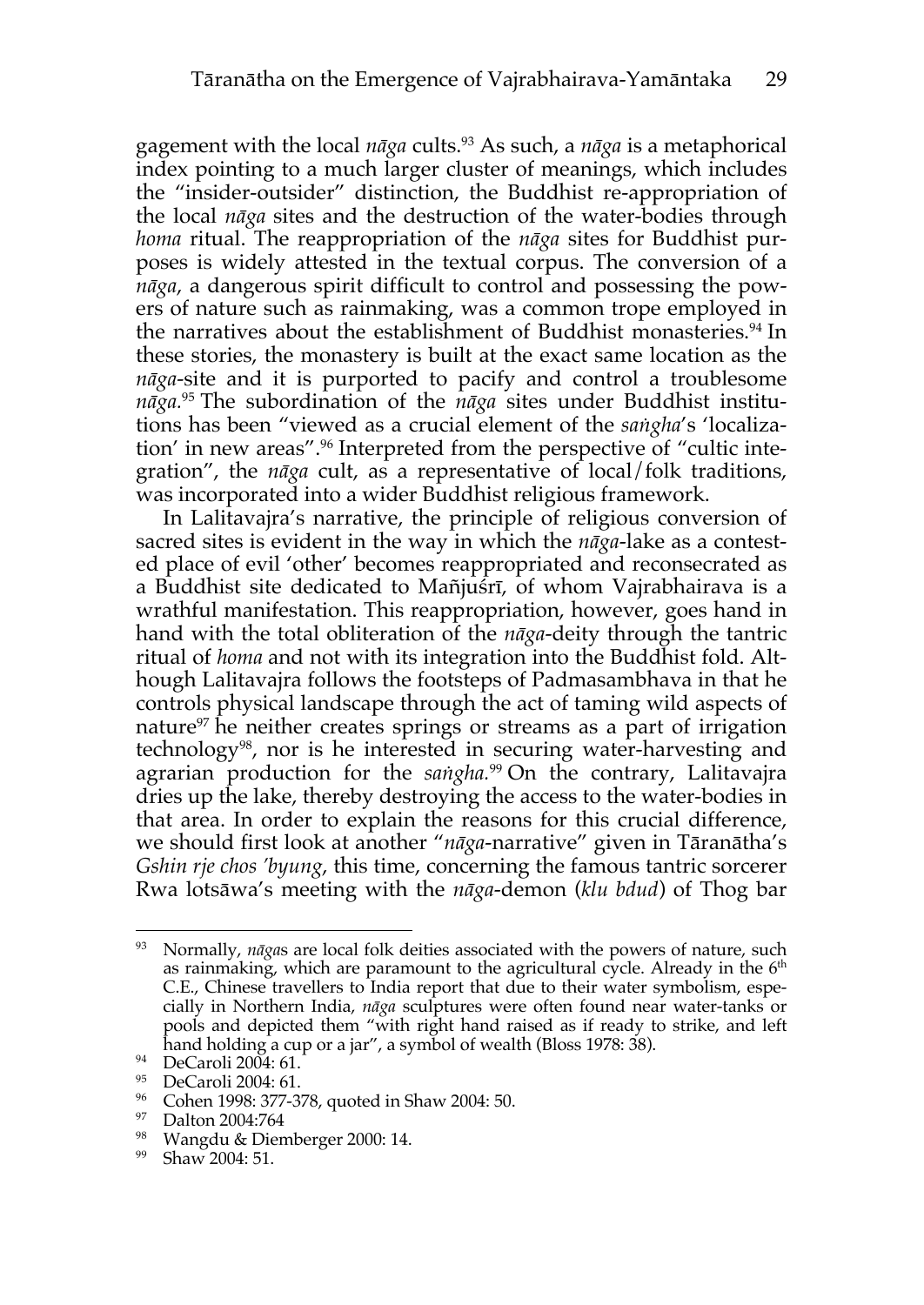and evil female *nāga*s called "Five Sisters Causing Leprosy". In Rwa lotsāwa's story, the *nāga*-demons insist that all the travellers passing through the valley must pay respect and make offerings to them. Anybody who does not comply with this order will become a victim of mischievous tricks resulting in that person's disappearance. As the years pass, many travellers vanish without a trace. At one time during his journey through that region, Rwa lo stops close to the *nāga* site for refreshments. Since he does not bow down to the *nāga*s, they kill one of his animals. In retaliation, Rwa lo performs *homa*-ritual that causes a thick fog of black darkness to descend from all directions. As a result, all the *nāga*-demons together with their retinue are burned down. Soon after, the water-bodies in that area are dried up. Tāranātha concludes the story saying that this is just one example of a taming narrative aiming at the subjugation of non-humans harmful towards the Buddhist dharma.<sup>100</sup>

Both of the "*nāga* narratives" follow the patterns of emplotment that concentrate on three focal points: 1) employment of the magical technology of *abhicārahoma* (*sbyin sreg*); 2) burning down (*tshig*) the *nāga*s; and 3) drying up (*bskams*) the lake. The move away from securing the water-bodies paramount to the agricultural subsistence linked to the water-magic of Padmasambhava, and even their total destruction by Lalitavajra and Rwa lotsāwa, is predicated upon the reconfiguration of the *nāga*-figure along the lines of the tantric enemy *par excellence*. In Tāranātha's narratives, a *nāga* is no longer linked to the powers of fertility and agricultural growth<sup>101</sup>, but he is first and foremost the evil-doer hostile towards the Buddhists. As such, he meets scriptural requirements of the type of target against whom the use of wrathful *abhicārahoma* is justifiable. By consolidating the image of the *nāga* as the evil-doer, Tāranātha seems to emulate injunctions prescribed in the VBT and other early Buddhist tantras such as the *Susiddhikara* and the *Mañjuśrīyamūlakalpa*, which authorize the use of *abhicāra* against those who harm the three jewels, i.e., who are antagonistic towards Buddhist teachings and institutions.102 This principle is also mimicked in the next story. This time, however, it is not a *nāga*, but the *mleccha*s (*kla klo*s) that conform to this characteristic:

> At the time of the kingdom of Varendra, there was a township of the *kla klo*s, called Hetsali. [Regardless of the fact] that there were no other *kla klo*s there, Lalitavajra saw (in his vision) that they were going to grow powerful and harm the whole kingdom. [To prevent

<sup>100</sup> *Gshin rje chos 'byung*, pp. 104-105.

<sup>101</sup> Bloss 1978: 37-38.

<sup>&</sup>lt;sup>102</sup> On the conceptualization of the tantric 'enemy' in early Buddhist tantras, see Wenta, forthcoming.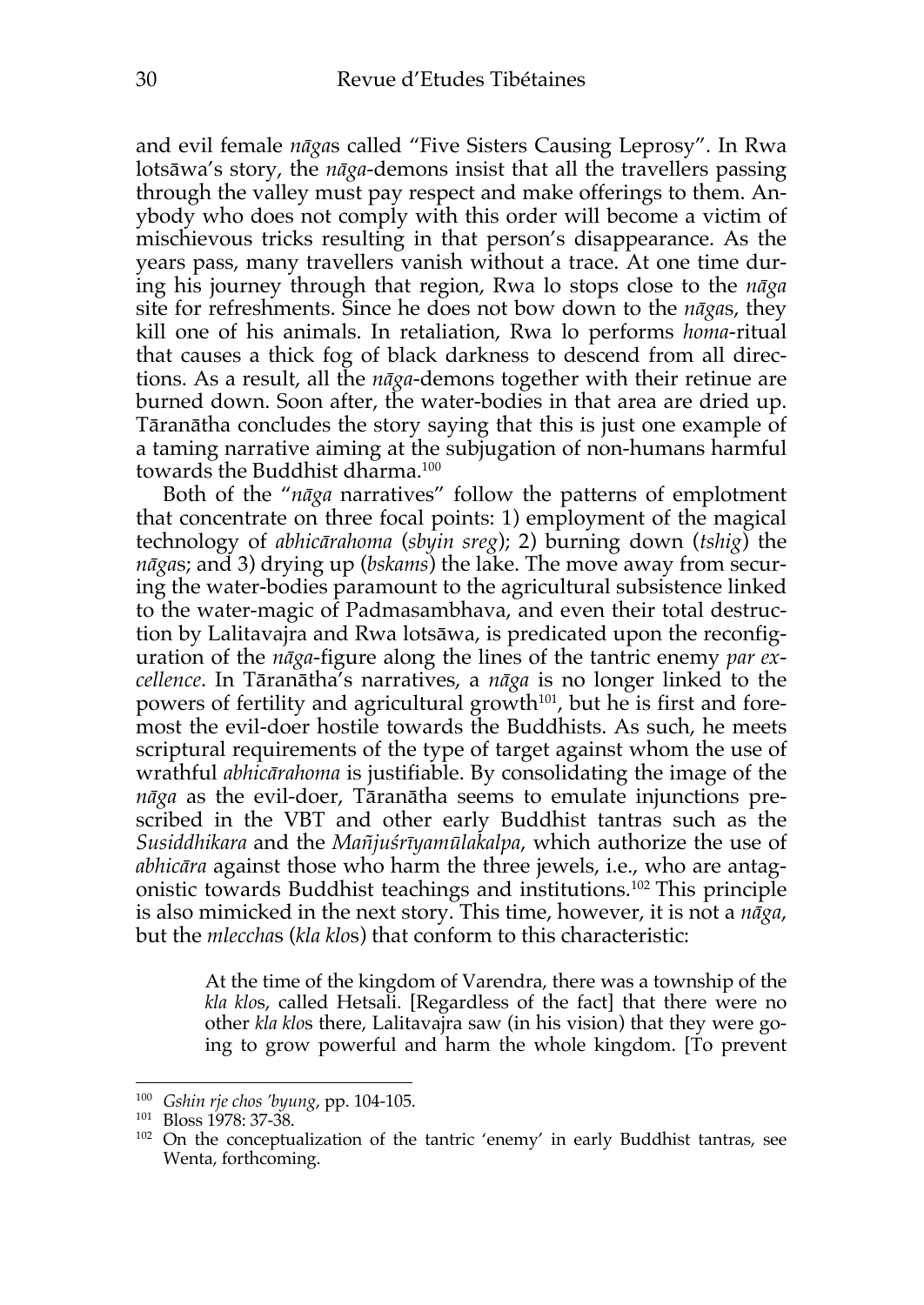this from happening,] he performed *homa* rituals close to that town. One day, having used a *yantra*, he created a zombie (*ro langs*) called "Fiery" and brought the sun near to the earth. Then, the whole town of Hetsali burnt down instantly. The *kla klo-guru*s called Kātcī and Sayita, all of them died. Starting from that time, for five hundred years, no *kla klo*s had ever appeared in the Varendra kingdom, it is said. $103$ 

This story is interesting because it concerns future events that have not yet taken place. The threat, more imagined than real, are the *kla klo*s (Skt. *mleccha*s), which *The Rangjung Yeshe Tibetan English Diction*ary of Buddhist Culture<sup>104</sup> defines as "barbarian, savage, primitive, tribesmen, uncivilized, foreigner, hunter, Moslem"105 etc. Despite the fact that the *mleccha*s<sup>106</sup> described in the above narrative are not explicitly said to be hostile towards Buddhism, it is plausible to assume that such specific characterization was indeed intended here. In the *Rgya gar chos 'byung*107, Tāranātha is very clear about the fact that the arrival of the *mleccha*s was coterminous with the start of the decline of dharma that had begun during Nāgārjuna's life. He is also precise in identifying the first *mleccha* invasion as the arrival of the Bagdad-

<sup>103</sup> *skabs der yul va ren dra he tsa li zhes pa kla klo'i grong zhig yod/ gzhan kla klo med do/ de rnams stobs dang ldan par 'gro ba dang rgyal khams thams cad phung bar byed pa'i ltas gzigs nas/ de dang nye bar sbyin sreg kyang cher mdzad/ nyi ma gcig 'khrul 'khor bskor nas/ ro langs me ldan zhes bya ba/ nyi ma khos pa la btad pas [recte \*khos sa la btad pas]/ de ma thag he tsa li'i kla klo'i grong thams cad tshig ste/ kla klo'i bla ma kā tcī dang/ sa yi ta thams cad shi/ de nas brtsams [recte \*mtshams] lo lnga brgya'i bar du va re ndra kla klo ye ma byung skad/ Gshin rje chos 'byung,* pp. 60-61.

<sup>104</sup> *The Rangjung Yeshe Tibetan English Dictionary of Buddhist Culture* vol.3, p. 59.

<sup>&</sup>lt;sup>105</sup> The Rangjung Yeshe Tibetan English Dictionary of Buddhist Culture (vol.3, p. 59) defines the word *kla klo* as "Islam, those who live in the thirty-two border countries such as loknatha, and all those who consider harming others an act of faith or whose savage beliefs see taking life as good." In Tibetan literature, these are often either Muslims or people from the southern borderlands of Tibet (i.e. 'tribal' people).

<sup>&</sup>lt;sup>106</sup> The identification of the *mlecchas* with the Muslims invading the northwestern part of India was a common trend established in tantric literature since the compilation of the *Kālacakratantra,* a text written as a response to the Islamic presence in India. The tantra was completed between 1025-1040, at the exact time when Maḥmud of Ghaznī began his invasions of northwestern India (Newman 1998). The Kālacakra literature extended the meaning of the *mleccha* to refer not only to such foreigners as Yavanas, Śakas, Kūṣaṇas and Hūṇas, which were known as foreign invaders of northern India before  $7<sup>th</sup>$  century, but also to Muslims. Since the time of the *Kālacakra* onwards, the usage of the word *mleccha* to designate specifically Muslims permeated virtually all genres of Tibetan literature; therefore, it is plausible to argue that Tāranātha too had this ethnic and religious group in mind, especially since the Jo nang tradition holds the Kālacakra as its main teach-

ing. 107 Chattopadhyaya 1990: 121-122.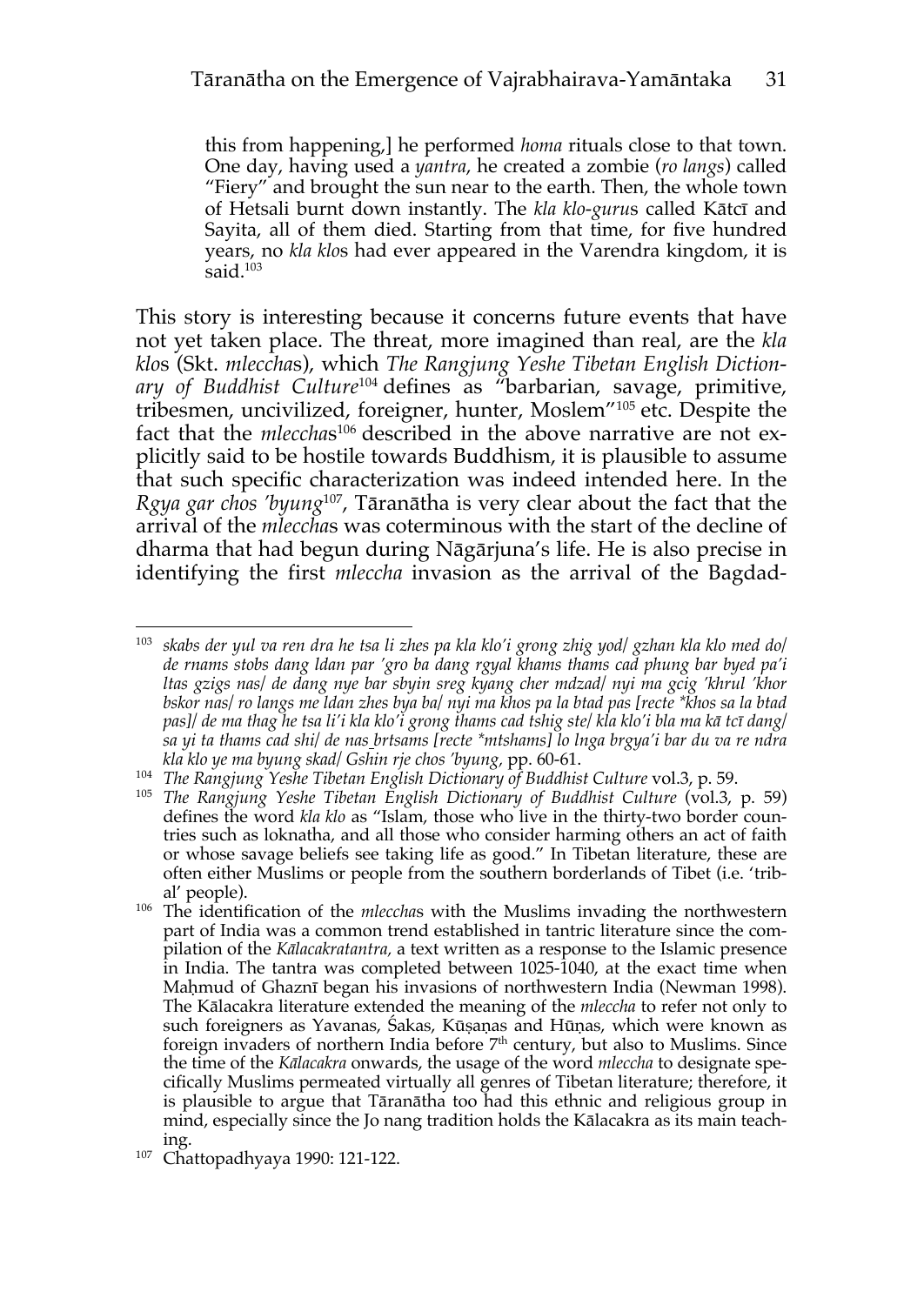based Persian-Tartar king, Ha la lu. <sup>108</sup> At the time of Lalitavajra, *mleccha*s are just a minority group, but in the future, they are going to grow powerful and bring destruction to the whole kingdom. The *homa* and *yantra* rituals employed as Lalitavajra's tantric repertoire are envisioned as preventive rather than defensive methods, which have only limited effect on the shape of the future that would last "for five hundred years". Ultimately, they cannot stop the onslaught of the future *mleccha* invasion. Lalitavajra's vision of the upcoming havoc brought by the *mleccha*s positions him at the centre of eschatological concerns where tantric rituals offer a chance to take temporary control of inevitable destruction, a chance to control the uncontrollable. The reference to the "five hundred years" as a fixed period of time during which the tantric rituals will have an effect on Varendra is concomitant with the specific timetable for the duration of *dharma*  attested in the earliest Buddhist traditions. In this regard, the *Nikāya*s agree that the Buddhist *dharma* will endure only for five hundred years after the Buddha's demise, and this shorten lifespan is due to the presence of women in the *saṅgha*, whose effect on the Buddhist community is compared to that of "mildew on a field of rice, or rust on a sugarcane plant". 109

Tāranātha's depiction of Varendra as a land inhabited by *nāga* and *mleccha*s plays an important role in the ethical framework of the *siddha*-narratives. We have already seen that by having Lalitavajra requesting the *yoginī* in Oḍḍiyāna teachings that could defend the Buddhist *dharma* without violating the Buddha's teachings, <sup>110</sup> Tāranātha makes it clear that these new dharma teachings have to fit into an overall ethical framework of Buddhism. After all, the first of the five ethical rules (*pañcaśīla*) of Buddhism is abstinence from harming living being. Tantric Buddhist ethics have resolved this conundrum by postulating a double moral standard for the tantric practitioners exemplified by the principle of "compassionate violence". 111 Lalitavajra kills the evil ones through the use of the *abhicārahoma* and, thus, does them a service by preventing them from accumulating bad karma. Interpreted from a tantric (as well as Mahāyānist) point of view, he does not act motivated by anger, but merely actualizes the exercise of compassion to liberate those beings from the torments of hell that surely await them for their evil deeds. By liberating evil ones from the retribution of bad karma and by securing a violence-free zone for the future inhabitants of Varendra, Lalitavajra makes sure

<sup>108</sup> Chattopadhyaya 1990: 122*.* The term *stag gzigs* seems to be a conflation of *hor* (Turks from Central Asia) and *sog* (Mongols). 109 Nattier 1991: 28-29.

<sup>110</sup> See p.17.

<sup>111</sup> Gray 2007.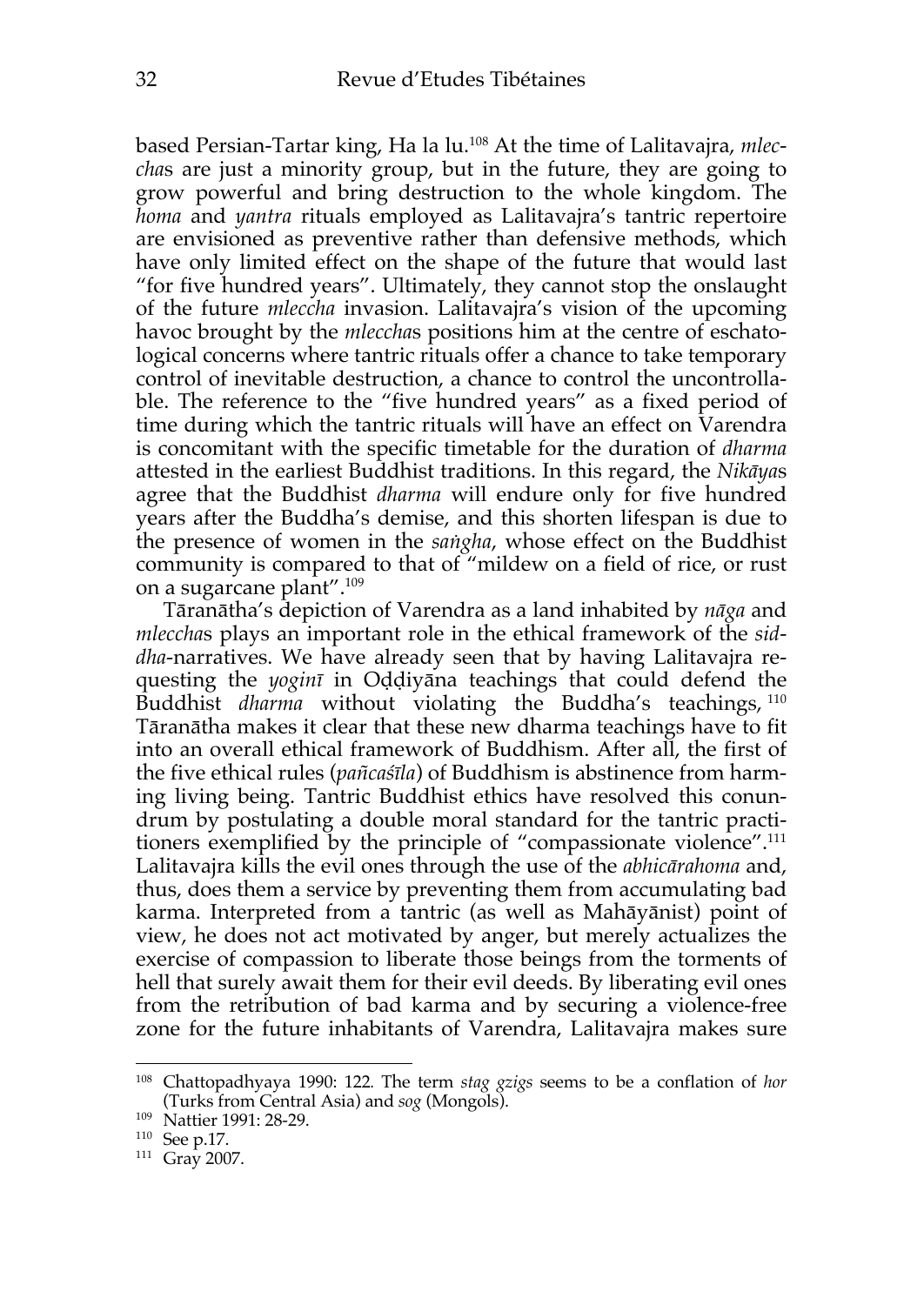that the compassionate *bodhisattva* ideal, one of the distinguishing features of the Mahāyāna, secures its place as the ultimate tantric goal. The consolidation of the image of Varendra as the place of cultural conflict that becomes the stage for Lalitavajra's exercise in "compassionate violence" is also a strategy to ensure that scriptural injunctions, delineating the categories of beings against whom the use of *abhicāra* is justifiable, is brought to live in a story by giving them a narrative context. By making Varendra a place inhabited by violent *nāga*s and *mleccha*s who are hostile towards the Buddhists, Tāranātha does not only construct an accursed site and an appropriate setting for internecine violence, but, more importantly, he makes it possible for Lalitavajra to act for the welfare of sentient beings and Buddhist *saṅgha,* and make the double standard of tantric Buddhist ethics manifest in 'real' life.

## *5. Tāranātha as a Historian? Vikramaśīla and the Siddhas of the Raktayamāritantra*

The article so far has examined Tāranātha's *Gshin rje chos 'byung* from the perspective of its value as a historiographical narrative that employs shared literary tropes, established motifs, and modes of emplotment of the *siddha*-stories. In this section, the discussion will turn to the question of using Tāranātha as the source of historical knowledge, or what Robinson<sup>112</sup> calls a "horizontal dimension" of the *siddha*-narratives. The "horizontal dimension" focuses on establishing the *siddha*'s historicity insofar that it is usually connected to a particular historical timeframe that allows the reader to navigate the events anchored in a specific time-space continuum. As such, the "horizontal dimension" is based on factual information that anchors the great religious master in the historical continuity and, at the same time, links him to the 'history-bound humanity'. <sup>113</sup> In this regard, the question arises how authentic and reliable is Tāranātha's presentation of historical facts<sup>114</sup>. In order to determine the factual accuracy of Tāranātha's 'history', we turn to the historical facts behind the lifestories of \*Śrīdhara (*dpal 'dzin*) and Kamalarakṣita at Vikramaśīla, the *siddha*s associated with the *Raktayamāritantra*.

<sup>112</sup> Robinson 1996: 67.

<sup>113</sup> Robinson 1996: 67.

<sup>114</sup> In this regard, Templeman (1981) noted that the historical data provided by Tāranātha is full of inconsistences, and that his comprehension of India is thin and shallow: "it comprises at best, a surface familiarity with some dynastic events and names, and a basic, but often unrealistic geography."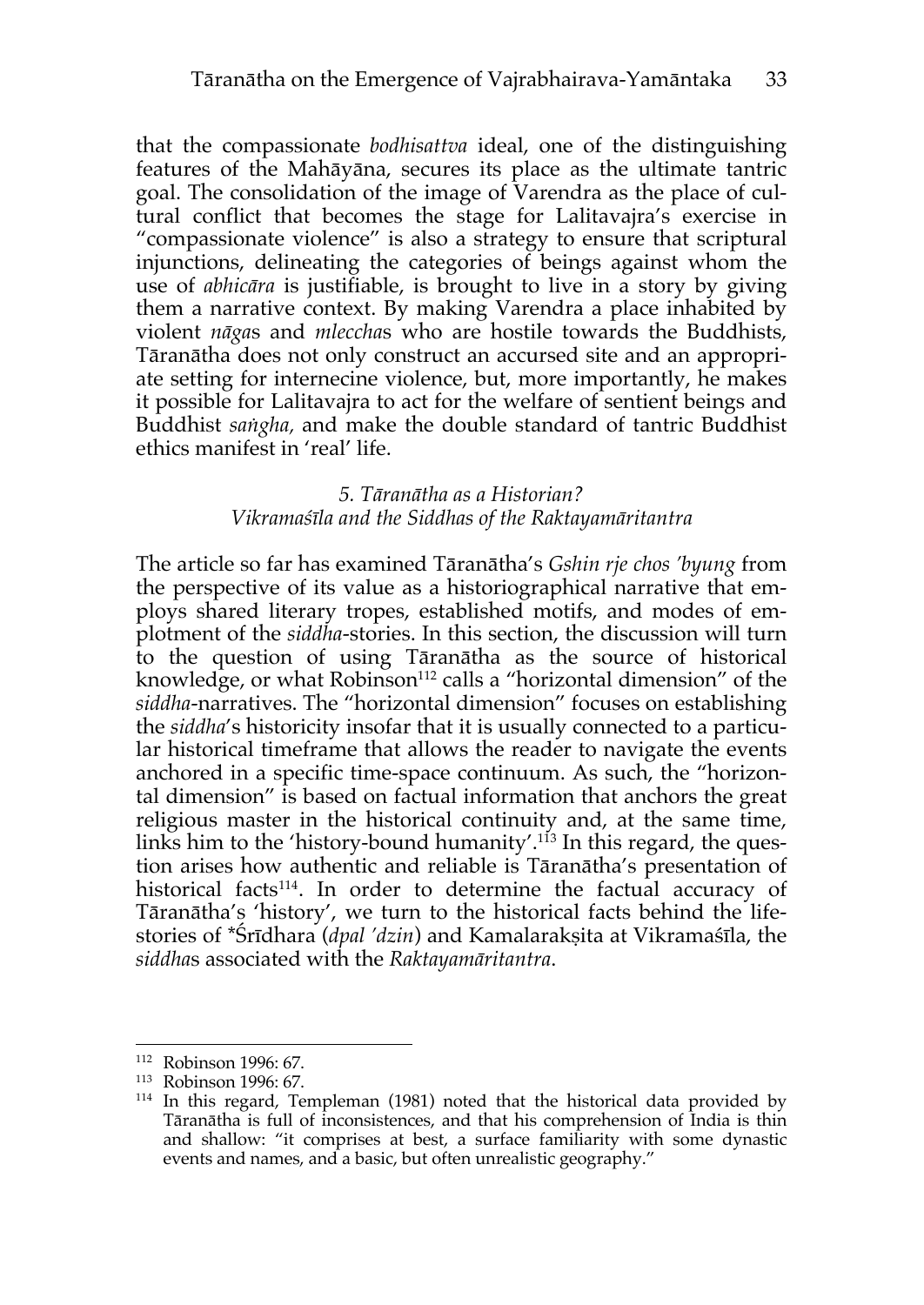## *5-1. \*Śrīdhara and the Pāla kings*

The propagation of the *Raktayamāritantra* is associated with the *siddha* \*Śrīdhara. \*Śrīdhara was a Brahmin, born in Magadha around the end of the life of King Dharmapāla (r. 775–810/812).115 According to Tāranātha, he was trained in grammar, logic and epistemology, and became ordained in the Oḍantapuri Mahāvihāra. \*Śrīdhara was trained in the Tripiṭaka and received transmissions from a certain \*Dīpaṅkarabhadra (*mar me mdzad bzang po*). He sought and relied on the teaching of Dpal sde (Śrīvarga?), who was a disciple of the *ācārya*  \*Jñānapāda (Buddhajñānapāda), from whom he mastered the *Guhyasamāja-* and *Yamāntaka-tantra*s. <sup>116</sup> According to Tāranātha, \*Śrīdhara was invited by the Pāla King Mahīpāla I (r. 977-1027) to become an abbot at the tantric Vikramaśīla Mahāvihāra established by the earlier king of the Pāla dynasty, Dharmapāla. This invitation was due to the impressive obliteration of the *tīrthika*s that \*Śrīdhara had accomplished in South India, known in Tibetan sources as 'Bedarwa' [Skt. Vidarbha] or 'The Land of the Palm Trees'. Tāranātha reports as follows:

> Also another King Narapaticala (Nārāyaṇapāla, r. 865-917), after hearing amazing accounts [about Śrīdhara] came and bowed down to him. Later, as his fame spread, he was invited by the king of Magadha. He became a tantric master of Vikramaśīla. At that time, the king [of Magadha] was Mahīpāla, it appears. There [i.e. in Vikramaśīla], he wrote many treatises.117

It appears that in the later part of his life—which coincides with holding a position at Vikramaśīla—\*Śrīdhara was mainly engaged in scholarly work, as well as the subjugation of minor spirits and display of *kṣudrasiddhi*s, such as transformation of alcohol into milk and poison into *aṃrta*. However, the event that led to his appointment by the king Mahīpāla I is directly connected with his proselytizing activities. Tāranātha says that due to \*Śrīdhara's magical feats "there was not a single *tīrthika* left in South India" (*phyogs der re shig mu stegs rmeg med par song*; p.71).

Tāranātha's attempt to establish \*Śrīdhara's historicity is enacted by means of his association with the Pāla kings that ruled Magadha

<sup>115</sup> *de la slob dpon dpal 'dzin ni rgyal po dhar ma pa la'i sku tshe'i 'jug gi cha tsam la/ yul ma ga dha bram ze'i rigs su 'khrungs*/ *Gshin rje chos 'byung*, p. 70.

<sup>116</sup> *Gshin rje chos 'byung*, p. 70.

<sup>117</sup> *rgyal po na ra ba ti tsa la zhes pa cig gis kyang gtam de thos nas zhabs la btud do/ phyi nas de lta bu'i snyan pa'i grags pas khyab pas/ yul dbus kyi rgyal pos spyan drangs te/ bi kram ma sila'i sngags pa slob dpon mdzad/ de skabs kyi rgyal po ni ma he'i pa la yin pa 'dra'o/ der bstan bcos kyang mang du mdzad/ Gshin rje chos 'byung,* p. 71.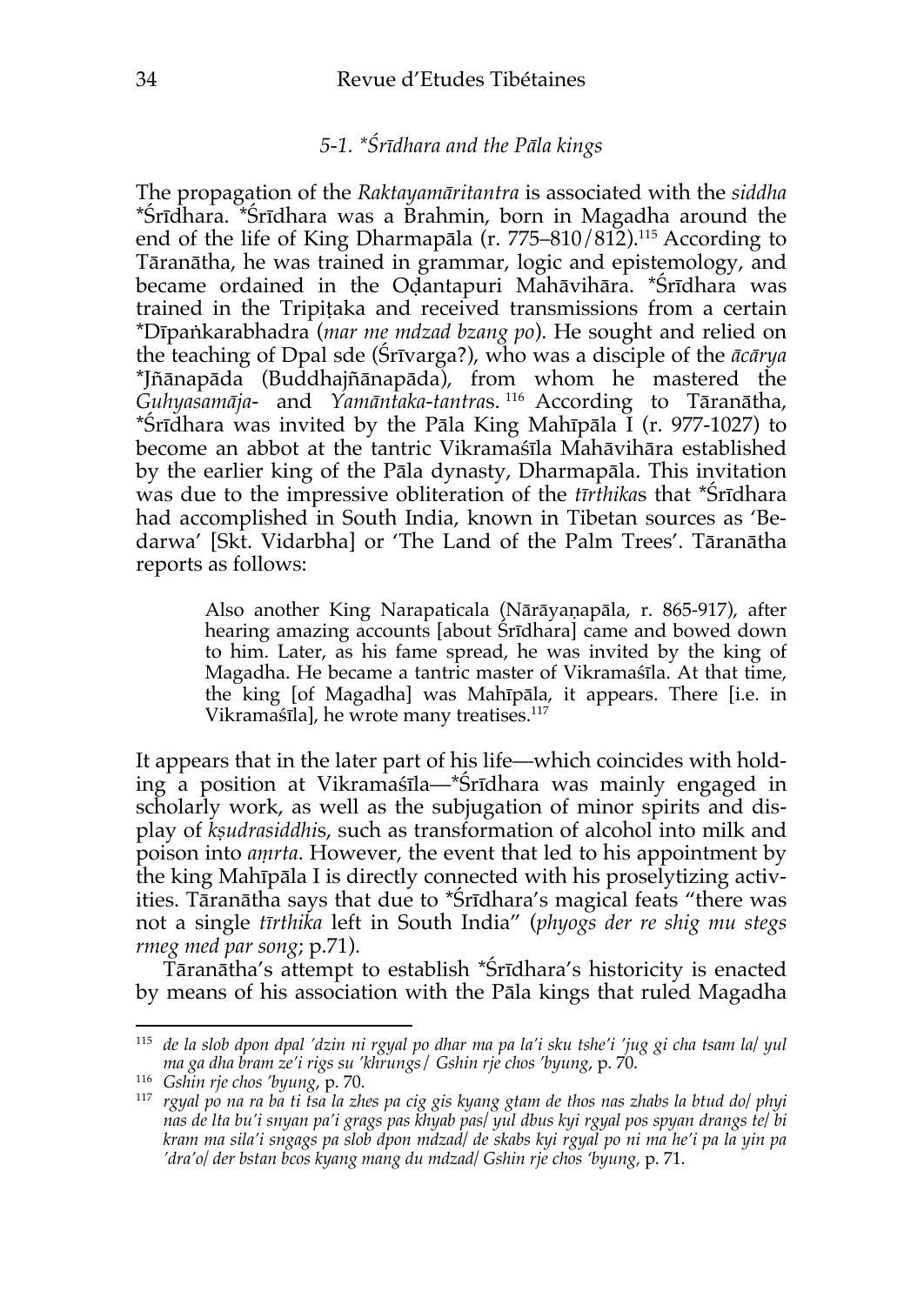from the  $8<sup>th</sup>$  century onwards. Needless to say, there are serious chronological discrepancies with regard to \*Śrīdhara's lifespan. If he was indeed born at the end of Dharmapāla's life (d. 812), as Tāranātha reports, then at the time of his appointment by Mahīpāla I (r. 977-1027), he would have been at least 155 years old, which is impossible. As far as the Pālas' support of Buddhism is concerned, Tāranātha's account is confirmed by historical evidence. Nevertheless, the story of Mahīpāla's appreciation of \*Śrīdhara's proselytizing magic feasts seems far-fetched. Inscriptional evidence and manuscript colophons demonstrate a strong Pāla patronage of Śaivism, despite the fact that these rulers are identified as *paramasaugataḥ* 'a devotee of the Sugata (i.e. the Buddha)'. For example, the Bhāgalpur copper-plate of Nārāyaṇapāla (r. 860-917) refers to him as a *paramasaugataḥ* but also records him founding numerous temples to Śiva and granting a village to the Pāśupatācāryas, one of the sects of the Śaiva Atimārga. <sup>118</sup> The title *paramasaugataḥ* was also born by Mahīpāla I, who despite his uniquely Buddhist title, built temples to Śiva, his consort and other Śaiva deities.119 On the basis of this evidence, Sanderson<sup>120</sup> has concluded that Saiva-Buddhist interactions during the Pālas were characterized by symbiosis, and that through their acts of generous endowments and royal support of Buddhist institutions the Pālas made sure that Buddhism "was in no position to oust or diminish Śaivism".121 In this view, Tāranātha's version of 'history' in which Mahīpāla I extends his invitation to \*Śrīdhara as an award for his successful eradication of the non-Buddhists from South India seems to be merely an example of a Buddhist agenda highlighting the proselytizing activities of the *siddha*s rather than historical fact.

## *5-2. Kamalarakṣita and the Invasion of Karṇa of the West*

Another story that unfolds in Tāranātha's 'history' of the *Raktayamāri* cycle in India is connected to yet another Vikramaśīla *ācārya*, Kamalarakṣita. The biographical summary places him one generation after \*Śrīdhara. He was born in Magadha, in the family of a businessman, but was himself a monk. Although he was mainly known for attainting the *siddhi* of the *Kṛṣṇayamāri* cycle, he was also skilled in logic, *Prajñāpāramitā*, *Guhyasamāja*, and *Yamāntaka*. His *siddhi* over the Yamāntaka cycle came after a twelve years long retreat in Andagiri

<sup>118</sup> Sanderson 2010:3.

<sup>119</sup> Sanderson 2010:3.

<sup>120</sup> Sanderson 2009:116.

<sup>121</sup> Sanderson 2009:116.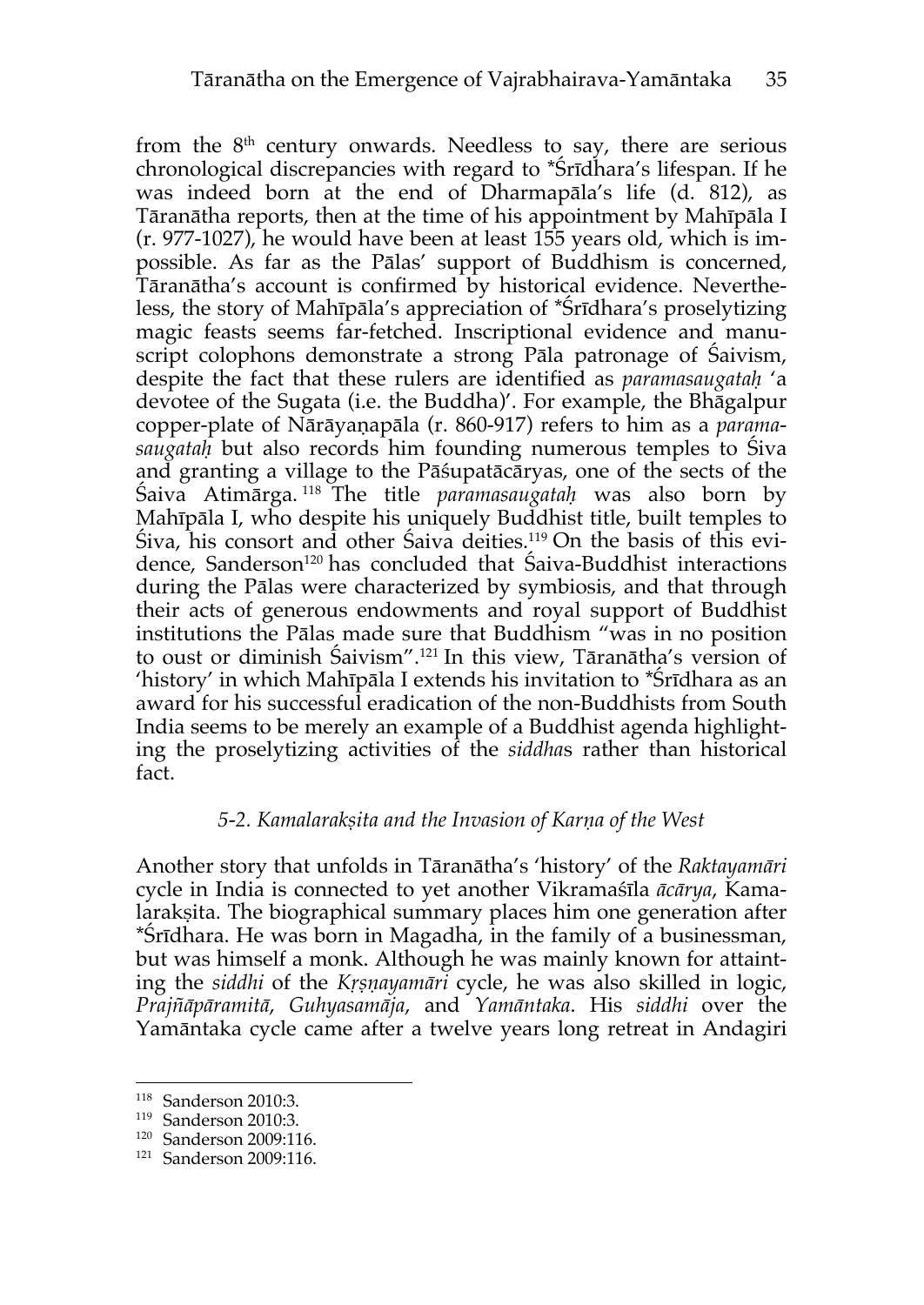located in the South.<sup>122</sup> Initially, Kamalarakṣita encountered many hardships and obstacles, but through the gradual meditation on *śūnyatā* and various deities, the difficulties subsided and he had a vision of Yamāntaka.<sup>123</sup> According to Tāranātha, Kamalarakṣita served as the tantric master at Vikramaśīla at the time of King Śambupāla, whose name does not feature in the historical list of the Pāla kings. <sup>124</sup> Perhaps, Tāranātha's Śambupāla [Śambhupāla?] is a misspelling of Śūrapāla II (r. 1071-1072). Tāranātha recounts a competition in debate that took place between Kamalarakṣita and eight heretic Brahmins from which Kamalarakṣita came out victorious "having suppressed their voices", through the power of *vāc-stambhana* or 'speech paralysis'.125 He was also successful against sixteen adepts skilled in black magic whom he annihilated (*bsgral ba*)126 using mantras and *homa*. The most interesting part of the account is, however, the story in which Kamalarakṣita attended the *gaṇacakrapūjā* in a cremation ground at the outskirts of Magadha at the time when the army of the *mleccha* king allegedly attacked the region looting temples and villages. The story goes as follows:

> Once he [Kamalarakṣita] wished to do the *gaṇacakrapūjā* at the cemetery on the borders of the region of Magadha. At that time, in the country of Karṇa of the West, there was a king of the barbarians (*kla klo*). One of his commanders, with his cavalry and five hundred military elephants, came to attack and loot Magadha. When, after robbing a few areas and temples, the commander was returning back, he encountered the master [Kamalarakṣita] and a few of his disciples coming back from the *gaṇacakrapūjā* carrying various ritual paraphernalia. The soldiers beat their hot brass [drums] and shot many weapons [at the monks]. When they were ready to overcome them, the master smashed his pot on the ground, and instantly, a huge dark storm arose. All the soldiers, horses and elephants were knocked down. [To the enemy] it seemed as if there were dark warriors carrying swords coming to get them. The commander instantly died vomiting blood. Other soldiers too were struck with epidemics, and except for one, none of them reached their homeland, it is

<sup>122</sup> *Gshin rje chos 'byung*, p. 73.

<sup>123</sup> *Ibid.*

<sup>124</sup> Sircar 1975: 209-210.

<sup>125</sup> *gzhan yang chos 'khor bi kra ma la rtsod pa byed pa'i mu stegs pa'i pa ndi ta brgyad kyi ngag mnan/ byad ma byed pa bcu drug tsam sngags dang sbyin sreg gis bsgral ba sogs/ Gshin rje chos 'byung*, p. 73.

<sup>126</sup> For *bsgral ba*/*sgrol ba* as the rite of "liberative killing" that reenacts the killing of Rudra by Vajrapāṇi and constitutes the archetype for all wrathful tantric rituals in Tibetan Buddhism, see Dalton 2013.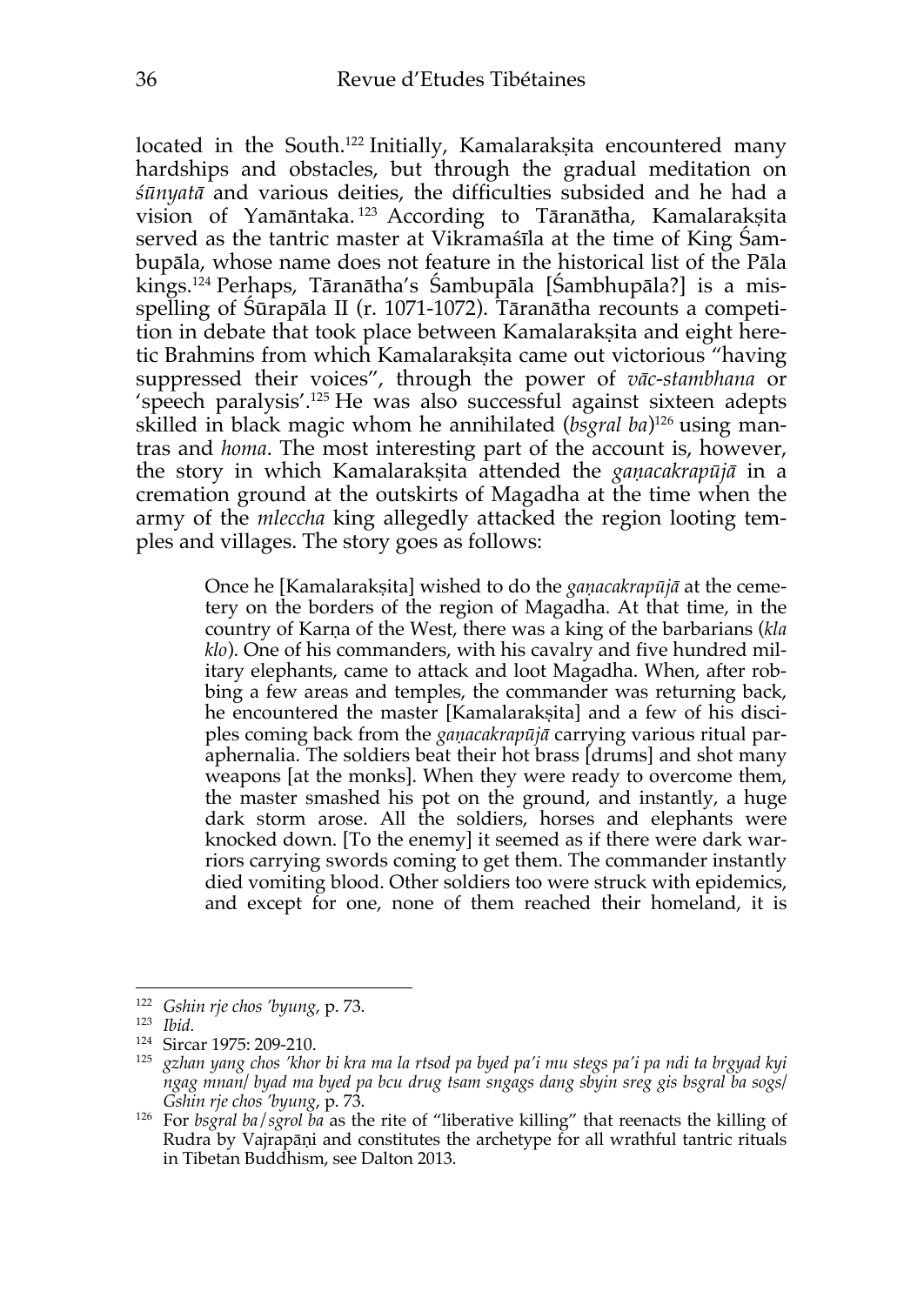said.<sup>127</sup>

In the *Rgya gar chos 'byung*, the *mleccha* king Karṇa of the West is identified as a Turuṣka king, who invades Magadha along with an army of five hundred Turuṣkas.128 Verardi129 takes Tāranātha's account at face value and repeats the same story to justify his argument about the tantric Buddhists during the Pāla reign "fighting on two fronts", against the Brahmins and the Muslim invaders. However, the historical basis for this story is not the Turșka invasion, but the  $11<sup>th</sup>$ century raid of Magadha by an Indian ruler, the (Śaiva?) Laksmīkarna (r. 1041-1073), known also as Karna of the Kālacuri dynasty of Tripuri in central India. From the evidence of the Siyān stone slab inscription from the reign of Nayapāla (r. 1038-1053), which states that Lakṣmīkarṇa was defeated, <sup>130</sup> and other inscriptions found in the Birbhum district, historians concluded that Lakṣmīkarṇa did invade the Pāla-ruled Magadha. The invasion of Magadha by Lakṣmīkarna was well known in Tibet due to Atiśa's (a.k.a. Dīpaṃkaraśrījñāna, 982-1054) alleged role in ensuring the peacetreaty between Lakṣmīkarṇa and Nayapāla.131 Atiśa's biography, available in several Tibetan versions, reports this story as follows:

> During Atiśa's residence at Vajrāsana a dispute had arisen between the two, Nayapāla, king of Magadha and the *tīrthika* king of Kārṇya of the west; the latter made war upon Magadha. Failing to capture the city his troops sacked some of the sacred Buddhist institutions and killed altogether five hundred (men), out of whom four were ordained monks and one *upāsaka*. When a good deal of church furniture was carried away as booty (from the possession of the clergy), Atiśa did not show any kind of concern or anger at it, but remained quiet, meditating on the *bodhicitta*, love for humanity and compassion. Afterwards when victory turned towards Nayapāla and the troops of Kārṇya were being slaughtered by the armies of Magadha, he took the king of Kārṇya and his men under his protection and

<sup>130</sup> Sircar 1972/73:78-80 quoted in Huntington 1984:75.

<sup>127</sup> *lan cig ma ga dha'i yul mtha' dur khrod cig tu tshogs 'khor rgya chen po mdzad par bzhed/ de'i dus na nub phyogs ka rna'i yul na kla klo'i rgyal po zhig yod/ de'i dmag dpon gcig 'khor rta pa dang/ glang po pa lnga brgya tsam dang bcas dmag zag la 'ongs/ yul dang lha khang 'ga' zhig bcom ste log 'ongs pa dang/ slob dpon 'khor bcas tshogs 'khor gyi yo byad du ma dang bcas te byon pa phrad/ de dag gis rol [recte \*rag] me brdungs/ mtshon mang 'phangs/ 'joms pa brtsams pa la/ slob dpon kyis bum pa sa la brdabs pas skad cig la rlung nag byung mi rta glang po rnams bsgyel/ mi nag po ral gri thogs pas brdog pa'i snang ba shar/ dmag dpon ni de nyid du khrag skyugs te shi/ gzhan rnams la yang rims nad kyis btab ste/ gcig ma gtogs yul du ma sleb skad/ Gshin rje chos 'byung,* p. 73.

 $^{128}$  The same story is repeated by Sanderson 2009: 107, ff. 224.  $^{129}$  Verardi 2011:366.

<sup>&</sup>lt;sup>131</sup> See also Eimer 1982,  $2$ ; Mochizuki 2016:75.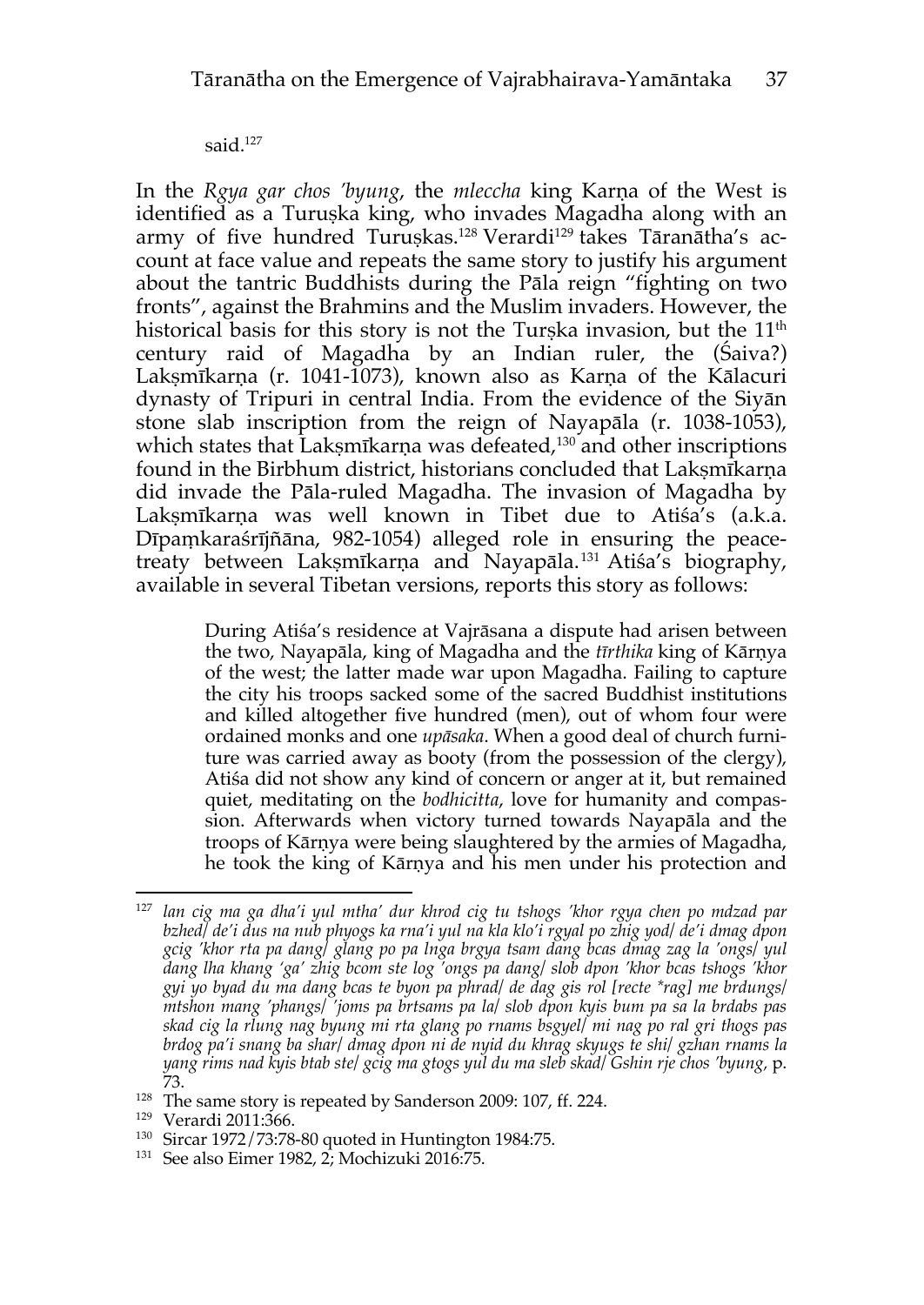sent them away. The king of Kārṇya reverenced Atiśa and became devoted to him. He invited him to his country, which was in Western India and did his honour. Atiśa also caused a treaty to be concluded between the two kings. 132

It seems quite obvious that Tāranātha must have known the story of Karṇa's invasion of Magadha and he simply adopted it as the historical framework for Kamalarakṣita's tantric feasts. This adoption exposes the general pattern of making 'history' by Tāranātha, which can be called 'patchwork'. Tāranātha's way of gathering historical data follows the 'patchwork' technique in which he utilizes the names of famous historical figures and events and making ad-hoc associations between them, he arranges a 'history'. In both life-stories of the *siddha*s \*Śrīdhara and Kamalarakṣita, Tāranātha interweaves disparate fragments of historical facts and figures and makes them fit into the narrative in order to convey the image of the *siddha*s "causing terror in the hearts of barbarians and 'non-Buddhists'."133

## *6. Buddhist Tantrics at the Royal Courts: Towards the Moral Teleology of Tibetan Buddhist Historiography*

As the previous pages have demonstrated, the engagement of the *siddha*s— the very progenitors of the Vajrabhairava-Yamāntaka cults—in their tenacious journeys throughout the Indian subcontinent set the terms for regular social interactions, not only with the proponents of the *tīrthika* systems, but also with royals. In this context a question arises: in what capacity did the *siddha*s participate in the wider network of politics and power?

According to Sanderson<sup>134</sup>, one of the defining features of the "tantric repertoire" was the institutionalization of the officiating priests, called *rājaguru*s, who provided a personal assistance to the ruling monarch with regard to spiritual and worldly matters. While the spiritual matters revolved around providing the king with an initiation (*dīkṣā*) and special consecrations (*abhiṣeka*), the worldly aspect of the *rājaguru*s focused on personally assisting kings in the matters of the state. With regard to their worldly function, *rājaguru*s subsumed the role of Atharvavedic *rājapurohita*s, who as Brāhmaṇical sorcerers employed a whole array of apotropaic rituals specifically designed to kill the enemies, protect the kingdom, and ensure victory in battles. Historical sources provide evidence of Śaiva *guru*s acting as the royal

<sup>132</sup> Chattopadhyaya 1996:97.

<sup>133</sup> *kla klo dang mu stegs can thams cad shin du skrag par mdzad/ Gshin rje chos 'byung,*  p.73.

<sup>134</sup> Sanderson 2004.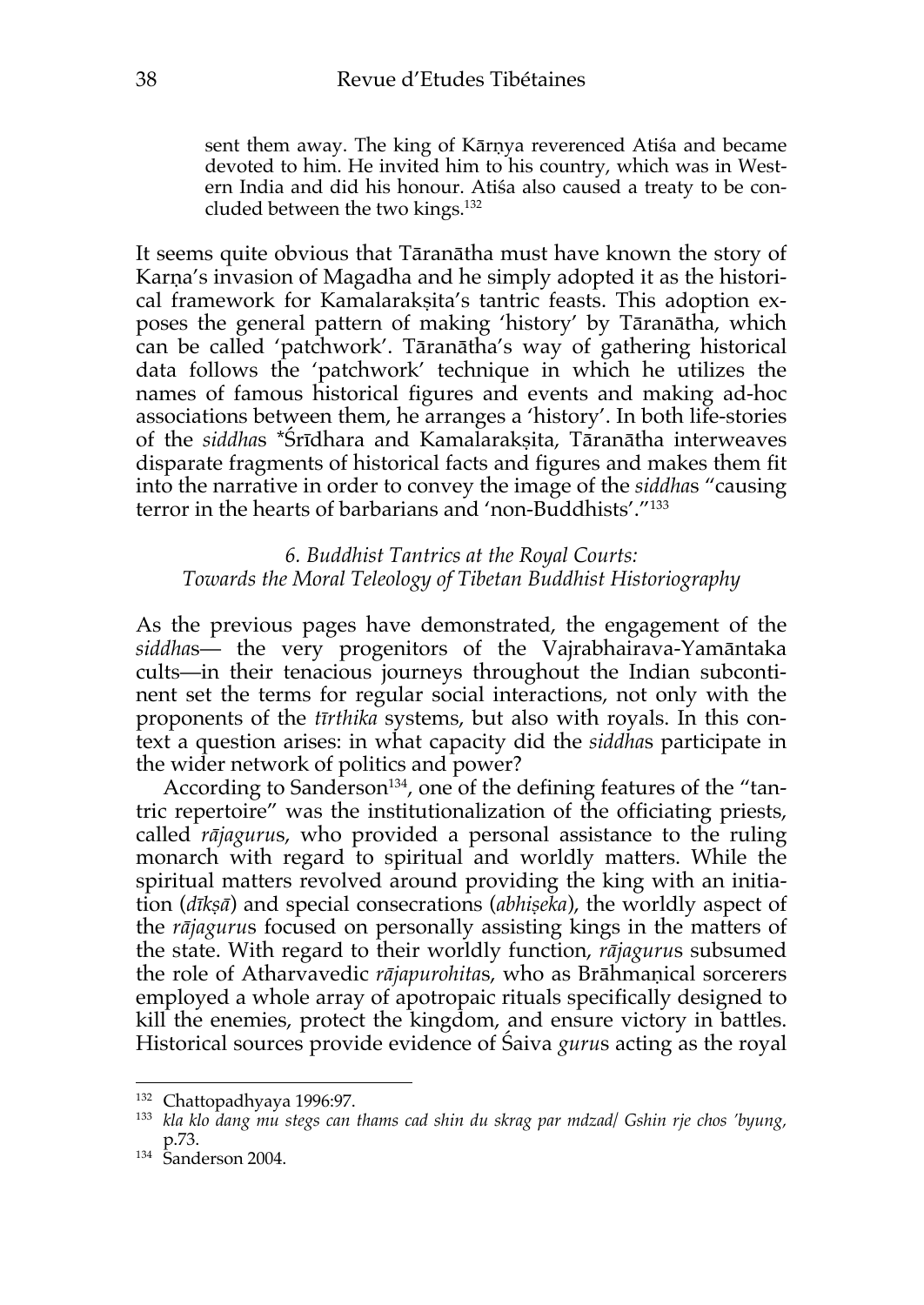preceptors (*rājaguru*s) to the Pāla kings; for instance, the *Bāṇgarh praśasti* of Mūrtiśiva records that Nayapāla had as his royal preceptor the Saiddhāntika Guru Sarvaśiva.135 There is also strong evidence in support of Rāmapāla having as his royal preceptor a Saiddhāntika priest, called Dharmaśambhu (Dharmaśiva).136 The strong position of Śaiva sects at the royal court must have appealed to the Buddhists, who from the early  $7<sup>th</sup>$  century onwards began to remodel the Mahāyāna along Śākta-Śaiva lines in order to make it more attractive to the royals. The emergence of the early tantric scriptures containing rituals meant to defeat military opponents and secure protection for the kings would make this point valid. For example, two important tantric scriptures written by the *vajrācārya*s of Vikramaśīla during the early Pālas, the *Sarvavajrodaya* of Ānandagarbha and the *Guhyasamājamaṇḍalavidhi* of Dīpaṅkarabhadra, contain protective rituals for warding off the dangers for the king. <sup>137</sup> We also know that Buddhajñānapāda, the *vajrācārya* of Vikramaśīla and the founder of the Jñānapāda school of the *Guhyasamāja-tantra* exegesis, regularly performed *homa* rituals to protect the reign of the Pālas at a cost of 902,000 *tola*s of silver.138 Similarly, the 51st "Yamāntaka chapter" of the *Mañjuśriyamūlakalpa* (51.36-40) is explicit in its enemy-conquering purpose, where the enemy is stated to be a king and his army, thus pointing to the sphere of royal politics and statecraft. The VBT gives two *vāśīkaraṇa* recipes meant specifically for the subjugation of the king and his minister under the tantrika's own will. In this view it seems plausible to assume that tantric magic was being used for military purposes and that magical rituals against the enemies would reflect the need of those in power for such recipes. This argument is substantiated by Tāranātha, who besides being aware of the alliance between Brāhmaṇical sorcerers and kings also gives instances for the use of tantric magic not merely for defensive and protective reasons, but for the sheer greed for power and political conquest.

In narrating the history of the Vajrabhairava-Yamāntaka tantric cycle in India in the period before Lailtavajra's rediscovery of the VBT in Oḍḍiyāna, Tāranātha refers to the story of the Brahmin \*Susiddhā (*bram ze legs grub*) initiated into Yamāntaka. After proving his *siddhi*s and converting many *tīrthika*s to Buddhism, \*Susiddhā becomes a guru (*bla ma*) of the local king and makes him powerful. The king is able to conquer Saurāṣṭra (Gujarat), which was inhabited by Śaivas. The *tīrthika*-master Somācārya (which is a popular name among Śaivas) becomes jealous and envious seeing that Buddhism is

<sup>135</sup> Sircar 1972-74: 34-56, quoted in Sanderson 2004:4.

<sup>136</sup> Sanderson 2004: 4.

<sup>137</sup> Sanderson 2009:106.

<sup>138</sup> Tāranātha, *Rgya gar chos 'byung* (see Chattopadhyaya 1970: 274, 278).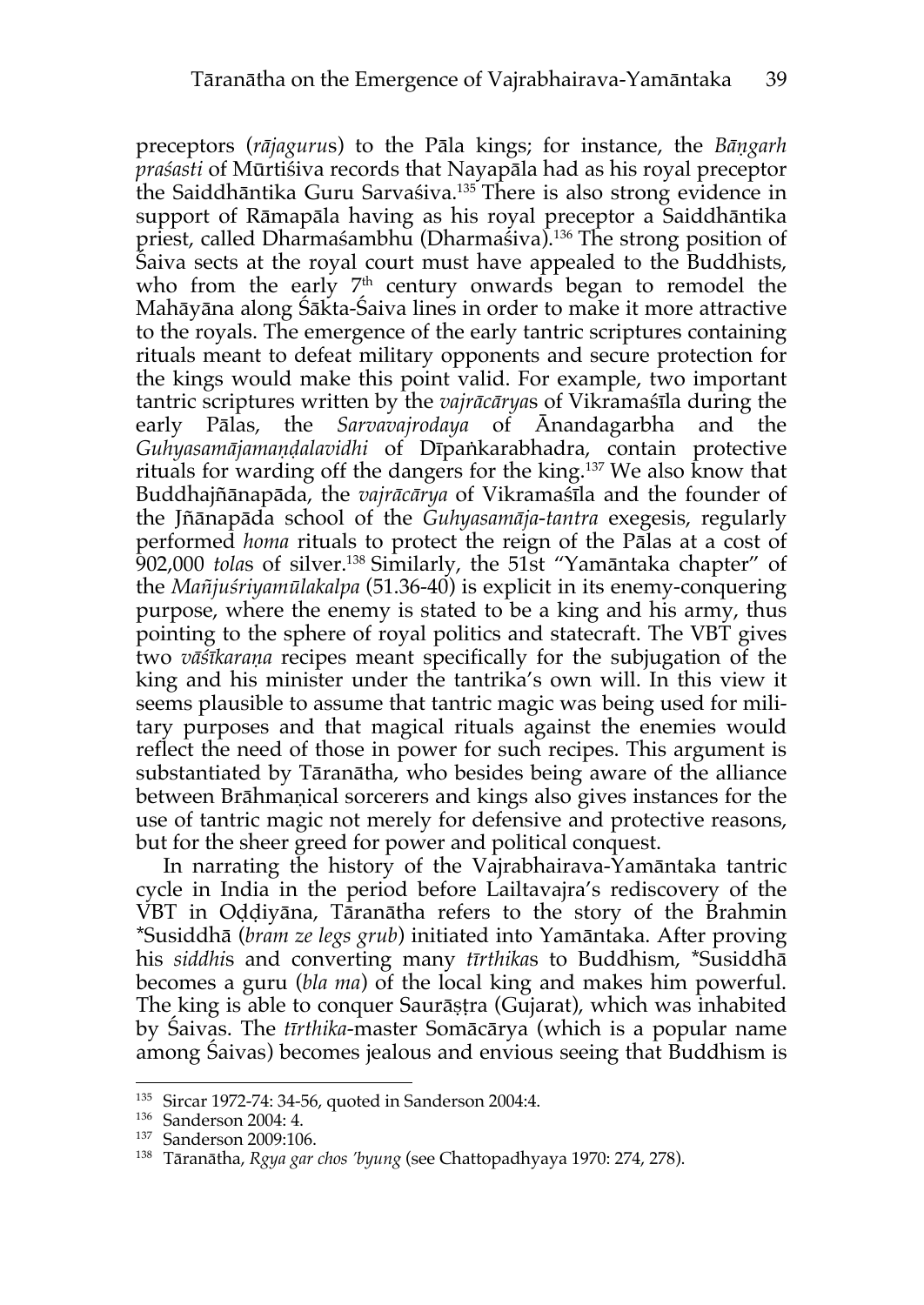spreading in Saurāṣṭra and plans a plot to assassinate \*Susiddhā. He offers 100,000 gold coins to anyone who succeeds in killing the Brahmin.139 The story is an interesting example in support of Sanderson's argument that the tantric Buddhists follow the Śaiva model in assuming the role of *rājaguru*s to the monarchs.

In another example, Tāranātha gives a tantric spin on the famous legend of the Brahmin-minister to the Maurya King Bindusāra, named Canaka (or rather Cāṇakya) who uses *abhicāra* for territorial conquest of neighboring kingdoms. The story goes as follows:

> In the country of Gauḍa of the king Bindusāra, there was a Brahmin-minister, called Canaka Devaputra. Canaka had a vision of Yamāntaka and, using *abhicāra*, he killed around three thousand people. He caused much harm: about ten thousand of them he rendered mad; he created discord among them, expelled them, paralyzed them, and weakened their senses, etc. He annihilated sixteen kings in all directions. On the account of his negative karma, he was reborn in hell. This is foretold in the *Mañjuśriyamūlakalpa:* "In the future he will become Yamarāja". Even though I have not heard the details of this story, I shall give a sample: In the country of Dili, there was a king of the barbarian race, called Hatshrāla. Below the city of Mathura, there was the territory of King Bindusāra. While these two kings had a battle and were fighting each other, the Brahmin (Canaka) sent a pigeon into the sky on which he had cast a spell (*mantra*). When that pigeon was merely touching the heads of the Dili soldiers, they were lifted up, and the wind of their wings sounded like thunder. All the soldiers looked up to the sky, but the pigeon had gone beyond their sight. The ordinary soldiers remained in their normal state; however, the king and five hundred knights looked up to the sky and fell unconscious or became mad. While they were left paralyzed, the army of the king Bindusāra took over the Dili kingdom.

> Moreover, while King Haharāja of the Sirota country and King Bindusāra had a dispute, there was a festival in that country. The Brahmin Canaka disguised himself as a beggar and went to the city to attend the festival. On his way, he met an old lady and recognized she was a *mantradhāriṇī*. He said to her: "Please be my partner in accomplishing ritual activities". She agreed and they went together. When they reached the festival place, they saw the heaps of *kakoti* fruits. People were eating them, so the Brahmin put a spell on them and also the *ḍākinī* cast a gaze to make them magically potent. During the festival, the fruit was brought in a chariot to the king, ministers and leaders. Each one of them ate. They thought about eating all [the food] to the last [that was brought] by the stewards; when the fruit was cut with a small knife, the king and three hun-

<sup>139</sup> *Gshin rje chos 'byung,* pp. 51-53.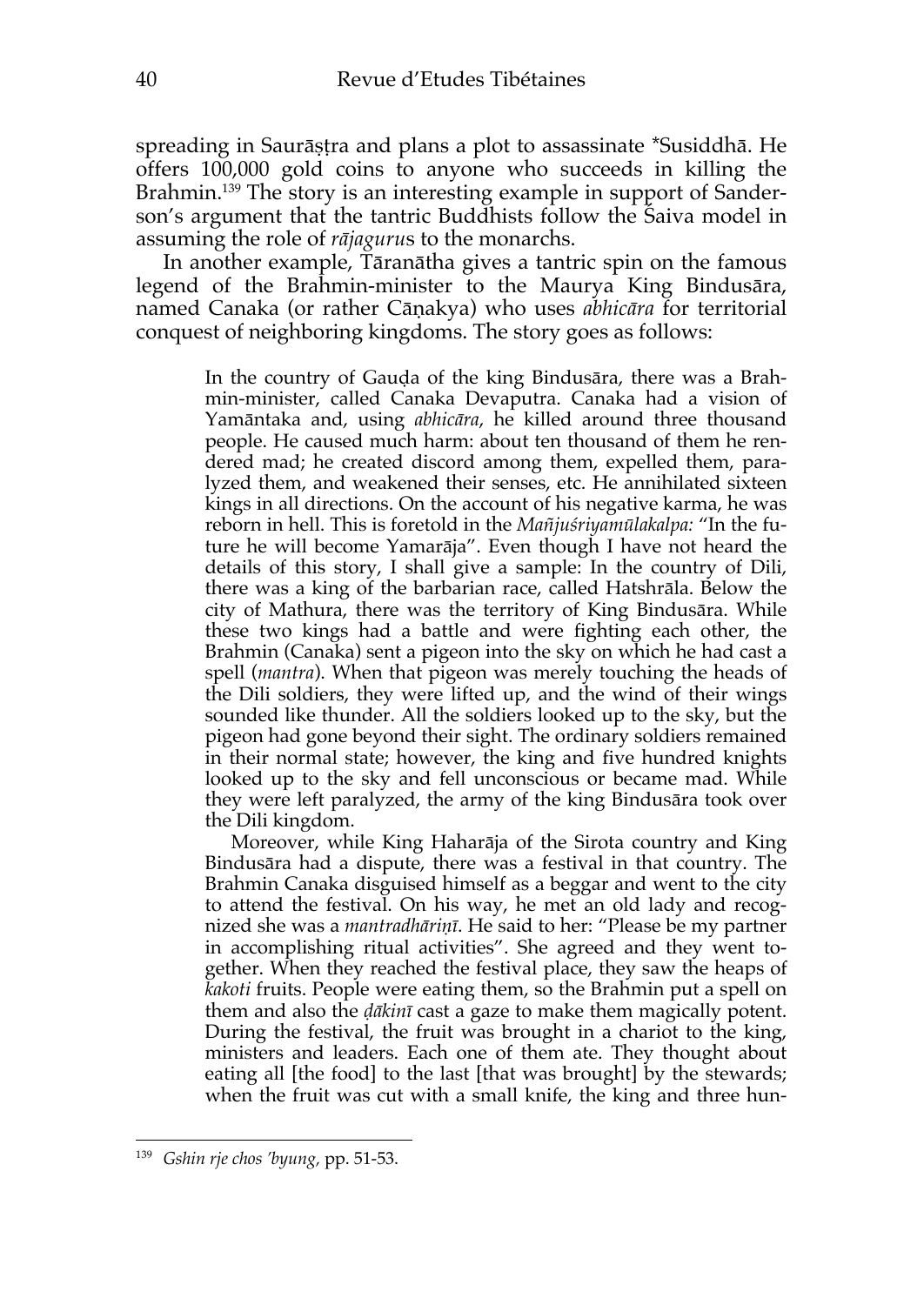dred members of his retinue had their heads cut off and the heads fell to the ground. The kingdom was taken over by King Bindusāra.140

The story of Cāṇakya/Kauṭilya,<sup>141</sup> although probably not based on historical facts<sup>142</sup>, forms the well-known narrative of the Brahminminister who played a prominent role in the establishment of the Maurya Empire in ancient India serving as the royal advisor to King Candragupta Maurya (r. 321-287 BCE) and his son Bindusāra (r. 297- 273 BCE). The legend emphasizes Cāṇakya's exceptional skills in the matters of *realpolitik* that resulted in founding the largest empire that had ever existed in the Indian Subcontinent. The principles of *realpolitik* that led to this military success were allegedly penned down by Cāṇakya/Kauṭilya himself in the Sanskrit manual on statecraft, economics and military strategy, the *Arthaśāstra*.

The *Arthaśāstra* gives us a hint of at least three different categories of "magic specialists" employed by the king for various purposes. In this regard, the text speaks about "*siddha*-ascetics" (*siddhatāpasī*), "magicians" (*māyayogavid*), and "experts in the *Atharvaveda*" (*atharvavedavid*). The difference between these three distinct groups of

<sup>140</sup> *yul gauda'i rgyal po snying po thig le'i blon po bram ze ca na ka lha bu yin/ des gshin rje gshed kyi zhal mthong/ mngon spyod kyi las kyis mi sum stong tsam ni bsad/ stong phrag bcu tsam smya bar byas/ dbye ba/ bskrad pa/ rengs pa/ dbang po nyams pa sogs kyi gnod pa 'ang ches mang/ phyogs kyi rgyal po'i srid bcu drug tsam stongs par byas/ de'i sdig pas dmyal bar skyes so/ 'di 'jam dpal rtsa rgyud las lung bstan/ ma 'ongs pa na gshin rje chos kyi rgyal por 'gyur bar bshad do/ 'di'i gtam rgyud mtha' dag mi thos kyang/ dper mtshan pa la/ yul dilir kla klo'i rigs kyi rgyal po/ ha tshrA la zhes bya ba yod do/ grong khyer bcom rlag man chad rgyal po snying po thig le'i yul yin/ rgyal po de gnyis 'thabs tag yul bshams pa'i skabs su/ bram ze des sngags kyis btab pa'i bya thi ba zhig nam kha' la spyar te btang pas/ di li'i dmag mi rnams kyi mgo la reg pa tsam du phar zhing/ gshog pa'i rlung gi sgra 'brug sgra tsam byung/ dmag mi thams cad kyis nam mkha' la bltas so/ bya de thag ring por mi snang bar song pa na/ dmag mi phal pa rnams rnal mar 'dug kyang/ rgyal po dang dpa' bo'i rigs lnga brgya tsam mig nam kha' la blta tshul gyis dran med du brgyal zhing myos/ de ka la lus pas snying po thig le'i dmag gis di li'i yul mtha' dag blang so/ yang yul si ro ta'i rgyal po ha ha ra ja dang snying po thig le [lacuna] rtsod par gyur ba'i skabs shig yul der dus ston chen po zhig byung/ bram ze ca na ka slong mo bar brdzus te blta bar song ngo/ lam du bud med rgan mi zhig dang phrad pa/ de yang sngags 'chang ma yin par shes nas/ bdag cag las tshogs sgrub pa'i grogs gyis shig byas nas/ de dang sde bas te song song ba las/ mthar dus ston byed sa na/ shing ka rkota'i 'bras bu phung po shin tu che bar 'dug nas/ mi rnams kyis mchod par/ de la bram zes sngags kyis btab ste bzhag mkha' 'gro mas kyang lta stangs kyis mnan no/ de nas dga' ston gyi skabs/ shing thog rgyal po dang blon po dang gtso bo thams cad la drangs/ rang rang so sos de nas thos (recte \*zos) so/ thams cad kyi tha ma phyag tshang ba des za bar bsams te/ chu gris shing thog phyed mar btu ba pas/ rgyal po 'khor bcas sum rgya tsam gyi mgrin pa dus gcig tu chad de mgo sa la lhung ngo/ de nas yul de yang snying po thig les blang so/ zhes grag go/ Gshin rje chos 'byung,* pp. 50-51.

<sup>&</sup>lt;sup>141</sup> For the identification of Cāṇakya with Kauṭilya, see Burrow 1968.

<sup>142</sup> Bronkhorst 2011:67.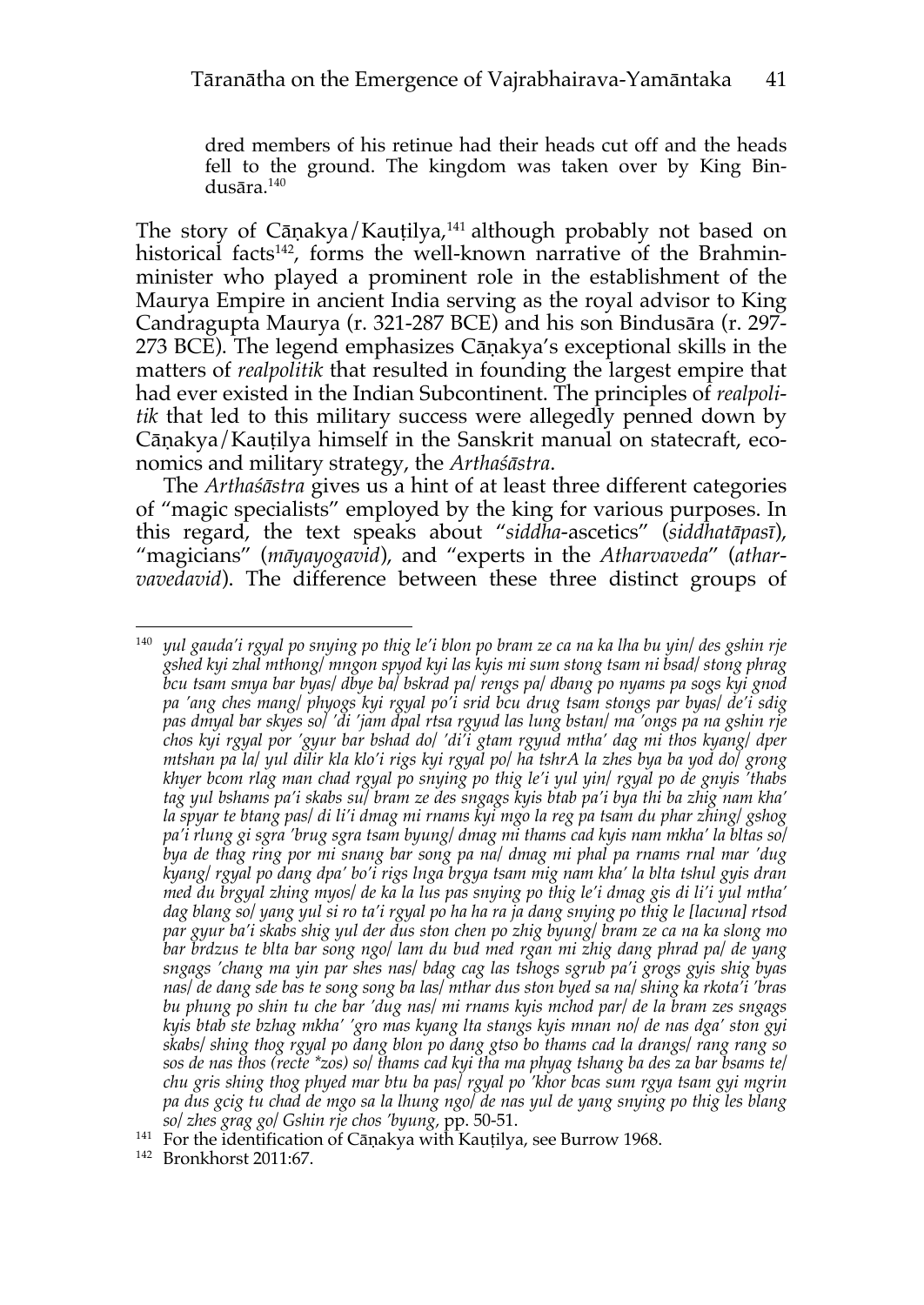magic specialists is difficult to determine. In one verse (4.3.37) the "experts in the *Atharvaveda*" are specifically said to perform the *abhicāra* rites and the "*siddha*-ascetics" are twice referred to as those engaged in the pacification rites (*śāntika*, 4.3.13, 4.3.25) and expiatory rites (*prāyaścitta*, 4.3.12). Besides this noticeable difference in the intent of magic activity, the *siddha*-ascetics are the only group of magical specialists used as decoys by official royal spies (*sattrin*s). It was a common feature for the *sattrin*s to disguise as *siddha*-ascetics for the purpose of espionage. Due to their expertise in the magical lore that was meant to ward off various calamities, "magic specialists" were supposed to reside within the borders of the kingdom and be respected by the king himself.<sup>143</sup> This seems to be a significant detail, which indicates that they held a fairly high social status and performed magic on the king's behalf. In the arena of internal affairs, magic specialists seem to have had two fields of function, i.e. averting dangers and prosecution of criminal offences. <sup>144</sup> Insofar as foreign affairs are concerned, they were responsible for "blitzkrieg" attacks designed to create disorientation among the enemy forces by releasing large groups of birds with poisoned tails to the enemy-fort, setting fire to the enemy-fortress with the "human fire" or a fire produced with human bones<sup>145</sup>, and implementing various kinds of magical recipes to cause enemy's blindness, coma, madness, disease, fever and paralysis, to poison water, or to make people and animals invisible for the purpose of effortless infiltration into the enemy's territory. <sup>146</sup> These magical recipes, which resemble the recipes included in Buddhist and Saiva tantras,<sup>147</sup> are included in the last book of the *Arthaśāstra*, called 'Secret' (*aupaniṣadika*).

In relating a tantric version of Cāṇakya's legend, Tāranātha makes an interesting reuse of the Arthaśāstric and tantric material. Cāṇakya emerges as the tantric minister who empowered by the vision of Yamāntaka uses *abhicāra* and more precisely *unmatta-karaṇa* ('rendering mad'), *uccāṭana* ('expulsion'), *vidveṣaṇa* ('separation') and *stambhana* ('paralysis') against thousands of people, killing sixteen kings of neighboring kingdoms. He also uses 'bird-magic', which seems to be lifted directly from the *Arthaśāstra,* and impersonates a beggar, which echoes the conduct of Arthaśāstric *sattrin*s who disguise themselves as *siddha*-ascetics for the purpose of espionage and

<sup>&</sup>lt;sup>143</sup> māyāyogavidas tasmād visaye siddhatāpasāḥ / vaseyuḥ pūjitā rājñā daivāpat pratikāriņaḥ // *Arthāśāstra* 4.2.44ab-44cd

<sup>144</sup> *Arthaśāstra* 5.80.

<sup>145</sup> *Arthaśāstra* 14.2.38.

<sup>146</sup> *Arthaśāstra*, book 14.

 $147$  See Goodall and Isaacson (2016) on the shared ritual syntax attested in early Śaiva and Buddhist tantras.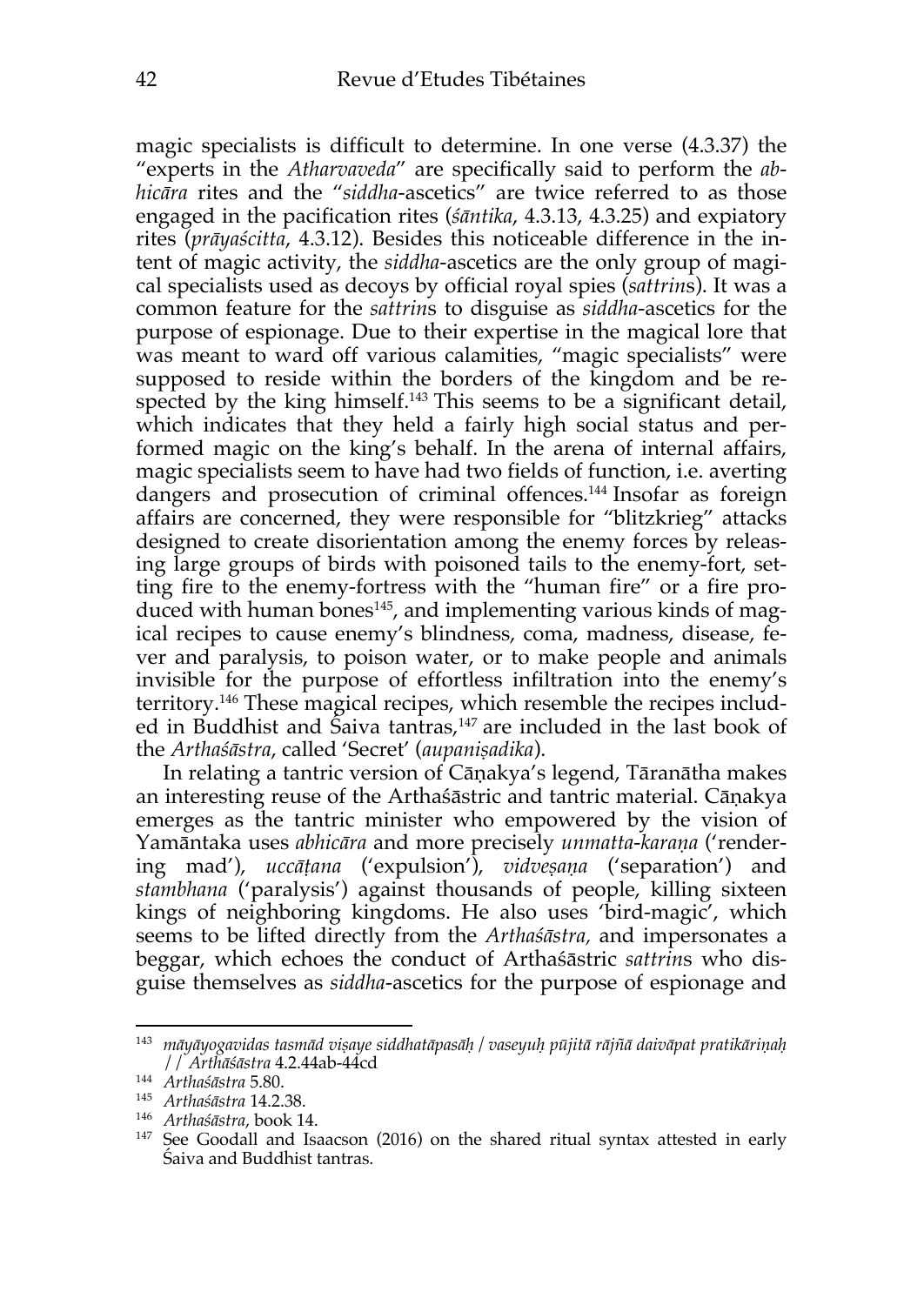infiltration into enemy territory. By combining materials from two seemingly unrelated sources, namely the *Arthaśāstra* tradition and tantric *abhicāra* practices, Tāranātha inadvertently points towards continuity with regard to the political role of those specialists in magic whose practical skills, at least from the time of *Arthaśāstra*, were seen as indispensable in political matters. But Tāranātha seems to be more interested in this legend's propaedeutic function insofar that Cāṇakya's use of *abhicāra* is intended to teach a lesson about the dangers of wrathful rites, if these are performed merely with the intention of harming others. Tārānatha seems to condemn the use of *abhicāra* employed for the purposes motivated by the ambition of territorial conquest as unethical and likely to rebound on a person engaging in it. Cāṇakya's legend is used to highlight the issue of misappropriation of the Vajrabhairava practices that took place during the time-period of harm-givers, which Tāranātha defines as follows:

> The meaning of 'harm-giver': various mantras were not just [used] for the taming through deeds that brought merit, but they could also spread to those who had strong propensity of receiving the *vidyā* (i.e., mantra). The power could [be misused to] harm people. If the *abhicāra* rites were performed in a wrong place and time, the practitioner himself could also suffer. It is said, many such accidents happened in this period, but at the same time, there were also many others who attained *siddhi*s. It is not true they did nothing for the sentient beings; they also did countless good deeds [for others].<sup>148</sup>

The harm-givers are those in whose hands the practice of mantra gets out of control. The misuse of mantras can be potentially fatal and the *abhicāra* performed with intention of harming others rebounds on the doer. Among the most common consequences of this misuse is rebirth as hell-beings,  $149$  which, as Tāranātha reports, happened to Cāṇakya. The moral lesson intended here is that the retributive punishment for the employment of *abhicāra* against those who do not come under the category of the "harmer of the Buddhists and sen-

<sup>148</sup> *gnod pa can gyi don ni/ skal ldan ched du bya ba'i gdul bya rang yang ma yin mod sngags ci rigs pa 'grub nus pa'i las shugs chen po yod pa rnams la 'ang dar bas nus pa'i sgo nas sems can la gnod pa dang/ yul dang dus ma yin par mngon spyod byas pas/ sgrub po rang la'ang sdig pa 'byung ba'i don yin/ dus kyi stobs kyis de 'dra 'ang mang du byung ces pa tsam yin gyi/ skabs der yang skal ldan dngos grub thob pa 'ang mang du byung zhing/ sems can gyi don rgya cher ma byas pa yin ma yin no/ de dag kyang mtha' yas pa zhig yod mod/ Gshin rje chos 'byung,* p. 48*.*

 $149$  In this regard, \*Jñānākara, the  $11<sup>th</sup>$  century (probably Kashmiri) tāntrika warns about unauthorized performance of *abhicāra* as follows: "Likewise, those who perform unauthorized destructive magic rites (*mngon spyod*) motivated by past anger, and those who delight in killing etc. will be reborn as hell-beings, or as bloodthirsty demon, or as a *yakṣa*, etc." See Wenta 2018.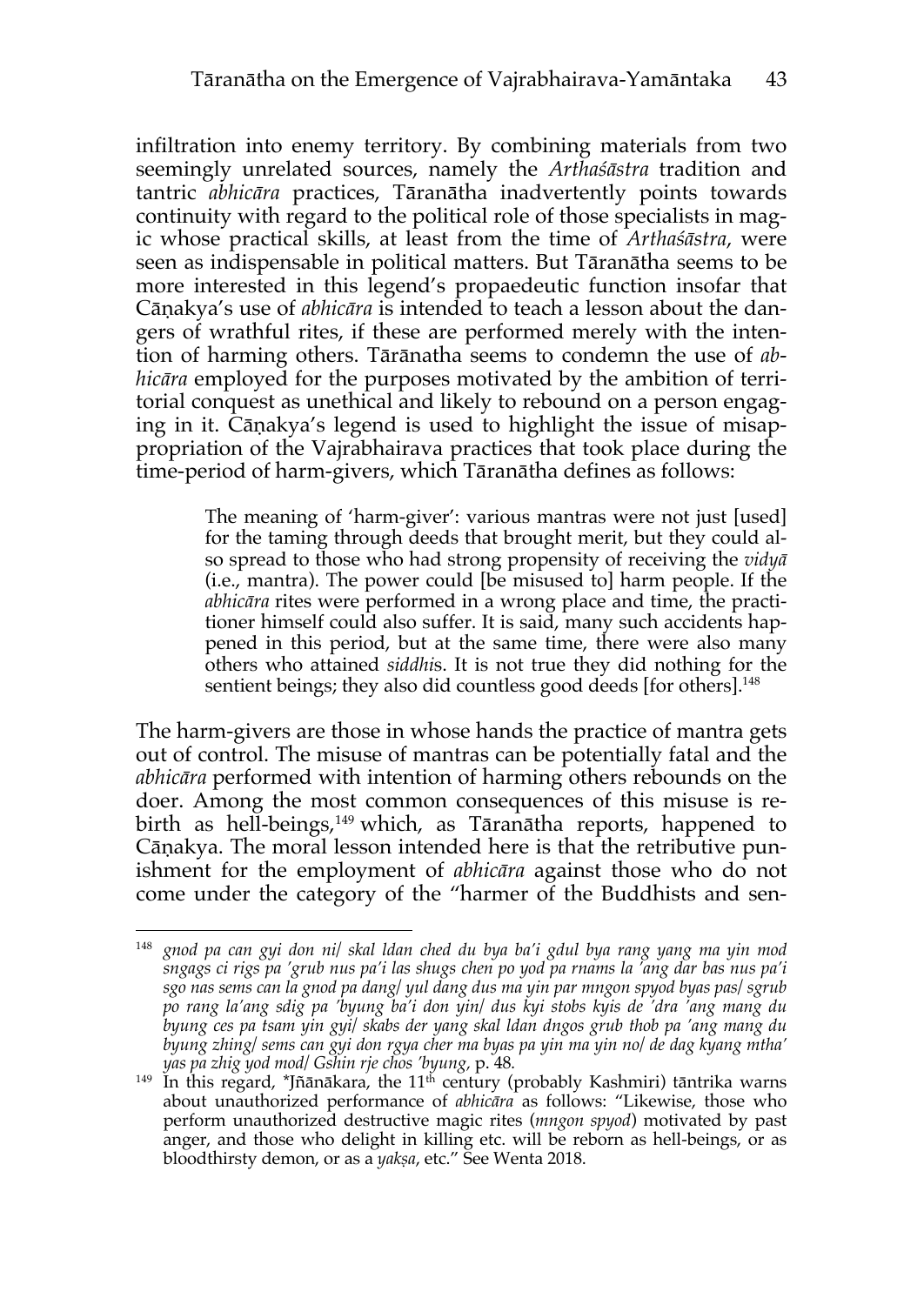tient beings" is severe and entails dire consequences. Thus, the ethical core of the dharma against the enemy as envisioned by Tāranātha cannot bow down to the political elites who want to misuse its power for worldly purposes rather than for self-defense.

#### *Conclusion*

The aim of this paper was to present Tāranātha's account on the emergence of the Vajrabhairava-Yamāntaka tantras in India by focusing on the literary tropes, modes of emplotment, and constellation of meanings, which have come to characterize the *siddha* narratives in the broader context of Tibetan Buddhist emic historiography. From the legitimizing strategies of the tradition's origins as "root-text" and "rediscovery narrative", through the attestation of religious authority in the context of interreligious of debates with the *tīrthika*s, to the conceptualization of the enemy as a *tīrthika*, *māra*, *mleccha*, and *nāga*, we have seen the manner in which Tāranātha draws from the "toolbox of literary forms" found in Tibetan Buddhist literature at large. At the same time, Tāranātha's *chos 'byung* sanctions a particular interpretation of historical narrative where the recounted stories of the *siddha*s identify paradigmatic models of tantric conduct in the pursuit of "compassionate violence" for the benefit of sentient beings and Buddhist *saṅgha*, unjustly tormented by the evil-doers and, perhaps, also for the benefit of the evil-doers themselves, who would otherwise keep accumulating bad karma. In so doing, Tāranātha follows the scriptural definition of the enemy against whom the use of wrathful tantras in justifiable, attested in earliest Buddhist tantras. Similarly, having normative value of his *chos 'byung* in mind, Tāranātha acknowledges the use of tantric magic as a means of political aggression and perhaps inadvertently points out towards the continuity of the practice to employ magical specialists at the royal courts; by condemning such practices as immoral and dangerous, he brings to the forefront the aspect of moral teleology of Tibetan Buddhist historiography.

Despite the fact that Tāranātha's 'patchwork history' should not be taken at face value and adhered to uncritically, his account of the socio-historical reality in medieval India does sometimes align with contemporary academic theories on the emergence of esoteric Buddhism in India. This raises the question as to what extent the etic theories produced by the historians of religion do actually rely on the emic accounts put forward by traditional historiographers. At least in this particular case study, the emic and etic perspectives in writing 'history' would seem to coalesce at times.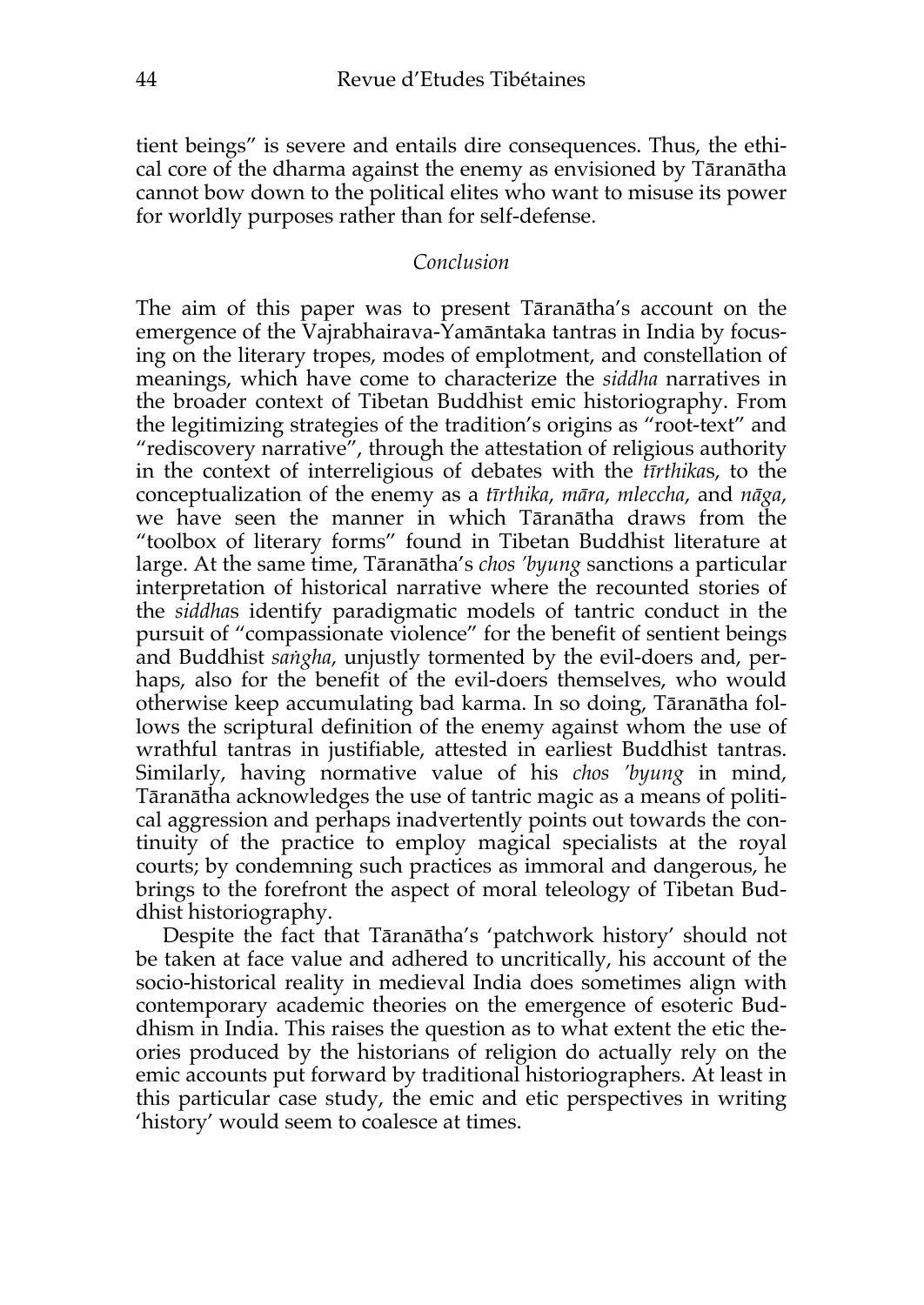## **Bibliography**

- Acri, Andrea. 2016. 'Introduction: Esoteric Buddhist Networks along the Maritime Silk Routes, 7th-13th Century AD.' In A. Acri (ed.) *Esoteric Buddhism in Mediaeval Maritime Asia: Networds of Masters, Texts, Icons.* Singapore: ISEAS, Yusof Ishak Institute, 1–28.
- A mes zhabs. *Gshin rje chos 'byung*.
- *a) Gshin rje gshed skor gyi dam pa'i chos 'byung ba'i tshul legs par bshad pa 'jam dpal chos kun gsal ba'i nyin byed,* Derge 1633, ff. 76. This was published as a modern edition as:
- *b) Gshin rje chos 'byung: Religious history of the circle of Yamāri: Correct explanation of the excellent religious history of the circle of Yamāri: the sun that clarifies all dharmas of Mañju[ghoṣa].* In: *A History of the Yamāntaka cycles of esoteric practice in India and Tibet*, Dehradun, UP. Sakya Centre 1985.
- Anderl, C. and Pons, J. (forthcoming). *Dynamics of Text Corpora and Image Programs: Representations of Buddhist Narratives along the Silk Route*. Leiden: Brill.
- *Arthaśāstra of Kauṭilya* 1969 (2nd edition). A Critical Edition of Sanskrit text with a Glossary by R.P Kangle, Bombay: University of Bombay.
- Beal, S. (trans.) 1906. *Hiuen Tsiang's: Si-YuKi: Buddhist Records of the Western World.* London: Trubner & Co.
- Berzin Alexander, "The Prophets of the Non-Indic Invaders in Kalacakra", https://studybuddhism.com/en/advancedstudies/vajrayana/kalachakra-advanced/the-prophets-ofthe-non-indic-invaders-in-kalachakra, accessed on 16<sup>th</sup> January 2019.
- Bloss Lowell W. 1978. "The Buddha and the Nāga: A Study in Buddhist Folk Religiosity", History of Religions 13 (1), 36-53.
- Boyd, James W. 1971. 'Symbols of Evil in Buddhism.' *The Journal of Asian Studies* 31(1):63–75.
- Breisach, Ernst. 1987. 'Historiography. An Overview.' In L. Jones (ed.) *Encyclopedia of Religion*, vol. 6, Detroit: Thomson Gale, 4024–4035.
- Broido, Michael M. 1984. "Abhiprāya and Implication in Tibetan Linguistics", *Journal of Indian Philosophy*, (12) 1, pp. 1-33.
- Bronkhorst, Johanness. 2011. *Buddhism in the Shadow of Brahmanism*. Leiden/Boston: Brill.
- Burrow, T. 1968. "Cāṇakya and Kauṭalya", *Annals of the Bhandarkar Oriental Research Institute 48–49* 1968.
- Cabezón, Jóse Ignacio. 2008. "Buddhist Narrative of the Great Debates, *Argumentation*, 2008, 22: 71-92.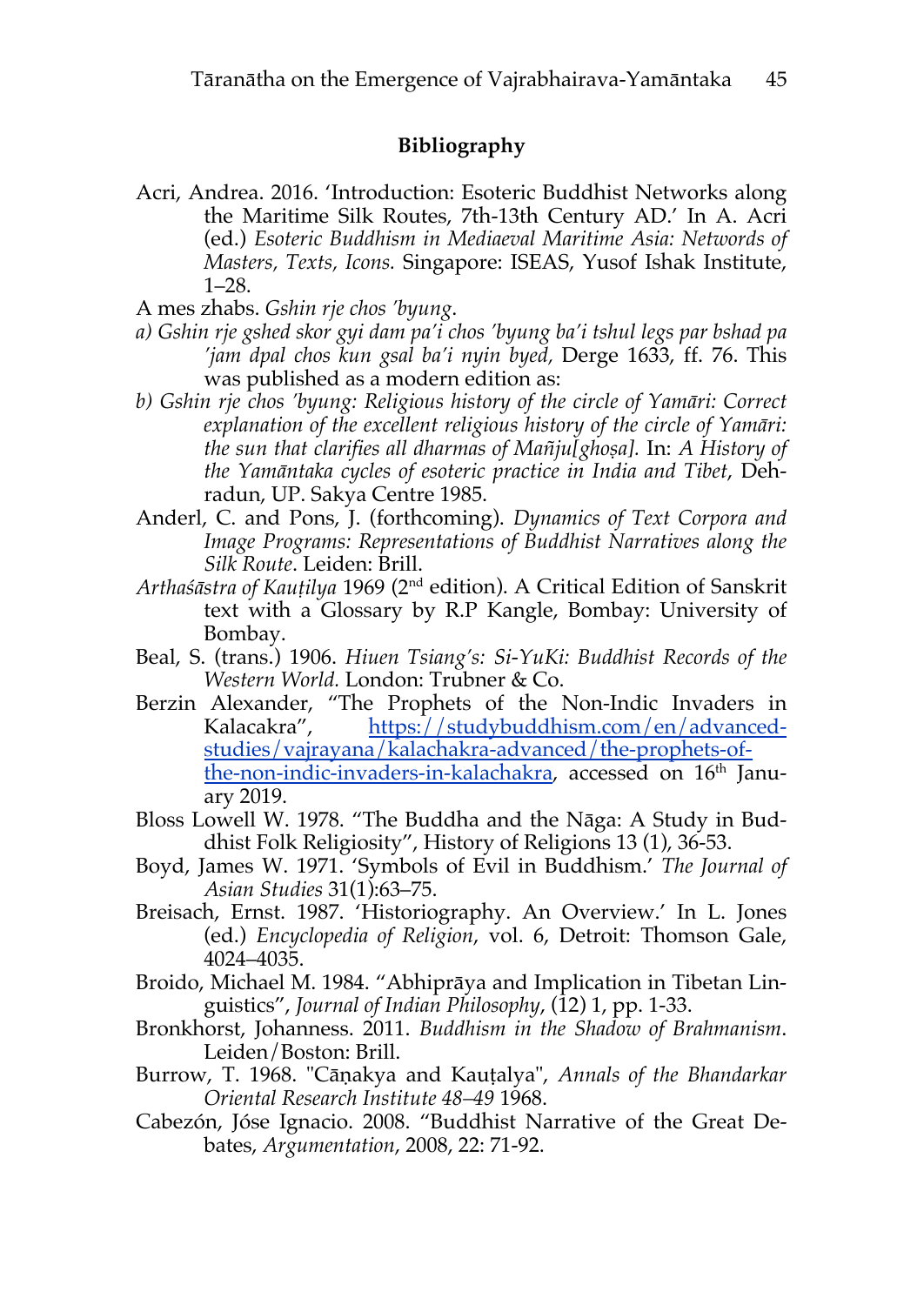- *Caṇḍamahāroṣaṇatantra* (Toh. 431). See 84000: Translating the Words of the Buddha. file:/// toh431\_84000-the-tantra-of-candamaha-rosana.pdf. Accessed on 21st December 2020.
- Chappell, D. 1980. 'Early Forebodings of the Death of Buddhism.' *Numen* 27: 122–154.
- Chattopadhyaya, Lama C. A. 1990. (trans.)*. Tāranātha's History of Buddhism in India*. Delhi: Motilal Barnasidass.
- Chattopadhyaya, Alaka, 1996. *Atiśa and Tibet: Life and Works of Dīpaṃkara Śrījñāna in relation to the History and Religion of Tibet with Tibetan Sources*. Delhi: Motilal Banarsidass.
- Cohen, R.S. 1998. "Nāga, Yakṣiṇī, Buddha: Local Deities and Local Buddhism at Ajanta." *History of Religions*, 37, 4: 360-400.
- Dalton, P. Jacob. 2004. "The Early Development of the Padmasambhava Legend in Tibet: A Study of IOL Tib J 644 and Pelliot tibétain 307." *Journal of the American Oriental Society,* 124(4): 759-772.
- 2013. The Taming of the Demons: Violence and Liberation in Ti*betan Buddhism.* New Haven and London: Yale University Press.
- Davidson, Ronald M. 1991. 'Reflections on the Maheśvara Subjugation Myth: Indic Materials, Sa-skya-pa Apologetics, and the Birth of Heruka.' *The Journal of the International Association of Buddhist Studies* 14(2): 197–235.
- ———. 2002. *Indian Esoteric Buddhism: A Social History of the Tantric Movement*. New York: Columbia University Press.
- DeCaroli, Robert. 2004. *Haunting the Buddha: Indian Popular Religion and the Formation of Buddhism.* Oxford: Oxford University Press.
- Dewey, K. William. 2020. "Patrona and Barbarians: The Righteous Dharma King and Ritual Warfare According to Tāranātha." *Revue d'Etudes Tibétaines*, 56: 125-160.
- Doctor, Andreas. 2005. *Tibetan Treasure Literature: Revelation, Tradition, and Accomplishment in Visionary Buddhism*. Ithaca and New York: Shambala Publications.
- Douglas, William B. 1998. 'Literary Sources of the Gunakarandavyuha, paper presented at Nepal Mandala Seminar, Kathmandu, 1998.' Online resource accessed on 16th January 2020. http://www.aioiyama.net/lrc/papers/cbhnmppr-8.htm
- Eimer, Helmut. 1982. "The development of the biographical tradition concerning Atīśa (Dīpaṃkaraśrījñāna)." *Journal of the Tibet Society*, 2:41-52.
- Eltschinger, Vincent. 2013. *Buddhist Epistemology as Apologetics: Studies on the History, Self-understanding and Dogmatic Foundations of*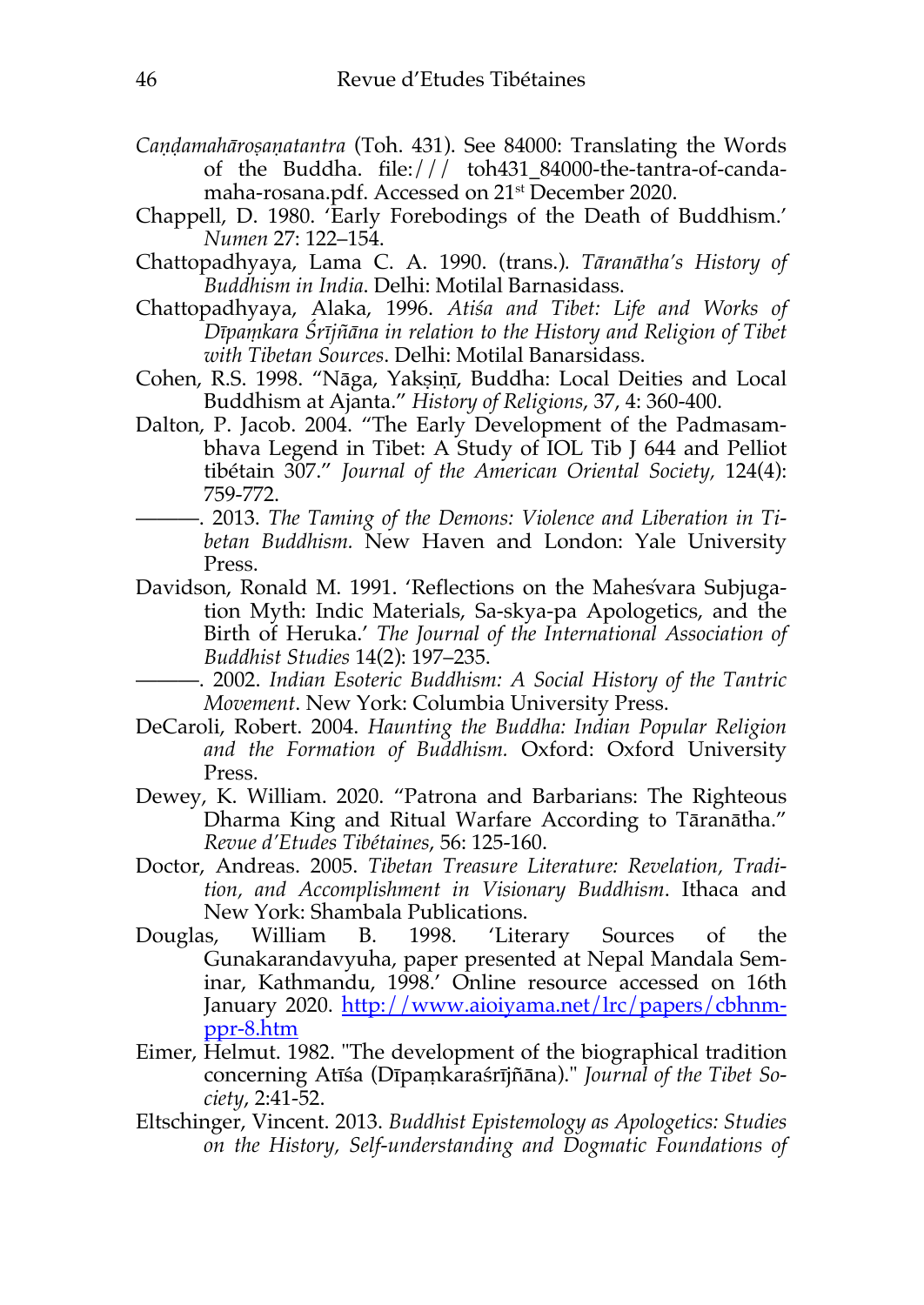*Late Indian Buddhist Philosophy*. Wien: Verlag der Österreichischen Akademie der Wissenschaften.

- Flores, Ralph. 2008. *Buddhist Scriptures as Literature: Sacred Rhetoric and the Uses of Theory*. New York: State University of New York Press, Albany.
- *Ganḍ ị̄sūtra*, Toh. 298. Derge Bstan 'gyur, vol. 71 (mode sde, sha) ff. 301b–303b. Translated by Annie Bien 2020. Online resource available at https://read.84000.co/translation/toh298.html. Accessed on 25th February 2020.
- Goodall, Dominic and Isaacson, Harunaga. 2016. 'On the Shared 'Ritual Syntax' of the Early Tantric Traditions.' In D. Goodall & H. Isaacson (eds.) *Tantric Studies. Fruits of a Franco-German Project on Early Tantra.* Pondicherry: EFEO/IFP/Asien-Afrika Institut Universität Hamburg, 1–76.
- Granoff, P.1985. "Scholars and Wonder-Workers: Some Remakrs on the Role of the Supernatural in Philosophical Contests in Vedānta Hagiographies." *Journal of the American Oriental Society*, 105(3): 459-467.
- Gray, B. David. 2007. "Compassionate Violence? On the Ethical Implications of Tantric Buddhist Ritual." *Journal of Buddhist Ethics*, 14: 240-271.
	- ———. 2007. *The Cakrasamvara-Tantra: The Discourse of Sŕ ī Heruka: A Study and Annotated Translation*. New York: The American Institute of Buddhist Studies at Columbia University and Columbia's University Center for Buddhist Studies and Tibet House US.
- ———. 2009. "On the Very Idea of a Tantric Canon: Myth, Politics, and the Formation of the Bka' 'gyur." *Journal of the International Association of Tibetan Studies*, 5: 1-37.
- Guenther, V. Herbert. 1995. *The Life and Teaching of Naropa*. London: Random House.
- Gyatso, Janet. 1993. "The Logic of Legitimation in the Tibetan Treasure Tradition." *History of Religions* 33/1: 97-134.
- Habib, Irfan. 2011. *Economic History of Medieval India, 1200-1500*. Pearson Education India.
- *Hevajratantram* with *Yogaratnamālāpañjikā* of Mahāpaṇḍitācārya Krsnapāda. Ed. Prof. R.S. Tripathi and Dr. Thakur Sain Negi Lang. Sanskrit and Hindi. Sarnath and Varanasi: Central Institute of Higher Tibetan Studies, 2006.
- Huber, Tony. 2008. *The Holy Land Reborn: Pilgrimage & the Tibetan Reinvention of Buddhist India.* Chicago and London: The University of Chicago Press.
- Huntington, Susan L. 1984. *The Pāla-Sena Schools of Sculpture*. Leiden/New York: Brill.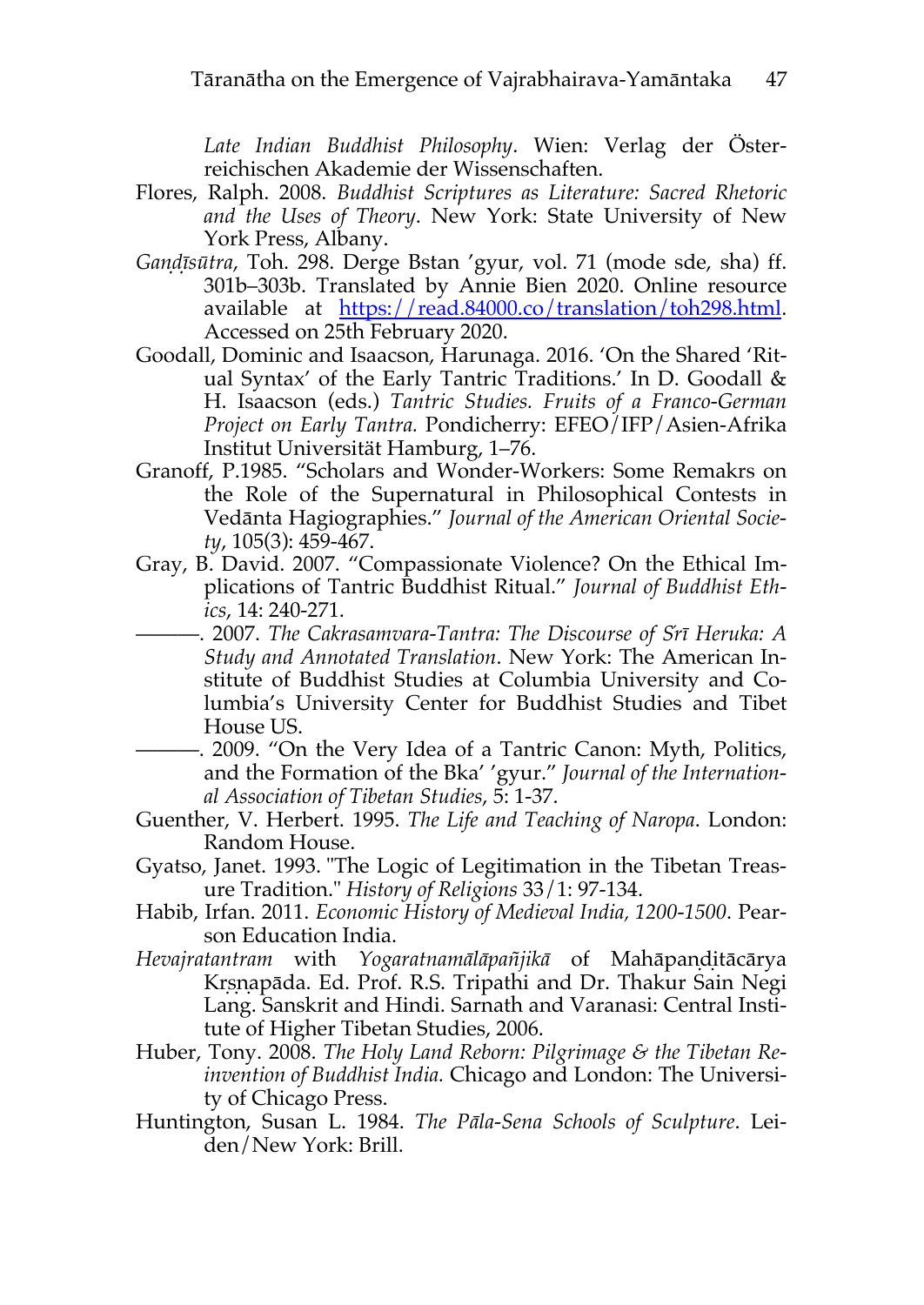- Iyanaga, N. 1985. "Recites de la soumission de Mahesvara par Trailo- ́ kyavijaya d'après les sources chinoises et japonaises (Notes autour de Mahesvara-Siva dans le Bouddhisme I). " In M. Strickmann (ed.), *Tantric and Taoist Studies in Honour of R.A. Stein*. Bruxelles: Institut belge des hautes études chinoises, 633–745.
- Jones, C. V. 2021. "Translating the Tīrthika: An enduring 'Heresy' in Buddhist Studies." In A. Collett (ed.), *Translating Buddhism: Collected essays on translation theory and practice (South Asia)*. New York: SUNY Press, pp. 196-226.
- Jenkins, Stephen. 2016. "Debate, Magic, and Massacre: The High Stakes and Ethical Dynamics of Battling Slanderers of the Dharma in Indian Narrative and Ethical Theory." *Journal of Religion and Violence*, 4 (2): 129-158.
- Kakas, Beata. 2011. "Hayagrīvavidyā: Spell to the Horse-Necked One." *Acta Orientalia Academiae Scientiarum Hungaricae* 64(4): 427–435.
- Kuijp van der, W.J. Leonard. 1996. "Tibetan Historiography." In: *Tibetan Literature: Studies in Genre*, edited by J. I. Cabezón and R.R. Jackson. Ithaca: Snow Lion Publications, pp. 39-56.
- Linrothe, Robert N. 1990. "Beyond Sectarianism: Towards Reinterpreting the Iconography of Esoteric Buddhist Deities Trampling Hindu Gods." *Indian Journal of Buddhist Studies* 2(2): 16– 25.
- MacLean, Derryl N. 1989. *Religion and Society in Arab Sind*. Leiden/New York: Brill.
- Mallinson, James. 2011. "Haṭha Yoga." In Knut A. Jacobsen et al. (eds.), *Brill's Encyclopedia of Hinduism*, vol. 3, pp. 770-781.
- *Mañjuśriyamūlakalpa* (MMK). *Āryamañjuśrīmūlakalpa*. Ed. P.L. Vaidya. Buddhist Sanskrit Texts 18. Darbhanga: Mithila Institute, 1964. Essentially a reprint of the edition of T. Ganapati Śāstrī, 1920, 1922, 1925 (Trivandrum Sanskrit Series 70, 76 and 84).
- Meisezahl, Richard. O. 1962. "Amoghapāsahrdaya-dhāranī: The Early Sanskrit Manuscript of the Reiunji Critically Edited and Translated." *Monumenta Nipponica* 17(1/4): 265–328.
- Mochizuki, Kaie. 2016. "Dīpaṃkaraśrījñāna's Activities at the Vikramaśīla Monastery in Relation with the Pāla Dynasty." *Oriental culture*, 96: 63-80.
- Nattier, J. 1991. *Once upon a Future Time: Studies in a Buddhist Prophecy of Decline.* Berkeley: Asian Humanities Press.
- Newman, John. 1998. "The Epoch of the Kālacakra Tantra." *Indo-Iranian Journal*, 41(4): 319-349.
- Nichols, Michael D. 2019. *Maleable Māra: Transformations of a Buddhist Symbol of Evil*. New York: State University of New York Press.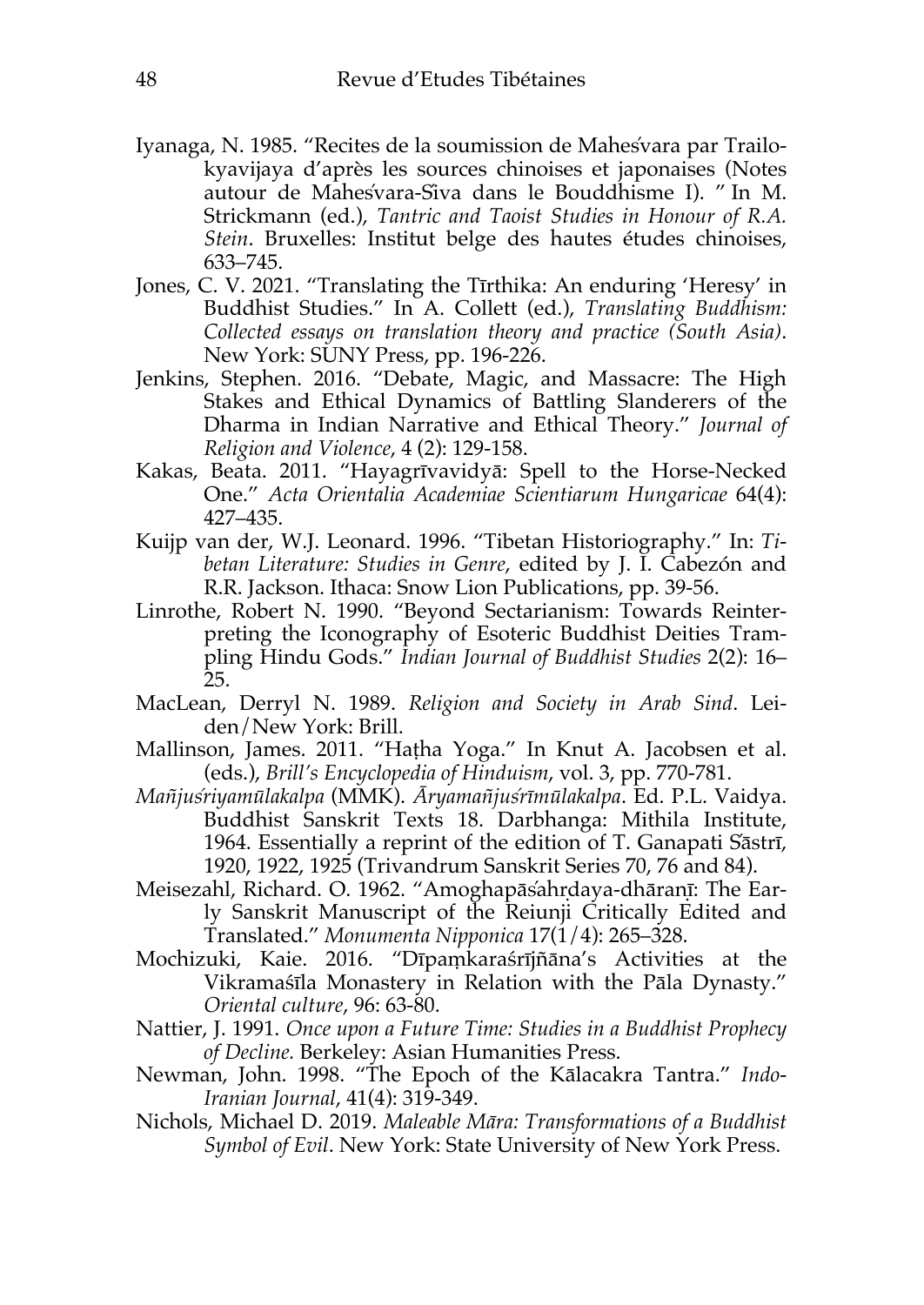- Pollock, Sheldon. 2006. *The Language of the Gods in the World of Men*. Berkeley/Los Angeles/London: University of California Press.
- Robinson, James Burnell. 1996. "The Lives of Indian Buddhist Saints: Biography, Hagiography and Myth." In José Ignacio Cabezón and Roger R. Jackson (eds.), *Tibetan Literature. Studies in Genre.* Ithaca, N.Y.: Snow Lion, pp. 57-69.
- Ruegg, D. Seyfort. 1985. "Purport, Implicature and Presupposition: Sanskrit *abhiprāya* and Tibetan *dgongs pa, dgongs gzhi* as Hermeneutical Concepts." *Journal of Indian Philosophy*, 13(4): 309- 335.
	- ———. 2008. *The symbiosis of Buddhism with Brahmanism/Hinduism in South Asia and of Buddhism with 'local cults' in Tibet and the Himalayan region*. Wien: Österreichische Akademie der Wissenschaften.
- Sanderson, Alexis. 2004. "Religion and the State: Śaiva Officiants in the Territory of the King's Brahmanical Chaplain." *Indo-Iranian Journal*, 47: 229-300.
	- ———. 2009. "The Śaiva Age: The Rise and Dominance of Śaivism during the Early Medieval Period." In Shingo Einoo (ed.), *Genesis and Development of Tantrism.* Tokyo: Institute of Oriental Culture, University of Tokyo, Institute of Oriental Culture Special Series, 23, pp. 41-350.
- ———. 2010. "The Influence of Śaivism on Pāla Buddhism." An outline of the lecture delivered at the University of Chicago, 1 March 2010.' Available at academia.edu.
- ———. 2015. "Tolerance, Exclusivity, Inclusivity, and Persecution in Indian Religion During the Early Mediaeval Period." In *Honoris Causa: Essays in Honour of Aveek Sarkar*. London: Allen Lane, pp.155-224.
- Scherrer-Schaub, Cristina. 1999. "Translation, Transmission, Tradition: Suggestions from Ninth-Century Tibet." *Journal of Indian Philosophy*, 27 (1/2): 67–77.
- Schmidt-Leukel, Perry (forthcoming) "The Demonization of the Other through the Narrative of Māra's Defeat (*māravijaya*)." In Christopher V. Jones (ed.), *Buddhism and its Religious Others: Historical Encounters and Representations.* Oxford: Oxford University Press.
- Schweiger, Peter. 2013. "History as Myth: On the Appropriation of the Past in Tibetan Culture". In Gray Tuttle, Kurtis R. Schaeffer (eds.), *The Tibetan History Reader*. New York: Columbia University Press, pp. 64-86.
- Shaw, Julia. 2004. "Nāga Sculptures in Sanchi's Archaeological Landscape: Buddhism, Vaiṣṇavism, and Local Agricultural Cults in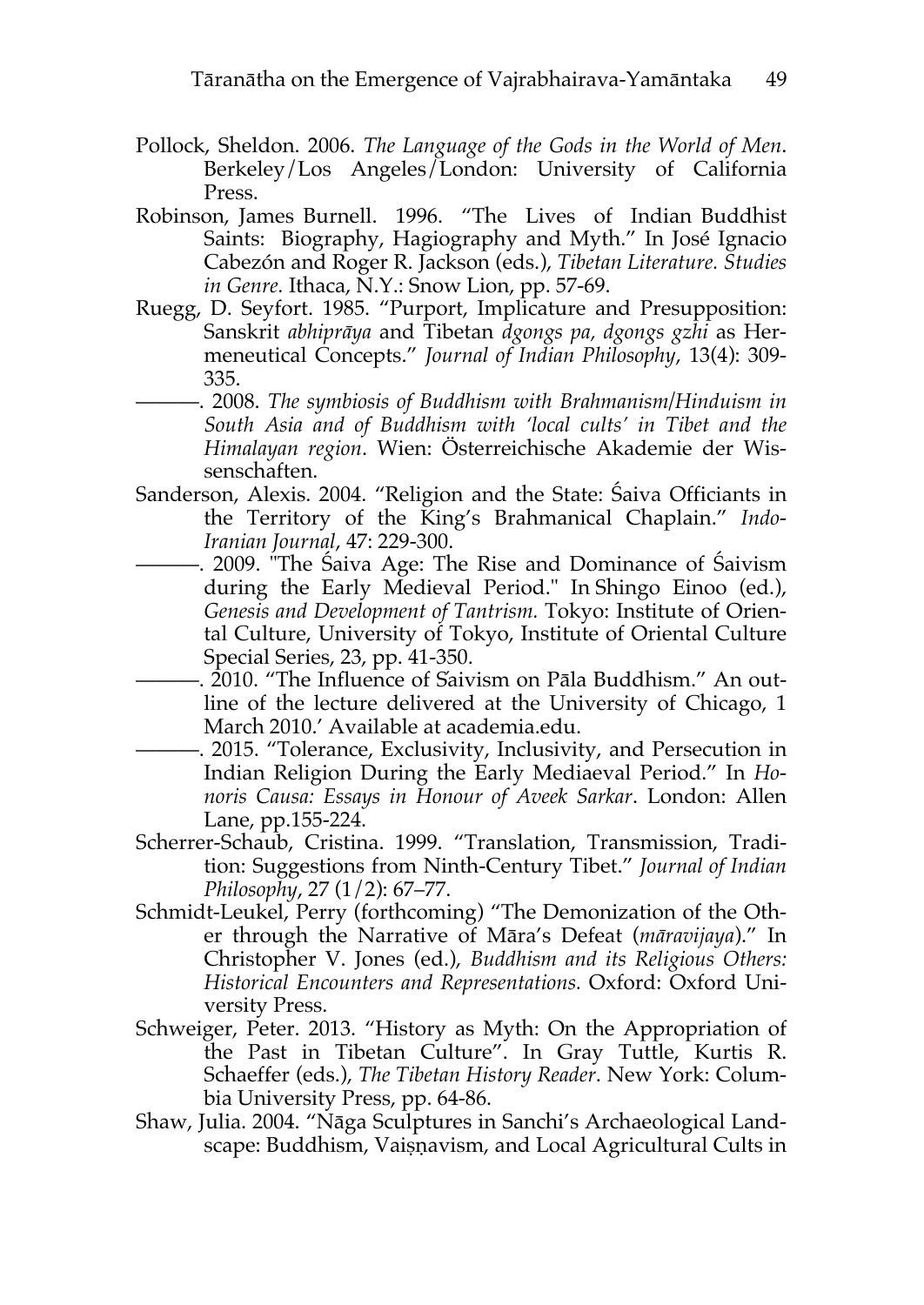Central India, First Century BCE to Fifth Century CE." *Artibus Asiae,* 64(1): 5-59.

- Siklós, Bulcsu. 1996. *The Vajrabhairava Tantras: Tibetan and Mongolian Versions, English Translation and Annotations.* Tring: The Institute of Buddhist Studies.
- Sinclair, Iain. 2015: "Creation of Theism Personified: A Conceptual History of the God-Maker Avalokites vara." In David Templeman and Angelo Andrea Di Castro (eds.), *Asian Horizons: Giuseppe Tucci's Buddhist, Indian, Himalayan and Central Asian Studies*. Monash University: Monash University Publishing, 431–478.
- Sircar, Dinesh Chandra. 1972-1973. "Three East Indian Inscriptions of the Early Medieval Period [1. Siyān Stone Slab Inscription of the Time of Nayapāla; 2. Bodhgayā Stone Slab Inscription of Beddhasena in the Berlin Museum; 3. Antichak Stone Pillar Inscription of Māsanikeśa]. " In: *JAIH V*I (1972-73): 78-80.
	- . 1975-1976. "Indological Notes-R.C. Majumdar's Chronology of the Pala Kings." *Journal of Ancient Indian History*, ix: 209-10.
- Slouber, Michael. 2017. *Early Tantric Medicine: Snakebite, Mantras, and Healing in the Gāruḍa Tantras*. Oxford: Oxford University Press.
- Snellgrove, David L. 1959. (Ed. and trans.) *The Hevajra Tantra: A Critical Study. 2 vols. Part I, Introduction and Translation; Part II, Sanskrit and Tibetan Texts*. London Oriental Series, vol. 6. London: Oxford University Press.
- Sørensen, Per. 1994. *Tibetan Buddhist Historiograpy: The Mirror Illuminating the Royal Genealogies.* Wiesbaden: Harrassowitz Verlag.
- *Sŕ īvajrabhairavatantrasūtraṭippaṇīnāma* of \*Śoṇasŕ ī (=*Dpal rdo rje 'jigs byed kyi rgyud kyi mdor bshad pa zhes bya ba.* Toh. 1971. Bstan 'gyur (dpe bsdur ma), pp. 393–411 of Vol. 24. Pe cin: Krung go'i bod rig pa'i dpe skrun khang, 1994–2008
- *Sŕ īvajrabhairavatantrasūtraṭippaṇīnāma* of \*Vajrasiddha (=*Dpal rdo rje 'jigs byed kyi rgyud kyi mdor bshad pa zhes bya ba.* Toh. 1972. Bstan 'gyur (dpe bsdur ma), pp. 412– 430 of Vol. 24. Pe cin: Krung go'i bod rig pa'i dpe skrun khang, 1994–2008.
- Stearns, Cyrus. 2008. "Tāranātha" in: *The Treasury of Lives* (online resource)

https://treasuryoflives.org/biographies/view/T%C4%81ran  $\%$ C4%81tha/TBRC P1428 accessed on the 29<sup>th</sup> December 2020.

- Sum pa mkhan po. 1908. *History of the rise, progress and downfall of Buddhism in India*, Calcutta: The Presidency Jail Press.
- Taber, John. 2005. *A Hindu Critique of Buddhist Epistemology*. Oxon; RoutledgeCurzon.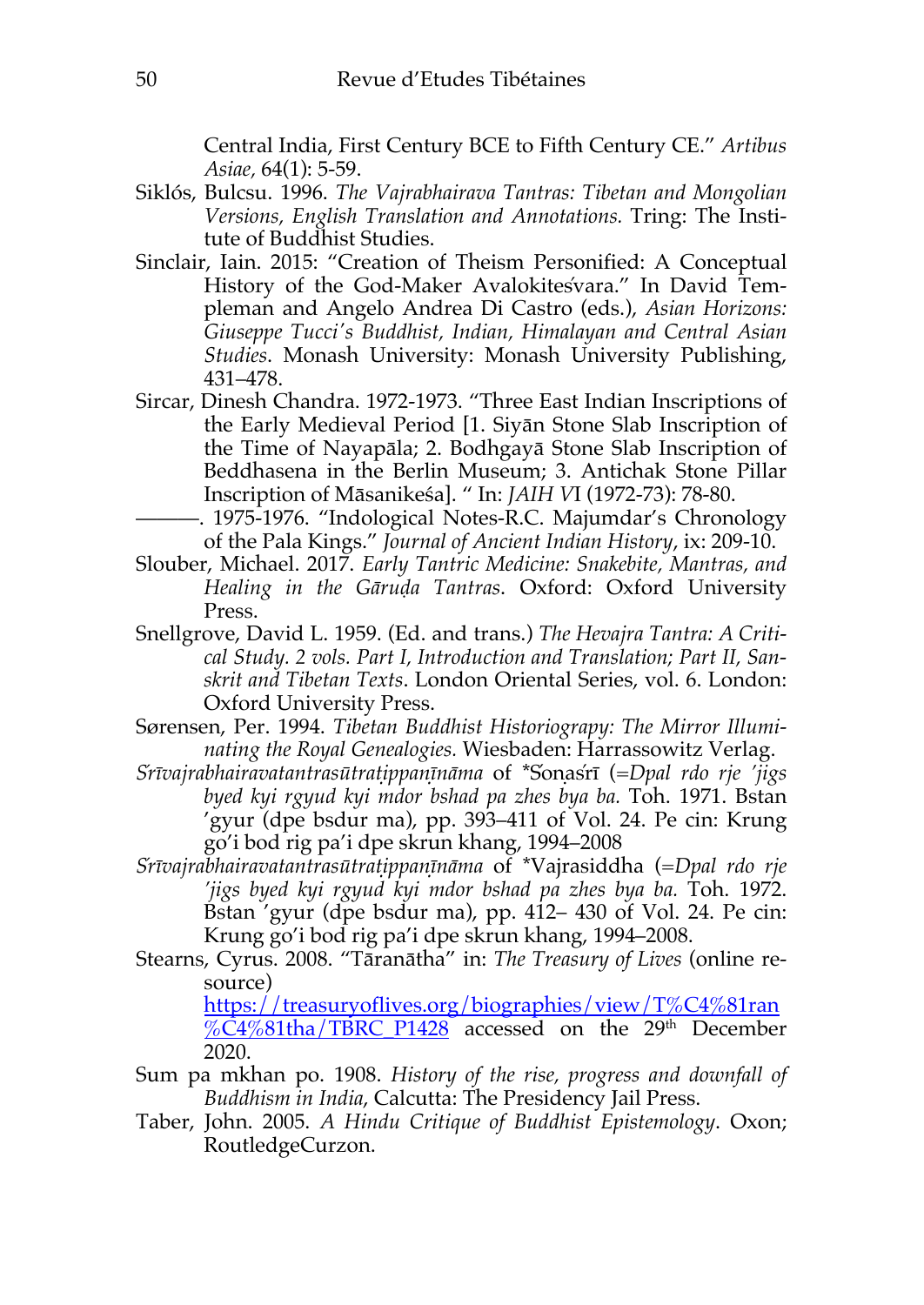- Takakusu, J. 1896. (trans.). *I-Tsing's: A Record of Buddhist Religion as practiced in India and the Malay Archipelago (A.D. 671-695).* Oxford: Clarendon Press.
- Tāranātha. *Buddha gupta's rnam thar* (*Grub chen Buddha gupta'i rnam thar rje btsun nyid kyi zhal lung las gzhan du rang rtog gi dri mas ma sbags pa'i yi ge yang dag pa'o*). 23 ff. In the *Collected Works*  (*gsung 'bum*) of Jonang rJe btsun Kun dga' snying po, vol. 17, pp. 531–575. Leh: C. Namgyal & Tsewang Taru, 1985. The text has been translated by David Templeman 2009.
	- ———. *Rgyud rgyal gshin rje gshed skor gyi chos 'byung rgyas pa yid ches ngo mtshar.* In *Gsung 'bum*, Leh: C. Namgyal & Tsewang Taru, 1982-1987.
- Tatz, Mark, Joseph. 1972. *Candragomin and the Bodhisattva Vow*, Ph.D. thesis, University of British Columbia.
- Templeman, David. 1981. "Tāranātha the Historian." *Tibet Journal*, 17(1): 41-46.
- ———. 1983. Trans. *Tāranātha's Bka' babs bdun ldan: The Seven Instruction Lineages*. Dharamsala, India: Library of Tibetan Works and Archives.
- ———.2009. "Buddhaguptanatha and the Late Survival of the Siddha tradition in India", accessed on  $10<sup>th</sup>$  January 2019.
- https://undumbara.wordpress.com/2009/05/07/buddhaguptanath a-and-the-late-survival-of-the-siddha-tradition-in-india-dtempleman/
- *The Rangjung Yeshe Tibetan English Dictionary of Buddhist Culture*  (vol.3), Ranjung Yeshe Translations and Publications, 2003.
- Torricelli, F. and Naga, A.S.T. 1995. *The Life of the Mahāsiddha Tilopa.* Dharamsala: LTWA.
- Tsuda, Shinichi. 1970. *The Saṃvarodaya-tantra. Selected chapters.* PhD. Dissertation. Australian National University (unpbublished).
- Treloar, F.E. "The Use of Mercury in Metal Ritual Objects as a Symbol of Śiva." *Artibus Asiae*, 34 (2-3): 232-240.
- Wangdu, Pasang, and Hildegard Diemberger. 2000. *dBa' bzhed: The Royal Narrative Concerning the Bringing of the Buddha's Doctrine to Tibet*. Vienna: Verlag der Österreichischen Akademie der Wissenschaften.
- Wenta, Aleksandra. 2018. "The Making of Tantric Orthodoxy in the Eleventh-Century Indo-Tibetan World: \*Jñānākara's \*Mantrāvatāra (Gsang sngags la 'jug pa)." *Journal of Indian Philosophy*, 46: 505-551.
	- ———. 2020. *Vajramahābhairavatantra: Its Origins, Intertextuality, and Transmission.* DPhil dissertation, University of Oxford.
- ———. (forthcoming). "Demons, Wicked Ones and Those Who Violate the Samayas: Dharma Against the Enemy in Tantric Bud-